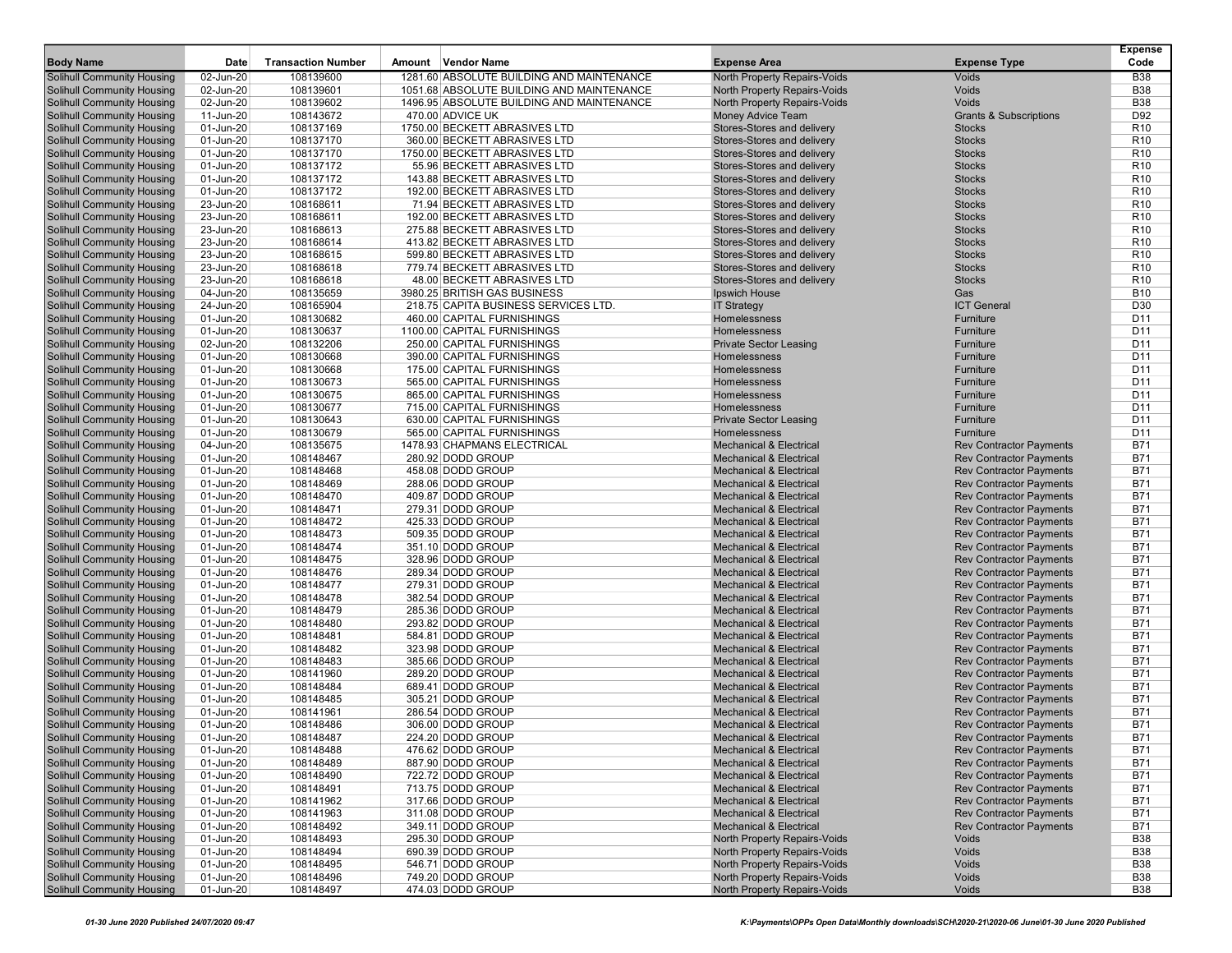| <b>Body Name</b>                                                | Date                   | <b>Transaction Number</b> | Amount | <b>Vendor Name</b>                       | <b>Expense Area</b>                                                          | <b>Expense Type</b>                                      | Expense<br>Code          |
|-----------------------------------------------------------------|------------------------|---------------------------|--------|------------------------------------------|------------------------------------------------------------------------------|----------------------------------------------------------|--------------------------|
| <b>Solihull Community Housing</b>                               | 01-Jun-20              | 108148498                 |        | 1758.83 DODD GROUP                       | North Property Repairs-Voids                                                 | <b>Voids</b>                                             | <b>B38</b>               |
| <b>Solihull Community Housing</b>                               | 01-Jun-20              | 108148499                 |        | 1698.65 DODD GROUP                       | North Property Repairs-Voids                                                 | Voids                                                    | <b>B38</b>               |
| <b>Solihull Community Housing</b>                               | 01-Jun-20              | 108148500                 |        | 442.56 DODD GROUP                        | North Property Repairs-Voids                                                 | Voids                                                    | <b>B38</b>               |
| <b>Solihull Community Housing</b>                               | 01-Jun-20              | 108148501                 |        | 2159.54 DODD GROUP                       | North Property Repairs-Voids                                                 | Voids                                                    | <b>B38</b>               |
| <b>Solihull Community Housing</b>                               | 01-Jun-20              | 108148502                 |        | 1099.93 DODD GROUP                       | North Property Repairs-Voids                                                 | Voids                                                    | <b>B38</b>               |
| <b>Solihull Community Housing</b>                               | 01-Jun-20              | 108148503                 |        | 453.13 DODD GROUP                        | North Property Repairs-Voids                                                 | Voids                                                    | <b>B38</b>               |
| Solihull Community Housing                                      | 01-Jun-20              | 108148504                 |        | 1917.13 DODD GROUP                       | North Property Repairs-Voids                                                 | Voids                                                    | <b>B38</b>               |
| <b>Solihull Community Housing</b>                               | 01-Jun-20              | 108148505                 |        | 499.30 DODD GROUP                        | North Property Repairs-Voids                                                 | Voids                                                    | <b>B38</b>               |
| Solihull Community Housing                                      | 01-Jun-20              | 108148506                 |        | 974.13 DODD GROUP                        | North Property Repairs-Voids                                                 | Voids                                                    | <b>B38</b>               |
| <b>Solihull Community Housing</b>                               | 01-Jun-20              | 108148507                 |        | 922.17 DODD GROUP                        | North Property Repairs-Voids                                                 | Voids                                                    | <b>B38</b>               |
| Solihull Community Housing                                      | 01-Jun-20              | 108148508                 |        | 431.05 DODD GROUP                        | North Property Repairs-Voids                                                 | Voids                                                    | <b>B38</b>               |
| Solihull Community Housing                                      | 01-Jun-20              | 108148509                 |        | 419.35 DODD GROUP                        | North Property Repairs-Voids                                                 | Voids                                                    | <b>B38</b>               |
| Solihull Community Housing                                      | 01-Jun-20              | 108148510                 |        | 767.46 DODD GROUP                        | North Property Repairs-Voids                                                 | <b>Voids</b>                                             | <b>B38</b>               |
| <b>Solihull Community Housing</b>                               | 01-Jun-20              | 108148511                 |        | 237.99 DODD GROUP                        | Direct-Standby                                                               | <b>Other Building Costs</b>                              | <b>B39</b>               |
| Solihull Community Housing                                      | 01-Jun-20              | 108148513                 |        | 377.68 DODD GROUP                        | <b>Electrical Improvement Works</b>                                          | <b>Contractor Payments</b>                               | <b>B70</b>               |
| <b>Solihull Community Housing</b>                               | 01-Jun-20              | 108148514                 |        | 683.64 DODD GROUP                        | <b>Electrical Improvement Works</b>                                          | <b>Contractor Payments</b>                               | <b>B70</b>               |
| <b>Solihull Community Housing</b>                               | 01-Jun-20              | 108148515                 |        | 288.39 DODD GROUP                        | <b>Electrical Improvement Works</b>                                          | <b>Contractor Payments</b>                               | <b>B70</b>               |
| <b>Solihull Community Housing</b>                               | 01-Jun-20              | 108148516                 |        | 366.18 DODD GROUP                        | <b>Electrical Improvement Works</b>                                          | <b>Contractor Payments</b>                               | <b>B70</b>               |
| <b>Solihull Community Housing</b>                               | 01-Jun-20              | 108148517                 |        | 309.99 DODD GROUP                        | <b>Electrical Improvement Works</b>                                          | <b>Contractor Payments</b>                               | <b>B70</b>               |
| <b>Solihull Community Housing</b>                               | 01-Jun-20              | 108148518                 |        | 483.02 DODD GROUP                        | <b>Electrical Improvement Works</b>                                          | <b>Contractor Payments</b>                               | <b>B70</b>               |
| <b>Solihull Community Housing</b>                               | 01-Jun-20              | 108148519                 |        | 275.28 DODD GROUP                        | <b>Electrical Improvement Works</b>                                          | <b>Contractor Payments</b>                               | <b>B70</b>               |
| <b>Solihull Community Housing</b>                               | 01-Jun-20              | 108141964                 |        | 478.29 DODD GROUP                        | <b>Mechanical &amp; Electrical</b>                                           | <b>Rev Contractor Payments</b>                           | <b>B71</b>               |
| Solihull Community Housing                                      | 01-Jun-20              | 108148521                 |        | 268.36 DODD GROUP                        | <b>Mechanical &amp; Electrical</b>                                           | <b>Rev Contractor Payments</b>                           | B71                      |
| Solihull Community Housing                                      | 01-Jun-20              | 108148523                 |        | 2221.38 DODD GROUP                       | Gas Warm Air/B'boiler/Storage Heater                                         | <b>Contractor Payments</b>                               | <b>B70</b>               |
| Solihull Community Housing<br>Solihull Community Housing        | 01-Jun-20              | 108148524<br>108141969    |        | 2221.38 DODD GROUP                       | Gas Warm Air/B'boiler/Storage Heater                                         | <b>Contractor Payments</b>                               | <b>B70</b><br><b>B70</b> |
| <b>Solihull Community Housing</b>                               | 01-Jun-20<br>01-Jun-20 | 108141970                 |        | 2221.38 DODD GROUP<br>2221.38 DODD GROUP | Gas Warm Air/B'boiler/Storage Heater<br>Gas Warm Air/B'boiler/Storage Heater | <b>Contractor Payments</b><br><b>Contractor Payments</b> | <b>B70</b>               |
| <b>Solihull Community Housing</b>                               | 01-Jun-20              | 108148527                 |        | 300.34 DODD GROUP                        | <b>Mechanical &amp; Electrical</b>                                           | <b>Rev Contractor Payments</b>                           | <b>B71</b>               |
| Solihull Community Housing                                      | 01-Jun-20              | 108141971                 |        | 208.83 DODD GROUP                        | <b>Mechanical &amp; Electrical</b>                                           | <b>Rev Contractor Payments</b>                           | <b>B71</b>               |
| <b>Solihull Community Housing</b>                               | 01-Jun-20              | 108141972                 |        | 234.61 DODD GROUP                        | <b>Mechanical &amp; Electrical</b>                                           | <b>Rev Contractor Payments</b>                           | B71                      |
| Solihull Community Housing                                      | 01-Jun-20              | 108160449                 |        | 248.33 DODD GROUP                        | <b>Biomass System</b>                                                        | Biomass HIU & Plant                                      | <b>B48</b>               |
| Solihull Community Housing                                      | 01-Jun-20              | 108160452                 |        | 589.09 DODD GROUP                        | <b>Biomass System</b>                                                        | <b>Biomass HIU &amp; Plant</b>                           | <b>B48</b>               |
| <b>Solihull Community Housing</b>                               | 01-Jun-20              | 108148529                 |        | 259.00 DODD GROUP                        | <b>Electrical Improvement Works</b>                                          | <b>Contractor Payments</b>                               | <b>B70</b>               |
| Solihull Community Housing                                      | 01-Jun-20              | 108148530                 |        | 495.25 DODD GROUP                        | <b>Electrical Improvement Works</b>                                          | <b>Contractor Payments</b>                               | <b>B70</b>               |
| <b>Solihull Community Housing</b>                               | 01-Jun-20              | 108148531                 |        | 713.85 DODD GROUP                        | <b>Electrical Improvement Works</b>                                          | <b>Contractor Payments</b>                               | <b>B70</b>               |
| <b>Solihull Community Housing</b>                               | 01-Jun-20              | 108148532                 |        | 316.96 DODD GROUP                        | <b>Electrical Improvement Works</b>                                          | <b>Contractor Payments</b>                               | <b>B70</b>               |
| <b>Solihull Community Housing</b>                               | 01-Jun-20              | 108148533                 |        | 345.99 DODD GROUP                        | <b>Electrical Improvement Works</b>                                          | <b>Contractor Payments</b>                               | <b>B70</b>               |
| Solihull Community Housing                                      | 01-Jun-20              | 108148534                 |        | 473.62 DODD GROUP                        | <b>Electrical Improvement Works</b>                                          | <b>Contractor Payments</b>                               | <b>B70</b>               |
| <b>Solihull Community Housing</b>                               | 01-Jun-20              | 108148535                 |        | 251.58 DODD GROUP                        | <b>Electrical Improvement Works</b>                                          | <b>Contractor Payments</b>                               | <b>B70</b>               |
| <b>Solihull Community Housing</b>                               | 01-Jun-20              | 108148536                 |        | 2529.22 DODD GROUP                       | <b>Electrical Improvement Works</b>                                          | <b>Contractor Payments</b>                               | <b>B70</b>               |
| <b>Solihull Community Housing</b>                               | 01-Jun-20              | 108148537                 |        | 642.20 DODD GROUP                        | <b>Electrical Improvement Works</b>                                          | <b>Contractor Payments</b>                               | <b>B70</b>               |
| <b>Solihull Community Housing</b>                               | 01-Jun-20              | 108141973                 |        | 218.29 DODD GROUP                        | <b>Mechanical &amp; Electrical</b>                                           | <b>Rev Contractor Payments</b>                           | <b>B71</b>               |
| <b>Solihull Community Housing</b>                               | 01-Jun-20              | 108148538                 |        | 477.98 DODD GROUP                        | <b>Mechanical &amp; Electrical</b>                                           | <b>Rev Contractor Payments</b>                           | <b>B71</b>               |
| <b>Solihull Community Housing</b>                               | 01-Jun-20              | 108148539                 |        | 417.64 DODD GROUP                        | <b>Mechanical &amp; Electrical</b>                                           | <b>Rev Contractor Payments</b>                           | <b>B71</b>               |
| <b>Solihull Community Housing</b>                               | 01-Jun-20              | 108148540                 |        | 465.68 DODD GROUP                        | <b>Mechanical &amp; Electrical</b>                                           | <b>Rev Contractor Payments</b>                           | <b>B71</b>               |
| <b>Solihull Community Housing</b>                               | 01-Jun-20              | 108148541                 |        | 321.05 DODD GROUP                        | <b>Mechanical &amp; Electrical</b>                                           | <b>Rev Contractor Payments</b>                           | B71                      |
| <b>Solihull Community Housing</b>                               | 01-Jun-20              | 108141974                 |        | 417.64 DODD GROUP                        | <b>Mechanical &amp; Electrical</b>                                           | <b>Rev Contractor Payments</b>                           | <b>B71</b>               |
| <b>Solihull Community Housing</b>                               | 01-Jun-20              | 108141975                 |        | 429.76 DODD GROUP                        | <b>Mechanical &amp; Electrical</b>                                           | <b>Rev Contractor Payments</b>                           | <b>B71</b>               |
| Solihull Community Housing                                      | 01-Jun-20              | 108141977                 |        | 320.16 DODD GROUP                        | <b>Mechanical &amp; Electrical</b>                                           | <b>Rev Contractor Payments</b>                           | <b>B71</b>               |
| <b>Solihull Community Housing</b>                               | 01-Jun-20              | 108148542                 |        | 1027.48 DODD GROUP                       | North Property Repairs-Voids                                                 | Voids                                                    | <b>B38</b>               |
| Solihull Community Housing                                      | 01-Jun-20              | 108148543                 |        | 513.10 DODD GROUP                        | <b>North Property Repairs-Voids</b>                                          | Voids                                                    | <b>B38</b>               |
| <b>Solihull Community Housing</b><br>Solihull Community Housing | 01-Jun-20              | 108148544<br>108148545    |        | 756.14 DODD GROUP<br>426.52 DODD GROUP   | North Property Repairs-Voids                                                 | <b>Voids</b>                                             | <b>B38</b>               |
| <b>Solihull Community Housing</b>                               | 01-Jun-20<br>01-Jun-20 |                           |        | 496.79 DODD GROUP                        | North Property Repairs-Voids<br>North Property Repairs-Voids                 | Voids<br>Voids                                           | B38<br><b>B38</b>        |
| <b>Solihull Community Housing</b>                               | 01-Jun-20              | 108148546<br>108148547    |        | 702.22 DODD GROUP                        | North Property Repairs-Voids                                                 | Voids                                                    | <b>B38</b>               |
| <b>Solihull Community Housing</b>                               | 01-Jun-20              | 108148548                 |        | 547.31 DODD GROUP                        | North Property Repairs-Voids                                                 | Voids                                                    | <b>B38</b>               |
| Solihull Community Housing                                      | 01-Jun-20              | 108148549                 |        | 517.04 DODD GROUP                        | North Property Repairs-Voids                                                 | Voids                                                    | <b>B38</b>               |
| <b>Solihull Community Housing</b>                               | 01-Jun-20              | 108148550                 |        | 415.97 DODD GROUP                        | North Property Repairs-Voids                                                 | Voids                                                    | <b>B38</b>               |
| Solihull Community Housing                                      | 01-Jun-20              | 108148551                 |        | 284.26 DODD GROUP                        | North Property Repairs-Voids                                                 | Voids                                                    | <b>B38</b>               |
| <b>Solihull Community Housing</b>                               | 01-Jun-20              | 108148552                 |        | 744.81 DODD GROUP                        | North Property Repairs-Voids                                                 | Voids                                                    | <b>B38</b>               |
| <b>Solihull Community Housing</b>                               | 01-Jun-20              | 108148553                 |        | 487.68 DODD GROUP                        | North Property Repairs-Voids                                                 | Voids                                                    | <b>B38</b>               |
| Solihull Community Housing                                      | 01-Jun-20              | 108148554                 |        | 449.59 DODD GROUP                        | North Property Repairs-Voids                                                 | Voids                                                    | <b>B38</b>               |
| <b>Solihull Community Housing</b>                               | 01-Jun-20              | 108148555                 |        | 611.03 DODD GROUP                        | North Property Repairs-Voids                                                 | <b>Voids</b>                                             | <b>B38</b>               |
| <b>Solihull Community Housing</b>                               | 01-Jun-20              | 108148556                 |        | 830.91 DODD GROUP                        | North Property Repairs-Voids                                                 | Voids                                                    | <b>B38</b>               |
| <b>Solihull Community Housing</b>                               | 01-Jun-20              | 108148557                 |        | 328.33 DODD GROUP                        | <b>Mechanical &amp; Electrical</b>                                           | <b>Rev Contractor Payments</b>                           | <b>B71</b>               |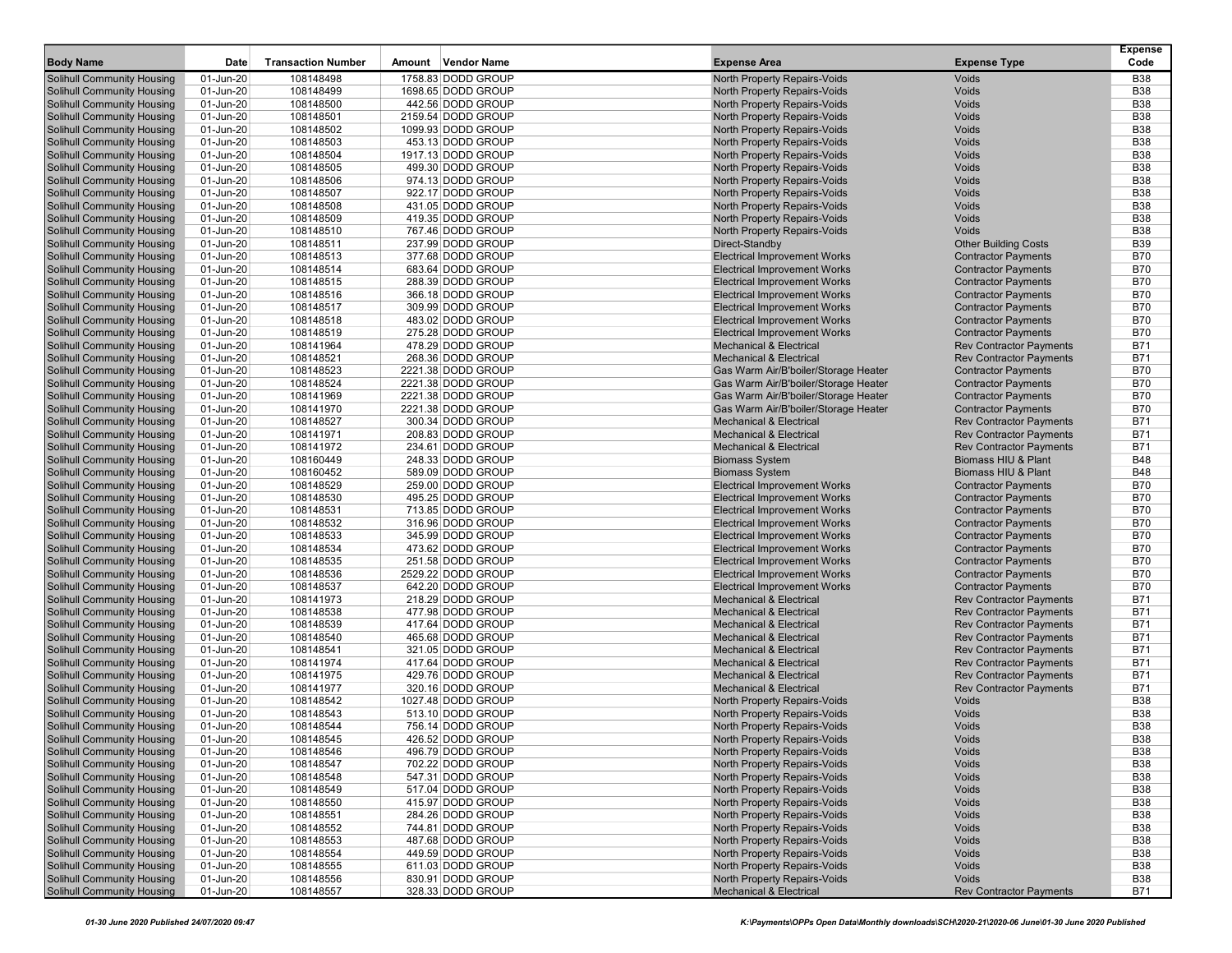| <b>Body Name</b>                                         | Date                   | <b>Transaction Number</b> | Amount | <b>Vendor Name</b>                     | <b>Expense Area</b>                                                      | <b>Expense Type</b>                                              | <b>Expense</b><br>Code |
|----------------------------------------------------------|------------------------|---------------------------|--------|----------------------------------------|--------------------------------------------------------------------------|------------------------------------------------------------------|------------------------|
|                                                          |                        |                           |        |                                        |                                                                          |                                                                  |                        |
| Solihull Community Housing                               | 01-Jun-20              | 108141978                 |        | 284.26 DODD GROUP                      | <b>Mechanical &amp; Electrical</b>                                       | <b>Rev Contractor Payments</b>                                   | B71                    |
| Solihull Community Housing                               | 01-Jun-20              | 108131493                 |        | 244.26 DODD GROUP<br>888.03 DODD GROUP | <b>Mechanical &amp; Electrical</b><br><b>Mechanical &amp; Electrical</b> | <b>Rev Contractor Payments</b>                                   | <b>B71</b><br>B71      |
| Solihull Community Housing<br>Solihull Community Housing | 01-Jun-20<br>01-Jun-20 | 108139444<br>108141979    |        | 590.85 DODD GROUP                      | <b>Mechanical &amp; Electrical</b>                                       | <b>Rev Contractor Payments</b><br><b>Rev Contractor Payments</b> | <b>B71</b>             |
| <b>Solihull Community Housing</b>                        | 01-Jun-20              | 108141980                 |        | 230.27 DODD GROUP                      | <b>Mechanical &amp; Electrical</b>                                       | <b>Rev Contractor Payments</b>                                   | <b>B71</b>             |
| Solihull Community Housing                               | 01-Jun-20              | 108141981                 |        | 261.43 DODD GROUP                      | <b>Mechanical &amp; Electrical</b>                                       | <b>Rev Contractor Payments</b>                                   | B71                    |
| Solihull Community Housing                               | 01-Jun-20              | 108141982                 |        | 715.63 DODD GROUP                      | <b>Mechanical &amp; Electrical</b>                                       | <b>Rev Contractor Payments</b>                                   | B71                    |
| Solihull Community Housing                               | 01-Jun-20              | 108148558                 |        | 841.14 DODD GROUP                      | North Property Repairs-Voids                                             | Voids                                                            | <b>B38</b>             |
| Solihull Community Housing                               | 01-Jun-20              | 108148559                 |        | 501.15 DODD GROUP                      | North Property Repairs-Voids                                             | <b>Voids</b>                                                     | <b>B38</b>             |
| Solihull Community Housing                               | 01-Jun-20              | 108131633                 |        | 315.52 DODD GROUP                      | North Property Repairs-Voids                                             | Voids                                                            | <b>B38</b>             |
| Solihull Community Housing                               | 01-Jun-20              | 108131634                 |        | 331.13 DODD GROUP                      | North Property Repairs-Voids                                             | Voids                                                            | <b>B38</b>             |
| Solihull Community Housing                               | 01-Jun-20              | 108131635                 |        | 355.95 DODD GROUP                      | North Property Repairs-Voids                                             | Voids                                                            | <b>B38</b>             |
| Solihull Community Housing                               | 01-Jun-20              | 108148560                 |        | 508.04 DODD GROUP                      | North Property Repairs-Voids                                             | Voids                                                            | <b>B38</b>             |
| Solihull Community Housing                               | 01-Jun-20              | 108148561                 |        | 401.38 DODD GROUP                      | North Property Repairs-Voids                                             | Voids                                                            | <b>B38</b>             |
| Solihull Community Housing                               | 01-Jun-20              | 108148562                 |        | 506.37 DODD GROUP                      | North Property Repairs-Voids                                             | Voids                                                            | <b>B38</b>             |
| Solihull Community Housing                               | 01-Jun-20              | 108131636                 |        | 316.67 DODD GROUP                      | North Property Repairs-Voids                                             | Voids                                                            | <b>B38</b>             |
| Solihull Community Housing                               | 01-Jun-20              | 108131637                 |        | 359.39 DODD GROUP                      | North Property Repairs-Voids                                             | Voids                                                            | <b>B38</b>             |
| Solihull Community Housing                               | 01-Jun-20              | 108148563                 |        | 600.06 DODD GROUP                      | North Property Repairs-Voids                                             | Voids                                                            | <b>B38</b>             |
| Solihull Community Housing                               | 01-Jun-20              | 108148564                 |        | 421.22 DODD GROUP                      | North Property Repairs-Voids                                             | <b>Voids</b>                                                     | <b>B38</b>             |
| Solihull Community Housing                               | 01-Jun-20              | 108148565                 |        | 782.58 DODD GROUP                      | North Property Repairs-Voids                                             | Voids                                                            | <b>B38</b>             |
| Solihull Community Housing                               | 01-Jun-20              | 108131638                 |        | 288.57 DODD GROUP                      | North Property Repairs-Voids                                             | Voids                                                            | <b>B38</b>             |
| Solihull Community Housing                               | 01-Jun-20              | 108131640                 |        | 218.45 DODD GROUP                      | North Property Repairs-Voids                                             | Voids                                                            | <b>B38</b>             |
| Solihull Community Housing                               | 01-Jun-20              | 108131642                 |        | 316.34 DODD GROUP                      | North Property Repairs-Voids                                             | Voids                                                            | <b>B38</b>             |
| Solihull Community Housing                               | 01-Jun-20              | 108131654                 |        | 366.11 DODD GROUP                      | North Property Repairs-Voids                                             | Voids                                                            | <b>B38</b>             |
| Solihull Community Housing                               | 01-Jun-20              | 108148566                 |        | 715.64 DODD GROUP                      | North Property Repairs-Voids                                             | Voids                                                            | <b>B38</b>             |
| <b>Solihull Community Housing</b>                        | 01-Jun-20              | 108148567                 |        | 523.85 DODD GROUP                      | North Property Repairs-Voids                                             | Voids                                                            | <b>B38</b>             |
| Solihull Community Housing                               | 01-Jun-20              | 108148568                 |        | 655.40 DODD GROUP                      | North Property Repairs-Voids                                             | <b>Voids</b>                                                     | <b>B38</b>             |
| Solihull Community Housing                               | 01-Jun-20              | 108148569                 |        | 1287.93 DODD GROUP                     | North Property Repairs-Voids                                             | <b>Voids</b>                                                     | <b>B38</b>             |
| Solihull Community Housing                               | 01-Jun-20              | 108131676                 |        | 305.27 DODD GROUP                      | North Property Repairs-Voids                                             | Voids                                                            | <b>B38</b>             |
| <b>Solihull Community Housing</b>                        | 01-Jun-20              | 108131677                 |        | 3529.13 DODD GROUP                     | Gas Warm Air/B'boiler/Storage Heater                                     | <b>Contractor Payments</b>                                       | <b>B70</b>             |
| Solihull Community Housing                               | 01-Jun-20              | 108131678                 |        | 3529.13 DODD GROUP                     | Gas Warm Air/B'boiler/Storage Heater                                     | <b>Contractor Payments</b>                                       | <b>B70</b>             |
| Solihull Community Housing                               | 01-Jun-20              | 108141983                 |        | 2221.38 DODD GROUP                     | Gas Warm Air/B'boiler/Storage Heater                                     | <b>Contractor Payments</b>                                       | <b>B70</b>             |
| Solihull Community Housing                               | 01-Jun-20              | 108148570                 |        | 2221.38 DODD GROUP                     | Gas Warm Air/B'boiler/Storage Heater                                     | <b>Contractor Payments</b>                                       | <b>B70</b>             |
| Solihull Community Housing                               | 01-Jun-20              | 108141984                 |        | 2221.38 DODD GROUP                     | Gas Warm Air/B'boiler/Storage Heater                                     | <b>Contractor Payments</b>                                       | <b>B70</b>             |
| <b>Solihull Community Housing</b>                        | 01-Jun-20              | 108131679                 |        | 3529.13 DODD GROUP                     | Gas Warm Air/B'boiler/Storage Heater                                     | <b>Contractor Payments</b>                                       | <b>B70</b>             |
| Solihull Community Housing                               | 01-Jun-20              | 108148571                 |        | 2924.06 DODD GROUP                     | Gas Warm Air/B'boiler/Storage Heater                                     | <b>Contractor Payments</b>                                       | <b>B70</b>             |
| Solihull Community Housing                               | 01-Jun-20              | 108141985                 |        | 2221.38 DODD GROUP                     | Gas Warm Air/B'boiler/Storage Heater                                     | <b>Contractor Payments</b>                                       | <b>B70</b>             |
| Solihull Community Housing                               | 01-Jun-20              | 108131680                 |        | 3529.13 DODD GROUP                     | Gas Warm Air/B'boiler/Storage Heater                                     | <b>Contractor Payments</b>                                       | <b>B70</b>             |
| Solihull Community Housing                               | 01-Jun-20              | 108131681                 |        | 3529.13 DODD GROUP                     | Gas Warm Air/B'boiler/Storage Heater                                     | <b>Contractor Payments</b>                                       | <b>B70</b>             |
| Solihull Community Housing                               | 01-Jun-20              | 108141986                 |        | 2221.38 DODD GROUP                     | Gas Warm Air/B'boiler/Storage Heater                                     | <b>Contractor Payments</b>                                       | <b>B70</b>             |
| Solihull Community Housing                               | 01-Jun-20              | 108141987                 |        | 2221.38 DODD GROUP                     | Gas Warm Air/B'boiler/Storage Heater                                     | <b>Contractor Payments</b>                                       | <b>B70</b>             |
| Solihull Community Housing                               | 01-Jun-20              | 108141988                 |        | 2221.38 DODD GROUP                     | Gas Warm Air/B'boiler/Storage Heater                                     | <b>Contractor Payments</b>                                       | <b>B70</b>             |
| Solihull Community Housing                               | 01-Jun-20              | 108148572                 |        | 3100.26 DODD GROUP                     | <b>Electrical Improvement Works</b>                                      | <b>Contractor Payments</b>                                       | <b>B70</b>             |
| Solihull Community Housing                               | 01-Jun-20              | 108148573                 |        | 2567.29 DODD GROUP                     | <b>Electrical Improvement Works</b>                                      | <b>Contractor Payments</b>                                       | <b>B70</b>             |
| Solihull Community Housing<br>Solihull Community Housing | 01-Jun-20              | 108141989                 |        | 448.92 DODD GROUP<br>486.66 DODD GROUP | <b>Mechanical &amp; Electrical</b>                                       | <b>Rev Contractor Payments</b>                                   | <b>B71</b>             |
| Solihull Community Housing                               | 01-Jun-20<br>01-Jun-20 | 108141990<br>108141991    |        | 422.89 DODD GROUP                      | <b>Mechanical &amp; Electrical</b><br><b>Mechanical &amp; Electrical</b> | <b>Rev Contractor Payments</b><br><b>Rev Contractor Payments</b> | B71<br>B71             |
| <b>Solihull Community Housing</b>                        | 01-Jun-20              | 108141992                 |        | 440.66 DODD GROUP                      | <b>Mechanical &amp; Electrical</b>                                       | <b>Rev Contractor Payments</b>                                   | B71                    |
| Solihull Community Housing                               | 01-Jun-20              | 108141993                 |        | 469.51 DODD GROUP                      | <b>Mechanical &amp; Electrical</b>                                       | <b>Rev Contractor Payments</b>                                   | B71                    |
| Solihull Community Housing                               | 01-Jun-20              | 108141994                 |        | 513.23 DODD GROUP                      | <b>Mechanical &amp; Electrical</b>                                       | <b>Rev Contractor Payments</b>                                   | B71                    |
| Solihull Community Housing                               | 01-Jun-20              | 108141995                 |        | 417.64 DODD GROUP                      | Mechanical & Electrical                                                  | <b>Rev Contractor Payments</b>                                   | B71                    |
| Solihull Community Housing                               | 01-Jun-20              | 108141998                 |        | 209.56 DODD GROUP                      | <b>Mechanical &amp; Electrical</b>                                       | <b>Rev Contractor Payments</b>                                   | <b>B71</b>             |
| <b>Solihull Community Housing</b>                        | 01-Jun-20              | 108131814                 |        | 239.87 DODD GROUP                      | <b>Mechanical &amp; Electrical</b>                                       | <b>Rev Contractor Payments</b>                                   | <b>B71</b>             |
| <b>Solihull Community Housing</b>                        | 01-Jun-20              | 108131840                 |        | 258.86 DODD GROUP                      | <b>Mechanical &amp; Electrical</b>                                       | <b>Rev Contractor Payments</b>                                   | <b>B71</b>             |
| <b>Solihull Community Housing</b>                        | 01-Jun-20              | 108148574                 |        | 326.92 DODD GROUP                      | <b>Mechanical &amp; Electrical</b>                                       | <b>Rev Contractor Payments</b>                                   | B71                    |
| <b>Solihull Community Housing</b>                        | 01-Jun-20              | 108148575                 |        | 417.55 DODD GROUP                      | <b>Mechanical &amp; Electrical</b>                                       | <b>Rev Contractor Payments</b>                                   | B71                    |
| <b>Solihull Community Housing</b>                        | 01-Jun-20              | 108131859                 |        | 220.33 DODD GROUP                      | <b>Mechanical &amp; Electrical</b>                                       | <b>Rev Contractor Payments</b>                                   | B71                    |
| <b>Solihull Community Housing</b>                        | 01-Jun-20              | 108131864                 |        | 232.87 DODD GROUP                      | <b>Mechanical &amp; Electrical</b>                                       | <b>Rev Contractor Payments</b>                                   | B71                    |
| <b>Solihull Community Housing</b>                        | 01-Jun-20              | 108148576                 |        | 306.01 DODD GROUP                      | <b>Mechanical &amp; Electrical</b>                                       | <b>Rev Contractor Payments</b>                                   | B71                    |
| <b>Solihull Community Housing</b>                        | 01-Jun-20              | 108131866                 |        | 259.30 DODD GROUP                      | <b>Mechanical &amp; Electrical</b>                                       | <b>Rev Contractor Payments</b>                                   | B71                    |
| <b>Solihull Community Housing</b>                        | 01-Jun-20              | 108148577                 |        | 447.09 DODD GROUP                      | <b>Mechanical &amp; Electrical</b>                                       | <b>Rev Contractor Payments</b>                                   | <b>B71</b>             |
| Solihull Community Housing                               | 01-Jun-20              | 108148578                 |        | 670.46 DODD GROUP                      | <b>Mechanical &amp; Electrical</b>                                       | <b>Rev Contractor Payments</b>                                   | B71                    |
| Solihull Community Housing                               | 01-Jun-20              | 108148579                 |        | 552.17 DODD GROUP                      | <b>Mechanical &amp; Electrical</b>                                       | <b>Rev Contractor Payments</b>                                   | <b>B71</b>             |
| Solihull Community Housing                               | 01-Jun-20              | 108148580                 |        | 395.66 DODD GROUP                      | <b>Mechanical &amp; Electrical</b>                                       | <b>Rev Contractor Payments</b>                                   | B71                    |
| Solihull Community Housing                               | 01-Jun-20              | 108131877                 |        | 228.87 DODD GROUP                      | <b>Mechanical &amp; Electrical</b>                                       | <b>Rev Contractor Payments</b>                                   | <b>B71</b>             |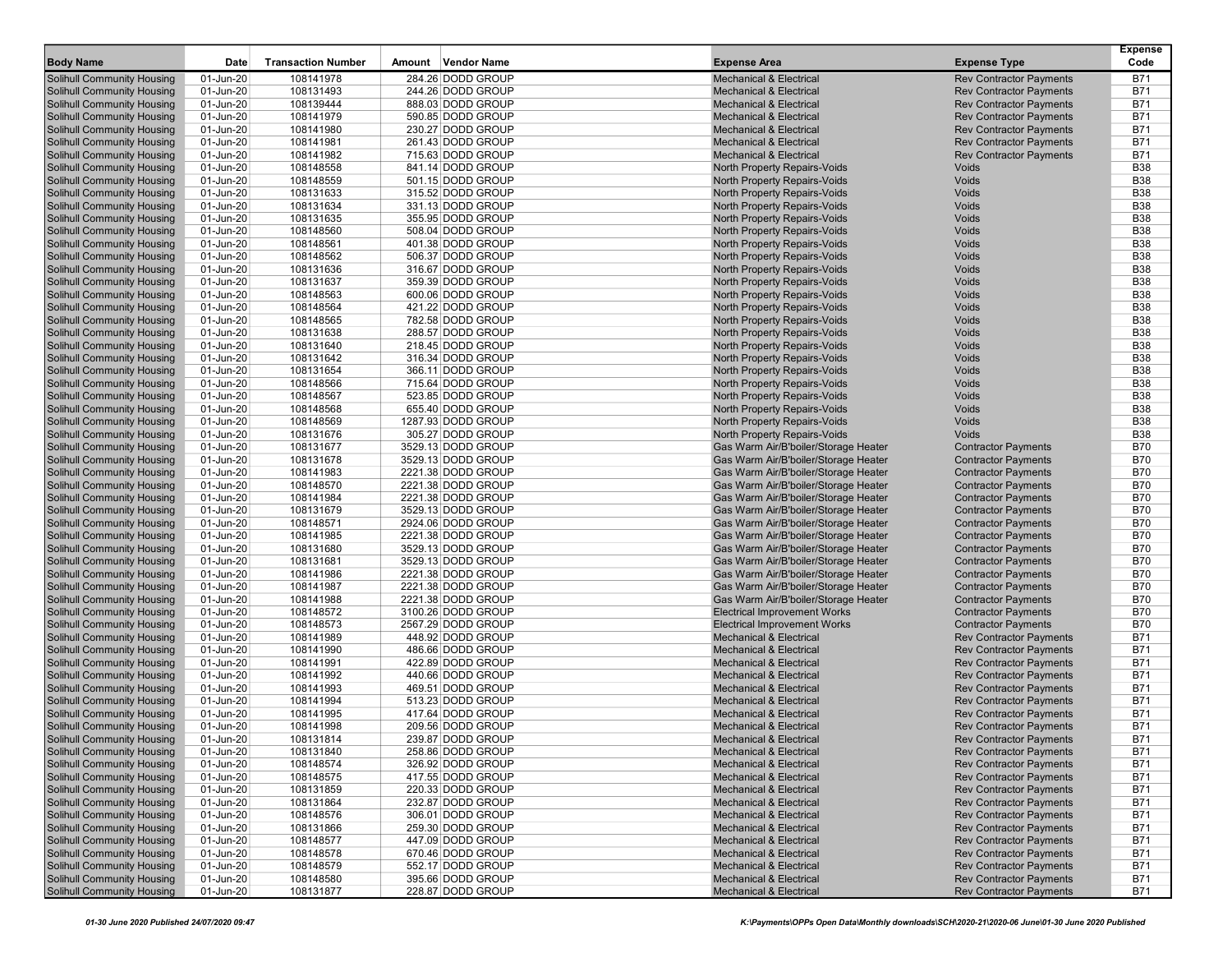| <b>Body Name</b>                  | Date      | <b>Transaction Number</b> | Amount Vendor Name  | <b>Expense Area</b>                      | <b>Expense Type</b>            | <b>Expense</b><br>Code |
|-----------------------------------|-----------|---------------------------|---------------------|------------------------------------------|--------------------------------|------------------------|
| Solihull Community Housing        | 01-Jun-20 | 108131883                 | 216.22 DODD GROUP   | <b>Mechanical &amp; Electrical</b>       | <b>Rev Contractor Payments</b> | <b>B71</b>             |
| <b>Solihull Community Housing</b> | 01-Jun-20 | 108148581                 | 309.80 DODD GROUP   | <b>Mechanical &amp; Electrical</b>       | <b>Rev Contractor Payments</b> | B71                    |
| <b>Solihull Community Housing</b> | 01-Jun-20 | 108148582                 | 351.10 DODD GROUP   | <b>Mechanical &amp; Electrical</b>       | <b>Rev Contractor Payments</b> | <b>B71</b>             |
| <b>Solihull Community Housing</b> | 01-Jun-20 | 108148583                 | 381.76 DODD GROUP   | <b>Mechanical &amp; Electrical</b>       | <b>Rev Contractor Payments</b> | <b>B71</b>             |
| <b>Solihull Community Housing</b> | 01-Jun-20 | 108148584                 | 301.74 DODD GROUP   | <b>Mechanical &amp; Electrical</b>       | <b>Rev Contractor Payments</b> | <b>B71</b>             |
| <b>Solihull Community Housing</b> | 01-Jun-20 | 108148585                 | 290.56 DODD GROUP   | <b>Mechanical &amp; Electrical</b>       | <b>Rev Contractor Payments</b> | B71                    |
| <b>Solihull Community Housing</b> | 01-Jun-20 | 108131894                 | 238.08 DODD GROUP   | <b>Mechanical &amp; Electrical</b>       | <b>Rev Contractor Payments</b> | <b>B71</b>             |
| <b>Solihull Community Housing</b> | 01-Jun-20 | 108141999                 | 3744.28 DODD GROUP  | <b>MST-Structural Works</b>              | <b>Contractor Payments</b>     | <b>B70</b>             |
| <b>Solihull Community Housing</b> | 01-Jun-20 | 108142000                 | 497.52 DODD GROUP   | <b>Mechanical &amp; Electrical</b>       | <b>Rev Contractor Payments</b> | <b>B71</b>             |
| <b>Solihull Community Housing</b> | 01-Jun-20 | 108142001                 | 507.67 DODD GROUP   | <b>Mechanical &amp; Electrical</b>       | <b>Rev Contractor Payments</b> | <b>B71</b>             |
| <b>Solihull Community Housing</b> | 01-Jun-20 | 108142002                 | 472.16 DODD GROUP   | <b>Mechanical &amp; Electrical</b>       | <b>Rev Contractor Payments</b> | <b>B71</b>             |
| <b>Solihull Community Housing</b> | 01-Jun-20 | 108131920                 | 285.39 DODD GROUP   | North Property Repairs-Voids             | Voids                          | <b>B38</b>             |
| <b>Solihull Community Housing</b> | 01-Jun-20 | 108148586                 | 357.45 DODD GROUP   | North Property Repairs-Voids             | Voids                          | <b>B38</b>             |
| <b>Solihull Community Housing</b> | 01-Jun-20 | 108148587                 | 465.48 DODD GROUP   | North Property Repairs-Voids             | Voids                          | <b>B38</b>             |
| <b>Solihull Community Housing</b> | 01-Jun-20 | 108131924                 | 351.22 DODD GROUP   | North Property Repairs-Voids             | Voids                          | <b>B38</b>             |
| <b>Solihull Community Housing</b> | 01-Jun-20 | 108131925                 | 259.75 DODD GROUP   | North Property Repairs-Voids             | Voids                          | <b>B38</b>             |
| <b>Solihull Community Housing</b> | 01-Jun-20 | 108131927                 | 234.54 DODD GROUP   | North Property Repairs-Voids             | Voids                          | <b>B38</b>             |
| <b>Solihull Community Housing</b> | 01-Jun-20 | 108148588                 | 734.08 DODD GROUP   | North Property Repairs-Voids             | Voids                          | <b>B38</b>             |
| <b>Solihull Community Housing</b> | 01-Jun-20 | 108148589                 | 700.86 DODD GROUP   | North Property Repairs-Voids             | Voids                          | <b>B38</b>             |
| <b>Solihull Community Housing</b> | 01-Jun-20 | 108131935                 | 416.07 DODD GROUP   | <b>Electrical Improvement Works</b>      | <b>Contractor Payments</b>     | <b>B70</b>             |
| <b>Solihull Community Housing</b> | 01-Jun-20 | 108131936                 | 412.79 DODD GROUP   | <b>Electrical Improvement Works</b>      | <b>Contractor Payments</b>     | <b>B70</b>             |
| <b>Solihull Community Housing</b> | 01-Jun-20 | 108142003                 | 512.75 DODD GROUP   | <b>Electrical Improvement Works</b>      | <b>Contractor Payments</b>     | <b>B70</b>             |
| Solihull Community Housing        | 01-Jun-20 | 108142004                 | 417.64 DODD GROUP   | <b>Mechanical &amp; Electrical</b>       | <b>Rev Contractor Payments</b> | <b>B71</b>             |
| Solihull Community Housing        | 01-Jun-20 | 108142005                 | 417.64 DODD GROUP   | <b>Mechanical &amp; Electrical</b>       | <b>Rev Contractor Payments</b> | <b>B71</b>             |
| <b>Solihull Community Housing</b> | 01-Jun-20 | 108142006                 | 417.64 DODD GROUP   | <b>Mechanical &amp; Electrical</b>       | <b>Rev Contractor Payments</b> | <b>B71</b>             |
| <b>Solihull Community Housing</b> | 01-Jun-20 | 108142007                 | 499.73 DODD GROUP   | <b>Mechanical &amp; Electrical</b>       | <b>Rev Contractor Payments</b> | <b>B71</b>             |
| Solihull Community Housing        | 12-Jun-20 | 108148590                 | 217.97 DODD GROUP   | <b>Mechanical &amp; Electrical</b>       | <b>Rev Contractor Payments</b> | <b>B71</b>             |
| <b>Solihull Community Housing</b> | 12-Jun-20 | 108148591                 | 238.75 DODD GROUP   | <b>Mechanical &amp; Electrical</b>       | <b>Rev Contractor Payments</b> | <b>B71</b>             |
| <b>Solihull Community Housing</b> | 12-Jun-20 | 108148597                 | 232.81 DODD GROUP   | <b>Mechanical &amp; Electrical</b>       | <b>Rev Contractor Payments</b> | <b>B71</b>             |
| <b>Solihull Community Housing</b> | 12-Jun-20 | 108148598                 | 232.81 DODD GROUP   | <b>Mechanical &amp; Electrical</b>       | <b>Rev Contractor Payments</b> | <b>B71</b>             |
| Solihull Community Housing        | 12-Jun-20 | 108148616                 | 214.36 DODD GROUP   | <b>Mechanical &amp; Electrical</b>       | <b>Rev Contractor Payments</b> | <b>B71</b>             |
| <b>Solihull Community Housing</b> | 12-Jun-20 | 108148625                 | 274.62 DODD GROUP   | <b>Mechanical &amp; Electrical</b>       | <b>Rev Contractor Payments</b> | <b>B71</b>             |
| Solihull Community Housing        | 12-Jun-20 | 108148642                 | 232.81 DODD GROUP   | <b>Mechanical &amp; Electrical</b>       | <b>Rev Contractor Payments</b> | <b>B71</b>             |
| <b>Solihull Community Housing</b> | 12-Jun-20 | 108148667                 | 232.81 DODD GROUP   | <b>Mechanical &amp; Electrical</b>       | <b>Rev Contractor Payments</b> | <b>B71</b>             |
| <b>Solihull Community Housing</b> | 12-Jun-20 | 108148679                 | 232.81 DODD GROUP   | <b>Mechanical &amp; Electrical</b>       | <b>Rev Contractor Payments</b> | <b>B71</b>             |
| <b>Solihull Community Housing</b> | 12-Jun-20 | 108148680                 | 232.81 DODD GROUP   | <b>Mechanical &amp; Electrical</b>       | <b>Rev Contractor Payments</b> | <b>B71</b>             |
| <b>Solihull Community Housing</b> | 12-Jun-20 | 108148683                 | 232.81 DODD GROUP   | <b>Mechanical &amp; Electrical</b>       | <b>Rev Contractor Payments</b> | <b>B71</b>             |
| <b>Solihull Community Housing</b> | 12-Jun-20 | 108148685                 | 240.44 DODD GROUP   | <b>Mechanical &amp; Electrical</b>       | <b>Rev Contractor Payments</b> | <b>B71</b>             |
| <b>Solihull Community Housing</b> | 12-Jun-20 | 108148729                 | 210.34 DODD GROUP   | <b>Mechanical &amp; Electrical</b>       | <b>Rev Contractor Payments</b> | <b>B71</b>             |
| <b>Solihull Community Housing</b> | 12-Jun-20 | 108148756                 | 217.97 DODD GROUP   | <b>Mechanical &amp; Electrical</b>       | <b>Rev Contractor Payments</b> | <b>B71</b>             |
| <b>Solihull Community Housing</b> | 12-Jun-20 | 108155842                 | 666.13 DODD GROUP   | <b>Mechanical &amp; Electrical</b>       | <b>Rev Contractor Payments</b> | <b>B71</b>             |
| <b>Solihull Community Housing</b> | 12-Jun-20 | 108148886                 | 255.68 DODD GROUP   | North Property Repairs-Voids             | Voids                          | <b>B38</b>             |
| <b>Solihull Community Housing</b> | 12-Jun-20 | 108148891                 | 390.37 DODD GROUP   | North Property Repairs-Voids             | Voids                          | <b>B38</b>             |
| <b>Solihull Community Housing</b> | 12-Jun-20 | 108148896                 | 331.61 DODD GROUP   | North Property Repairs-Voids             | Voids                          | <b>B38</b>             |
| <b>Solihull Community Housing</b> | 12-Jun-20 | 108148902                 | 330.86 DODD GROUP   | North Property Repairs-Voids             | Voids                          | <b>B38</b>             |
| <b>Solihull Community Housing</b> | 12-Jun-20 | 108148906                 | 394.46 DODD GROUP   | North Property Repairs-Voids             | Voids                          | <b>B38</b>             |
| <b>Solihull Community Housing</b> | 12-Jun-20 | 108148907                 | 263.48 DODD GROUP   | North Property Repairs-Voids             | Voids                          | <b>B38</b>             |
| <b>Solihull Community Housing</b> | 12-Jun-20 | 108148913                 | 3529.13 DODD GROUP  | Gas Warm Air/B'boiler/Storage Heater     | <b>Contractor Payments</b>     | <b>B70</b>             |
| <b>Solihull Community Housing</b> | 12-Jun-20 | 108148914                 | 3529.13 DODD GROUP  | Gas Warm Air/B'boiler/Storage Heater     | <b>Contractor Payments</b>     | <b>B70</b>             |
| <b>Solihull Community Housing</b> | 12-Jun-20 | 108160455                 | 369.82 DODD GROUP   | <b>Biomass System</b>                    | Biomass HIU & Plant            | <b>B48</b>             |
| Solihull Community Housing        | 12-Jun-20 | 108160456                 | 1795.78 DODD GROUP  | <b>Biomass System</b>                    | <b>Biomass HIU &amp; Plant</b> | B48                    |
| <b>Solihull Community Housing</b> | 01-Jun-20 | 108149136                 | 4190.49 DODD GROUP  | <b>Public Sector - Major Adaptations</b> | <b>Contractor Payments</b>     | <b>B70</b>             |
| <b>Solihull Community Housing</b> | 01-Jun-20 | 108149137                 | 3747.84 DODD GROUP  | Public Sector - Major Adaptations        | <b>Contractor Payments</b>     | B70                    |
| <b>Solihull Community Housing</b> | 01-Jun-20 | 108148957                 | 814.84 DODD GROUP   | North Property Repairs-Voids             | Voids                          | <b>B38</b>             |
| <b>Solihull Community Housing</b> | 01-Jun-20 | 108148958                 | 234.04 DODD GROUP   | Direct-Standby                           | <b>Other Building Costs</b>    | <b>B39</b>             |
| <b>Solihull Community Housing</b> | 01-Jun-20 | 108148959                 | 234.04 DODD GROUP   | Direct-Standby                           | <b>Other Building Costs</b>    | <b>B39</b>             |
| <b>Solihull Community Housing</b> | 01-Jun-20 | 108148960                 | 234.04 DODD GROUP   | Direct-Standby                           | <b>Other Building Costs</b>    | <b>B39</b>             |
| <b>Solihull Community Housing</b> | 01-Jun-20 | 108142009                 | 284.85 DODD GROUP   | <b>Mechanical &amp; Electrical</b>       | <b>Rev Contractor Payments</b> | B71                    |
| <b>Solihull Community Housing</b> | 01-Jun-20 | 108142010                 | 532.94 DODD GROUP   | <b>Mechanical &amp; Electrical</b>       | <b>Rev Contractor Payments</b> | B71                    |
| <b>Solihull Community Housing</b> | 01-Jun-20 | 108142011                 | 686.78 DODD GROUP   | <b>Mechanical &amp; Electrical</b>       | <b>Rev Contractor Payments</b> | B71                    |
| <b>Solihull Community Housing</b> | 01-Jun-20 | 108142012                 | 716.76 DODD GROUP   | <b>Mechanical &amp; Electrical</b>       | <b>Rev Contractor Payments</b> | B71                    |
| <b>Solihull Community Housing</b> | 01-Jun-20 | 108148961                 | 1523.27 DODD GROUP  | North Property Repairs-Voids             | Voids                          | <b>B38</b>             |
| Solihull Community Housing        | 01-Jun-20 | 108139445                 | 30063.74 DODD GROUP | <b>Electrical Sub Mains</b>              | <b>Contractor Payments</b>     | <b>B70</b>             |
| Solihull Community Housing        | 01-Jun-20 | 108149138                 | 7385.81 DODD GROUP  | <b>Public Sector - Major Adaptations</b> | <b>Contractor Payments</b>     | <b>B70</b>             |
| <b>Solihull Community Housing</b> | 01-Jun-20 | 108149139                 | 6263.84 DODD GROUP  | <b>Public Sector - Major Adaptations</b> | <b>Contractor Payments</b>     | <b>B70</b>             |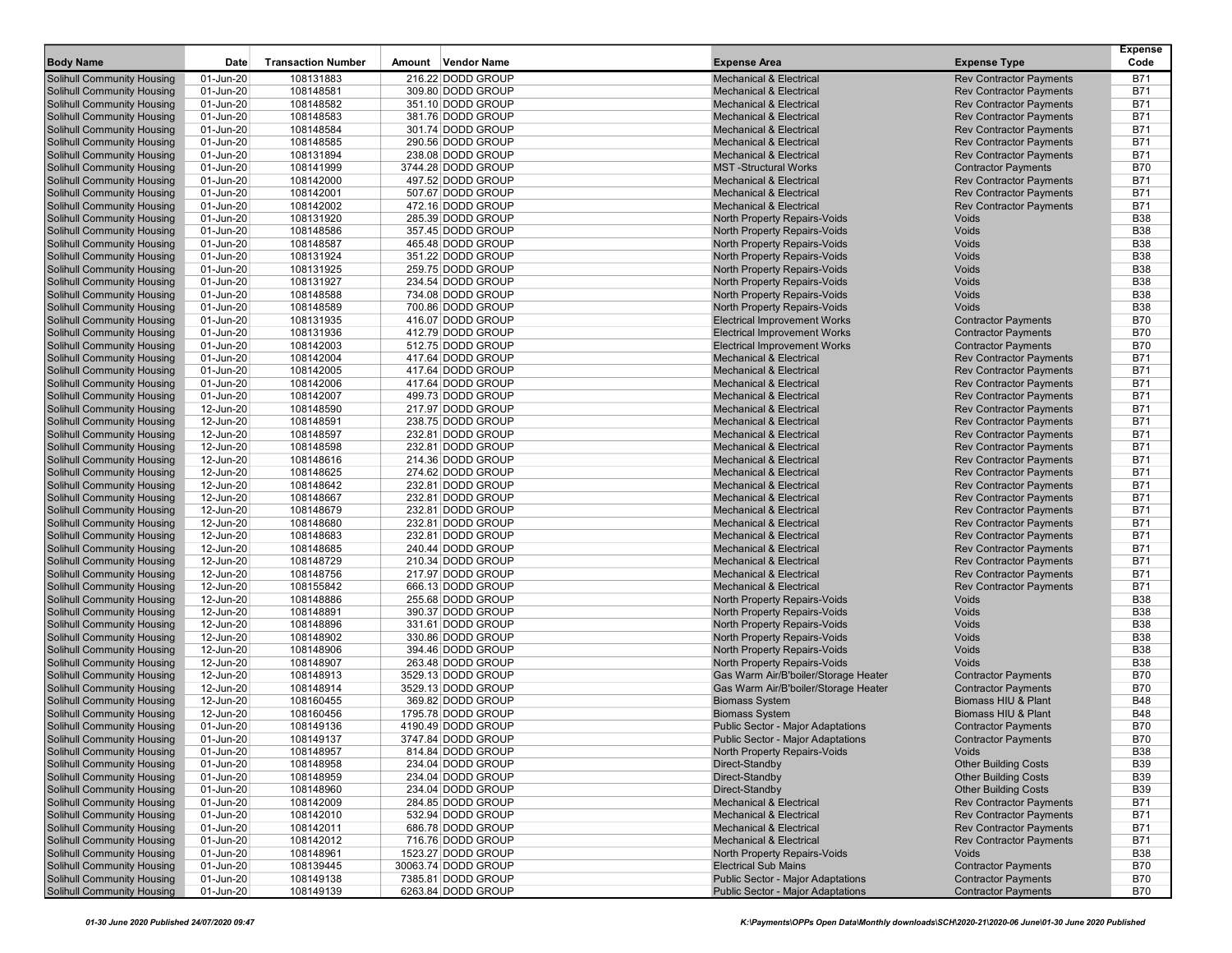| <b>Body Name</b>                                                       | Date                   | <b>Transaction Number</b> | Amount Vendor Name                                                          | <b>Expense Area</b>                                                                  | <b>Expense Type</b>                                      | Expense<br>Code                    |
|------------------------------------------------------------------------|------------------------|---------------------------|-----------------------------------------------------------------------------|--------------------------------------------------------------------------------------|----------------------------------------------------------|------------------------------------|
| <b>Solihull Community Housing</b>                                      | 01-Jun-20              | 108149139                 | -3131.92 DODD GROUP                                                         | <b>Public Sector - Major Adaptations</b>                                             | <b>Contractor Payments</b>                               | <b>B70</b>                         |
| <b>Solihull Community Housing</b>                                      | 01-Jun-20              | 108142013                 | 332.71 DODD GROUP                                                           | <b>Mechanical &amp; Electrical</b>                                                   | <b>Rev Contractor Payments</b>                           | <b>B71</b>                         |
| <b>Solihull Community Housing</b>                                      | 30-Jun-20              | 108174135                 | 272.03 DODD GROUP                                                           | <b>Mechanical &amp; Electrical</b>                                                   | <b>Rev Contractor Payments</b>                           | <b>B71</b>                         |
| <b>Solihull Community Housing</b>                                      | 03-Jun-20              | 108155483                 | 48.90 DOORFIT PRODUCTS LTD                                                  | Stores-Stores and delivery                                                           | <b>Stocks</b>                                            | R <sub>10</sub>                    |
| <b>Solihull Community Housing</b>                                      | 03-Jun-20              | 108155483                 | 60.44 DOORFIT PRODUCTS LTD                                                  | Stores-Stores and delivery                                                           | <b>Stocks</b>                                            | R <sub>10</sub>                    |
| <b>Solihull Community Housing</b>                                      | 03-Jun-20              | 108155483                 | 239.90 DOORFIT PRODUCTS LTD                                                 | Stores-Stores and delivery                                                           | <b>Stocks</b>                                            | R <sub>10</sub>                    |
| <b>Solihull Community Housing</b>                                      | 12-Jun-20              | 108155484                 | 391.00 DOORFIT PRODUCTS LTD                                                 | Stores-Stores and delivery                                                           | <b>Stocks</b>                                            | R <sub>10</sub>                    |
| <b>Solihull Community Housing</b>                                      | 12-Jun-20              | 108155484                 | 27.50 DOORFIT PRODUCTS LTD                                                  | Stores-Stores and delivery                                                           | <b>Stocks</b>                                            | R <sub>10</sub>                    |
| <b>Solihull Community Housing</b>                                      | 18-Jun-20              | 108168555                 | 326.00 DOORFIT PRODUCTS LTD                                                 | Stores-Stores and delivery                                                           | <b>Stocks</b>                                            | R <sub>10</sub>                    |
| <b>Solihull Community Housing</b>                                      | 18-Jun-20              | 108168558                 | 44.34 DOORFIT PRODUCTS LTD                                                  | Stores-Stores and delivery                                                           | <b>Stocks</b>                                            | R <sub>10</sub>                    |
| <b>Solihull Community Housing</b>                                      | 18-Jun-20              | 108168558                 | 60.44 DOORFIT PRODUCTS LTD                                                  | Stores-Stores and delivery                                                           | <b>Stocks</b>                                            | R <sub>10</sub>                    |
| <b>Solihull Community Housing</b>                                      | 18-Jun-20              | 108168558                 | 72.46 DOORFIT PRODUCTS LTD                                                  | Stores-Stores and delivery                                                           | <b>Stocks</b>                                            | R <sub>10</sub>                    |
| <b>Solihull Community Housing</b>                                      | 18-Jun-20              | 108168558                 | 239.90 DOORFIT PRODUCTS LTD                                                 | Stores-Stores and delivery                                                           | <b>Stocks</b>                                            | R <sub>10</sub>                    |
| <b>Solihull Community Housing</b>                                      | 01-Jun-20              | 108135552                 | 882.75 DRAINTECH SERVICES (MIDLANDS) LTD                                    | North Property Repairs-Day to day                                                    | <b>Other Works</b>                                       | <b>B32</b>                         |
| <b>Solihull Community Housing</b>                                      | 05-Jun-20              | 108167459                 | 258.27 DRAINTECH SERVICES (MIDLANDS) LTD                                    | North Property Repairs-Day to day                                                    | <b>Other Works</b>                                       | <b>B32</b>                         |
| <b>Solihull Community Housing</b>                                      | 01-Jun-20              | 108155490                 | 7.46 E J GILBERT & SONS                                                     | Stores-Stores and delivery                                                           | <b>Stocks</b>                                            | R <sub>10</sub>                    |
| <b>Solihull Community Housing</b>                                      | 01-Jun-20              | 108155490                 | 4.76 E J GILBERT & SONS                                                     | Stores-Stores and delivery                                                           | <b>Stocks</b><br><b>Stocks</b>                           | R <sub>10</sub><br>R <sub>10</sub> |
| <b>Solihull Community Housing</b><br><b>Solihull Community Housing</b> | 01-Jun-20<br>01-Jun-20 | 108155490<br>108155490    | 25.16 E J GILBERT & SONS<br>138.51 E J GILBERT & SONS                       | Stores-Stores and delivery<br>Stores-Stores and delivery                             | <b>Stocks</b>                                            | R <sub>10</sub>                    |
| <b>Solihull Community Housing</b>                                      | 01-Jun-20              | 108155490                 | 106.49 E J GILBERT & SONS                                                   | Stores-Stores and delivery                                                           | <b>Stocks</b>                                            | R <sub>10</sub>                    |
| <b>Solihull Community Housing</b>                                      | 17-Jun-20              | 108151453                 | 276.93 E.ON ENERGY                                                          | Saxon Court                                                                          | Electricity                                              | <b>B11</b>                         |
| <b>Solihull Community Housing</b>                                      | 11-Jun-20              | 108142559                 | 4349.30 ELDERCARE                                                           | Safe and Sound Operational                                                           | <b>Other Supplier/Services Costs</b>                     | D90                                |
| <b>Solihull Community Housing</b>                                      | 17-Jun-20              | 108153216                 | 110402.20 ENERGY BILLING LTD                                                | <b>Biomass System</b>                                                                | <b>Biomass Collection Agent</b>                          | <b>B47</b>                         |
| <b>Solihull Community Housing</b>                                      | 17-Jun-20              | 108153216                 | -55201.10 ENERGY BILLING LTD                                                | <b>Biomass System</b>                                                                | <b>Biomass Collection Agent</b>                          | <b>B47</b>                         |
| <b>Solihull Community Housing</b>                                      | 01-Jun-20              | 108135595                 | 308.00 ENVIROCALL LTD                                                       | North Property Repairs-Day to day                                                    | <b>Internal Works</b>                                    | <b>B31</b>                         |
| <b>Solihull Community Housing</b>                                      | 01-Jun-20              | 108135596                 | 344.42 ENVIROCALL LTD                                                       | North Property Repairs-Day to day                                                    | <b>Internal Works</b>                                    | <b>B31</b>                         |
| <b>Solihull Community Housing</b>                                      | 08-Jun-20              | 108160785                 | 221.18 ENVIROCALL LTD                                                       | North Property Repairs-Day to day                                                    | <b>Internal Works</b>                                    | <b>B31</b>                         |
| <b>Solihull Community Housing</b>                                      | 08-Jun-20              | 108160786                 | 643.51 ENVIROCALL LTD                                                       | North Property Repairs-Day to day                                                    | <b>Internal Works</b>                                    | <b>B31</b>                         |
| <b>Solihull Community Housing</b>                                      | 09-Jun-20              | 108160790                 | 218.75 ENVIROCALL LTD                                                       | North Property Repairs-Day to day                                                    | <b>Internal Works</b>                                    | <b>B31</b>                         |
| <b>Solihull Community Housing</b>                                      | 09-Jun-20              | 108160795                 | 264.00 ENVIROCALL LTD                                                       | North Property Repairs-Day to day                                                    | <b>Internal Works</b>                                    | <b>B31</b>                         |
| <b>Solihull Community Housing</b>                                      | 17-Jun-20              | 108174141                 | 228.80 ENVIROCALL LTD                                                       | North Property Repairs-Day to day                                                    | <b>Internal Works</b>                                    | <b>B31</b>                         |
| <b>Solihull Community Housing</b>                                      | 09-Jun-20              | 108160799                 | 290.42 ENVIROCALL LTD                                                       | North Property Repairs-Day to day                                                    | <b>Internal Works</b>                                    | <b>B31</b>                         |
| <b>Solihull Community Housing</b>                                      | 10-Jun-20              | 108160804                 | 316.80 ENVIROCALL LTD                                                       | North Property Repairs-Day to day                                                    | <b>Internal Works</b>                                    | <b>B31</b>                         |
| <b>Solihull Community Housing</b>                                      | 10-Jun-20              | 108174142                 | 235.05 ENVIROCALL LTD                                                       | North Property Repairs-Day to day                                                    | <b>Internal Works</b>                                    | <b>B31</b>                         |
| <b>Solihull Community Housing</b>                                      | 12-Jun-20              | 108145797                 | 12912.04 ENVIRONMENTAL CONTRACTS LTD                                        | Stores-Stores and delivery                                                           | <b>Waste Disposal</b>                                    | E20                                |
| <b>Solihull Community Housing</b>                                      | 30-Jun-20<br>25-Jun-20 | 108174492                 | 275.50 EUROPEAN METAL RECYCLING LTD                                         | Stores-Stores and delivery<br>Anti Graffiti Team                                     | <b>Waste Disposal</b>                                    | E20<br>190                         |
| <b>Solihull Community Housing</b><br><b>Solihull Community Housing</b> | 02-Jun-20              | 108168446<br>108132103    | 2833.33 FAMILY CARE TRUST (SOLIHULL)<br>330.00 FAMILY CARE TRUST (SOLIHULL) | <b>Private Sector Leasing</b>                                                        | Other Income<br><b>Other Works</b>                       | <b>B32</b>                         |
| <b>Solihull Community Housing</b>                                      | 01-Jun-20              | 108130611                 | 338.75 FAMILY CARE TRUST (SOLIHULL)                                         | North Property Repairs-Day to day                                                    | <b>External Structures</b>                               | <b>B33</b>                         |
| <b>Solihull Community Housing</b>                                      | 01-Jun-20              | 108131941                 | 332.25 FAMILY CARE TRUST (SOLIHULL)                                         | North Property Repairs-Voids                                                         | Voids                                                    | <b>B38</b>                         |
| <b>Solihull Community Housing</b>                                      | 01-Jun-20              | 108131944                 | 396.75 FAMILY CARE TRUST (SOLIHULL)                                         | North Property Repairs-Voids                                                         | <b>Voids</b>                                             | <b>B38</b>                         |
| <b>Solihull Community Housing</b>                                      | 01-Jun-20              | 108131946                 | 264.50 FAMILY CARE TRUST (SOLIHULL)                                         | North Property Repairs-Day to day                                                    | <b>External Structures</b>                               | <b>B33</b>                         |
| <b>Solihull Community Housing</b>                                      | 01-Jun-20              | 108131947                 | 333.27 FAMILY CARE TRUST (SOLIHULL)                                         | North Property Repairs-Day to day                                                    | <b>Internal Works</b>                                    | <b>B31</b>                         |
| <b>Solihull Community Housing</b>                                      | 01-Jun-20              | 108131948                 | 715.52 FAMILY CARE TRUST (SOLIHULL)                                         | North Property Repairs-Day to day                                                    | <b>External Structures</b>                               | <b>B33</b>                         |
| <b>Solihull Community Housing</b>                                      | 01-Jun-20              | 108131951                 | 396.75 FAMILY CARE TRUST (SOLIHULL)                                         | North Property Repairs-Day to day                                                    | <b>External Structures</b>                               | <b>B33</b>                         |
| <b>Solihull Community Housing</b>                                      | 01-Jun-20              | 108131952                 | 264.50 FAMILY CARE TRUST (SOLIHULL)                                         | North Property Repairs-Day to day                                                    | <b>External Structures</b>                               | <b>B33</b>                         |
| <b>Solihull Community Housing</b>                                      | 01-Jun-20              | 108174136                 | 360.00 FAMILY CARE TRUST (SOLIHULL)                                         | North Property Repairs-Day to day                                                    | <b>Other Works</b>                                       | <b>B32</b>                         |
| Solihull Community Housing                                             | 01-Jun-20              | 108130666                 | 2075.00 GABLES BED & BREAKFAST LTD                                          | Housing Aid & Homelessness                                                           | <b>B&amp;B Accommodation</b>                             | <b>B23</b>                         |
| <b>Solihull Community Housing</b>                                      | 08-Jun-20              | 108139241                 | 1800.00 GABLES BED & BREAKFAST LTD                                          | Housing Aid & Homelessness                                                           | <b>B&amp;B Accommodation</b>                             | <b>B23</b>                         |
| <b>Solihull Community Housing</b>                                      | 16-Jun-20              | 108149122                 | 2725.00 GABLES BED & BREAKFAST LTD                                          | <b>Housing Aid &amp; Homelessness</b>                                                | <b>B&amp;B Accommodation</b>                             | <b>B23</b>                         |
| <b>Solihull Community Housing</b>                                      | 23-Jun-20              | 108161451                 | 2949.96 GABLES BED & BREAKFAST LTD                                          | Housing Aid & Homelessness                                                           | <b>B&amp;B Accommodation</b>                             | <b>B23</b>                         |
| <b>Solihull Community Housing</b>                                      | 30-Jun-20              | 108174546                 | 2625.00 GABLES BED & BREAKFAST LTD                                          | Housing Aid & Homelessness                                                           | <b>B&amp;B Accommodation</b>                             | <b>B23</b>                         |
| Solihull Community Housing                                             | 16-Jun-20              | 108149284                 | 708.00 GELDARDS LLP                                                         | New Build - Willow Way                                                               | <b>Contractor Payments</b>                               | <b>B70</b>                         |
| Solihull Community Housing                                             | 09-Jun-20              | 108149161                 | 68210.93 GENERAL ASPHALTE COMPANY LTD                                       | Flat Re-roofing                                                                      | <b>Contractor Payments</b>                               | <b>B70</b>                         |
| <b>Solihull Community Housing</b>                                      | 02-Jun-20              | 108132239                 | 253.00 GRANGE REMOVAL CO LTD                                                | Housing Aid & Homelessness                                                           | Other Supplier/Services Costs                            | D90                                |
| <b>Solihull Community Housing</b>                                      | 01-Jun-20              | 108135620                 | 3137.00 HANDICARE ACCESSIBILITY LTD                                         | Private Sector - Disabled Facilities Grants                                          | <b>Contractor Payments</b>                               | <b>B70</b>                         |
| <b>Solihull Community Housing</b><br><b>Solihull Community Housing</b> | 01-Jun-20<br>01-Jun-20 | 108139592<br>108139593    | 400.00 HANDICARE ACCESSIBILITY LTD<br>941.52 HANDICARE ACCESSIBILITY LTD    | <b>Public Sector - Major Adaptations</b><br><b>Public Sector - Major Adaptations</b> | <b>Contractor Payments</b><br><b>Contractor Payments</b> | <b>B70</b><br><b>B70</b>           |
| <b>Solihull Community Housing</b>                                      | 08-Jun-20              | 108139256                 | 767.00 HANDICARE ACCESSIBILITY LTD                                          | Public Sector - Minor Works                                                          | <b>Contractor Payments</b>                               | B70                                |
| <b>Solihull Community Housing</b>                                      | 08-Jun-20              | 108139254                 | 1196.65 HANDICARE ACCESSIBILITY LTD                                         | <b>Public Sector - Minor Works</b>                                                   | <b>Contractor Payments</b>                               | B70                                |
| <b>Solihull Community Housing</b>                                      | 08-Jun-20              | 108139257                 | 613.48 HANDICARE ACCESSIBILITY LTD                                          | <b>Public Sector - Minor Works</b>                                                   | <b>Contractor Payments</b>                               | B70                                |
| <b>Solihull Community Housing</b>                                      | 22-Jun-20              | 108159842                 | 2881.79 HI-SPEC FACILITIES SERVICES PLC                                     | <b>Endeavour House</b>                                                               | Cleaning                                                 | <b>B50</b>                         |
| <b>Solihull Community Housing</b>                                      | 22-Jun-20              | 108159842                 | 1167.13 HI-SPEC FACILITIES SERVICES PLC                                     | <b>Endeavour House</b>                                                               | <b>Other Premises Costs</b>                              | <b>B90</b>                         |
| <b>Solihull Community Housing</b>                                      | 22-Jun-20              | 108159842                 | 366.77 HI-SPEC FACILITIES SERVICES PLC                                      | <b>CCTV</b>                                                                          | Cleaning                                                 | <b>B50</b>                         |
| <b>Solihull Community Housing</b>                                      | 22-Jun-20              | 108159842                 | 198.26 HI-SPEC FACILITIES SERVICES PLC                                      | <b>Auckland Hall</b>                                                                 | Cleaning                                                 | <b>B50</b>                         |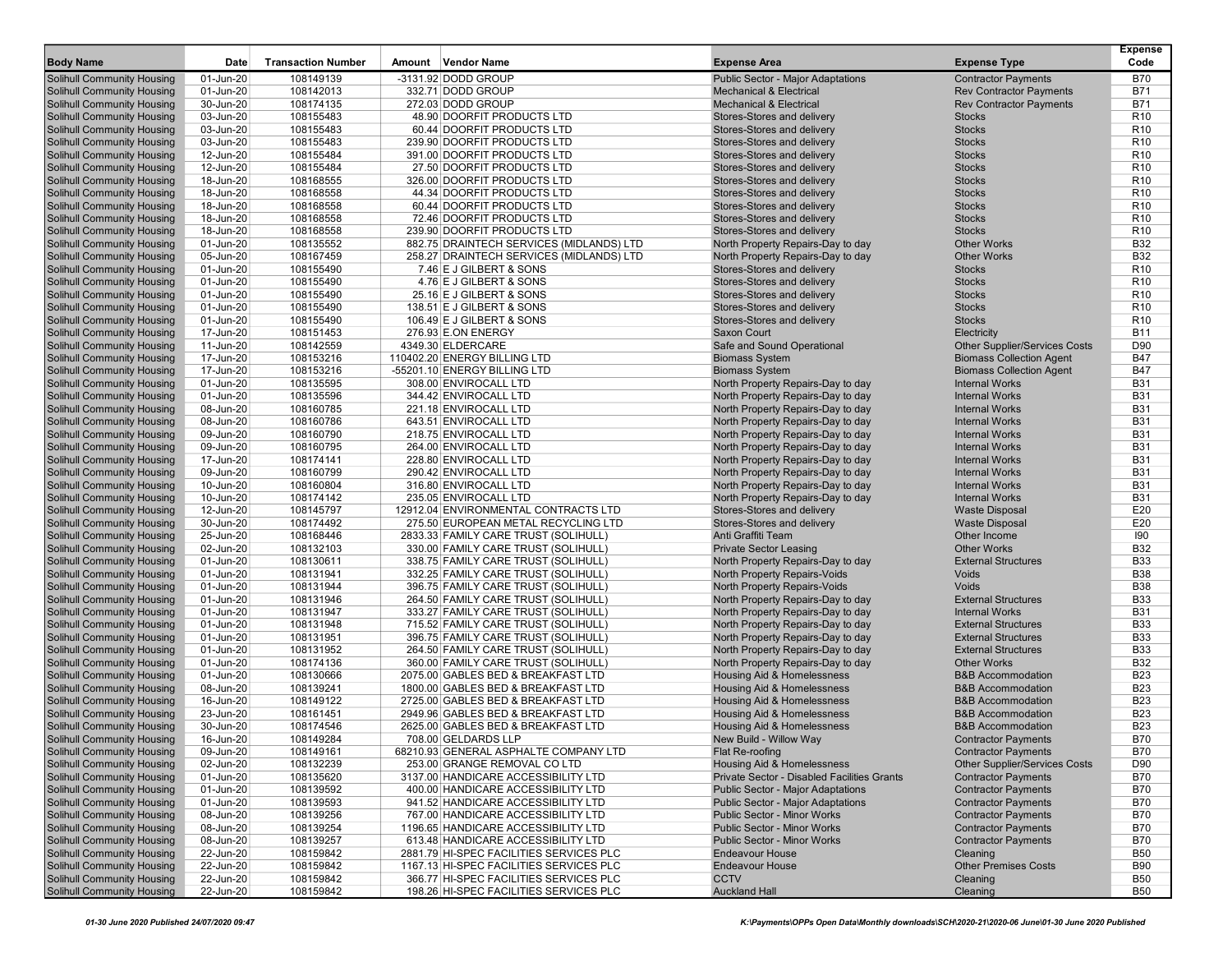| <b>Body Name</b>                                                       | Date                   | <b>Transaction Number</b> | Amount Vendor Name                                    | <b>Expense Area</b>                                            | <b>Expense Type</b>                                     | <b>Expense</b><br>Code             |
|------------------------------------------------------------------------|------------------------|---------------------------|-------------------------------------------------------|----------------------------------------------------------------|---------------------------------------------------------|------------------------------------|
| Solihull Community Housing                                             | 22-Jun-20              | 108159842                 | 1076.25 HI-SPEC FACILITIES SERVICES PLC               | Business Support - MST Back Office Support                     | Cleaning                                                | <b>B50</b>                         |
| Solihull Community Housing                                             | 22-Jun-20              | 108159568                 | 2881.79 HI-SPEC FACILITIES SERVICES PLC               | <b>Endeavour House</b>                                         | Cleaning                                                | <b>B50</b>                         |
| <b>Solihull Community Housing</b>                                      | 22-Jun-20              | 108159568                 | 1167.13 HI-SPEC FACILITIES SERVICES PLC               | <b>Endeavour House</b>                                         | <b>Other Premises Costs</b>                             | <b>B90</b>                         |
| <b>Solihull Community Housing</b>                                      | 22-Jun-20              | 108159568                 | 366.77 HI-SPEC FACILITIES SERVICES PLC                | <b>CCTV</b>                                                    | Cleaning                                                | <b>B50</b>                         |
| Solihull Community Housing                                             | 22-Jun-20              | 108159568                 | 198.26 HI-SPEC FACILITIES SERVICES PLC                | <b>Auckland Hall</b>                                           | Cleaning                                                | <b>B50</b>                         |
| Solihull Community Housing                                             | 22-Jun-20              | 108159568                 | 1076.25 HI-SPEC FACILITIES SERVICES PLC               | Business Support - MST Back Office Support                     | Cleaning                                                | <b>B50</b>                         |
| Solihull Community Housing                                             | 01-Jun-20              | 108130541                 | 125100.00 HM REVENUE & CUSTOMS                        | <b>VAT</b>                                                     | <b>Creditor: Government</b>                             | S <sub>04</sub>                    |
| <b>Solihull Community Housing</b>                                      | 18-Jun-20              | 108155953                 | 3221.00 HM REVENUE & CUSTOMS                          | <b>Central Administration</b>                                  | <b>Other Employee Costs</b>                             | A90                                |
| <b>Solihull Community Housing</b>                                      | 16-Jun-20              | 108150465                 | 3202.00 HM REVENUE & CUSTOMS<br>3575.60 HOUSEMARK LTD | <b>Central Administration</b><br><b>Central Administration</b> | <b>Other Employee Costs</b><br><b>Professional Fees</b> | A90<br>D <sub>50</sub>             |
| <b>Solihull Community Housing</b><br><b>Solihull Community Housing</b> | 11-Jun-20<br>04-Jun-20 | 108143571<br>108135750    | 3600.00 HOUSEMARK LTD                                 | <b>Central Administration</b>                                  | <b>Professional Fees</b>                                | D <sub>50</sub>                    |
| <b>Solihull Community Housing</b>                                      | 11-Jun-20              | 108143567                 | 820.00 HQN LTD                                        | <b>Central Administration</b>                                  | <b>Professional Fees</b>                                | D <sub>50</sub>                    |
| <b>Solihull Community Housing</b>                                      | 01-Jun-20              | 108139595                 | 277.07 HUNTLEY REFRIGERATION LTD                      | <b>CCTV</b>                                                    | <b>Other Premises Costs</b>                             | <b>B90</b>                         |
| <b>Solihull Community Housing</b>                                      | 01-Jun-20              | 108139596                 | 277.07 HUNTLEY REFRIGERATION LTD                      | Business Support - MST Back Office Support                     | <b>Other Premises Costs</b>                             | <b>B90</b>                         |
| <b>Solihull Community Housing</b>                                      | 23-Jun-20              | 108174163                 | 875.82 HUNTLEY REFRIGERATION LTD                      | Saxon Court                                                    | <b>Other Premises Costs</b>                             | <b>B90</b>                         |
| Solihull Community Housing                                             | 11-Jun-20              | 108142615                 | 815.28 INLAND REVENUE ONLY                            | <b>Endeavour House</b>                                         | <b>Catering Provisions</b>                              | D75                                |
| <b>Solihull Community Housing</b>                                      | 10-Jun-20              | 108149142                 | 295.00 INTEGRATED WATER SERVICES LTD                  | Client ¿ H & S Water Risk                                      | Water risks                                             | <b>B13</b>                         |
| <b>Solihull Community Housing</b>                                      | 10-Jun-20              | 108149143                 | 295.00 INTEGRATED WATER SERVICES LTD                  | Client ¿ H & S Water Risk                                      | Water risks                                             | <b>B13</b>                         |
| <b>Solihull Community Housing</b>                                      | 10-Jun-20              | 108149144                 | 295.00 INTEGRATED WATER SERVICES LTD                  | Client ¿ H & S Water Risk                                      | <b>Water risks</b>                                      | <b>B13</b>                         |
| <b>Solihull Community Housing</b>                                      | 10-Jun-20              | 108149145                 | 295.00 INTEGRATED WATER SERVICES LTD                  | Client ¿ H & S Water Risk                                      | Water risks                                             | <b>B13</b>                         |
| <b>Solihull Community Housing</b>                                      | 03-Jun-20              | 108135246                 | 645.00 JAMES ANDREWS RECRUITMENT SOLUTIONS LTD        | <b>Estate Mgmt Team</b>                                        | <b>Agency Staff</b>                                     | A60                                |
| <b>Solihull Community Housing</b>                                      | 03-Jun-20              | 108135256                 | 1044.63 JAMES ANDREWS RECRUITMENT SOLUTIONS LTD       | Housing Aid & Homelessness                                     | <b>Agency Staff (Funded Posts)</b>                      | A61                                |
| <b>Solihull Community Housing</b>                                      | 15-Jun-20              | 108147735                 | 12.87 JAMES ANDREWS RECRUITMENT SOLUTIONS LTD         | <b>Estate Mgmt Team</b>                                        | <b>Agency Staff</b>                                     | A60                                |
| <b>Solihull Community Housing</b>                                      | 15-Jun-20              | 108147735                 | 782.63 JAMES ANDREWS RECRUITMENT SOLUTIONS LTD        | <b>Estate Mgmt Team</b>                                        | <b>Agency Staff</b>                                     | A60                                |
| <b>Solihull Community Housing</b>                                      | 10-Jun-20              | 108141896                 | 1227.63 JAMES ANDREWS RECRUITMENT SOLUTIONS LTD       | <b>Housing Aid &amp; Homelessness</b>                          | Agency Staff (Funded Posts)                             | A61                                |
| <b>Solihull Community Housing</b>                                      | 17-Jun-20              | 108151488                 | 795.50 JAMES ANDREWS RECRUITMENT SOLUTIONS LTD        | <b>Estate Mgmt Team</b>                                        | <b>Agency Staff</b>                                     | A60                                |
| <b>Solihull Community Housing</b>                                      | 17-Jun-20              | 108153214                 | 1281.00 JAMES ANDREWS RECRUITMENT SOLUTIONS LTD       | Housing Aid & Homelessness                                     | Agency Staff (Funded Posts)                             | A61                                |
| <b>Solihull Community Housing</b>                                      | 02-Jun-20              | 108133217                 | 11551.70 JESSUP BROTHERS LTD                          | New Build - Faulkner Road                                      | <b>Contractor Payments</b>                              | <b>B70</b>                         |
| <b>Solihull Community Housing</b>                                      | 02-Jun-20              | 108133217                 | 56039.89 JESSUP BROTHERS LTD                          | New Build - Wagon Lane                                         | <b>Contractor Payments</b>                              | <b>B70</b>                         |
| <b>Solihull Community Housing</b>                                      | 02-Jun-20              | 108133217                 | 20951.61 JESSUP BROTHERS LTD                          | New Build - Brackleys Way                                      | <b>Contractor Payments</b>                              | <b>B70</b>                         |
| Solihull Community Housing                                             | 02-Jun-20              | 108133217                 | 25767.88 JESSUP BROTHERS LTD                          | New Build - Halifax Road                                       | <b>Contractor Payments</b>                              | <b>B70</b>                         |
| <b>Solihull Community Housing</b>                                      | 02-Jun-20              | 108133217                 | 13801.81 JESSUP BROTHERS LTD                          | New Build - Willow Way                                         | <b>Contractor Payments</b>                              | <b>B70</b>                         |
| <b>Solihull Community Housing</b>                                      | 22-Jun-20              | 108159484                 | 18216.60 JESSUP BROTHERS LTD                          | New Build - Faulkner Road                                      | <b>Contractor Payments</b>                              | <b>B70</b>                         |
| <b>Solihull Community Housing</b>                                      | 22-Jun-20              | 108159484                 | 5186.59 JESSUP BROTHERS LTD                           | New Build - Wagon Lane                                         | <b>Contractor Payments</b>                              | <b>B70</b>                         |
| <b>Solihull Community Housing</b>                                      | 22-Jun-20              | 108159484                 | 77884.21 JESSUP BROTHERS LTD                          | New Build - Brackleys Way                                      | <b>Contractor Payments</b>                              | <b>B70</b>                         |
| <b>Solihull Community Housing</b>                                      | 22-Jun-20              | 108159484                 | 19060.50 JESSUP BROTHERS LTD                          | New Build - Halifax Road                                       | <b>Contractor Payments</b>                              | <b>B70</b>                         |
| <b>Solihull Community Housing</b>                                      | 22-Jun-20              | 108159484                 | 70617.94 JESSUP BROTHERS LTD                          | New Build - Willow Way                                         | <b>Contractor Payments</b>                              | <b>B70</b>                         |
| <b>Solihull Community Housing</b>                                      | 30-Jun-20              | 108174453                 | 92093.63 JESSUP BROTHERS LTD                          | New Build - Coleshill Heath School Extra Care                  | <b>Contractor Payments</b>                              | <b>B70</b>                         |
| <b>Solihull Community Housing</b>                                      | 01-Jun-20              | 108137149                 | 106.80 JEWSON LTD                                     | Stores-Stores and delivery                                     | <b>Stocks</b>                                           | R <sub>10</sub>                    |
| <b>Solihull Community Housing</b>                                      | 01-Jun-20              | 108137149                 | 76.80 JEWSON LTD                                      | Stores-Stores and delivery                                     | <b>Stocks</b>                                           | R <sub>10</sub>                    |
| <b>Solihull Community Housing</b>                                      | 01-Jun-20              | 108137149                 | 82.35 JEWSON LTD                                      | Stores-Stores and delivery                                     | <b>Stocks</b>                                           | R <sub>10</sub>                    |
| <b>Solihull Community Housing</b><br><b>Solihull Community Housing</b> | 01-Jun-20<br>01-Jun-20 | 108137152<br>108137152    | 154.80 JEWSON LTD<br>7.60 JEWSON LTD                  | Stores-Stores and delivery<br>Stores-Stores and delivery       | <b>Stocks</b><br><b>Stocks</b>                          | R <sub>10</sub><br>R <sub>10</sub> |
| <b>Solihull Community Housing</b>                                      | 01-Jun-20              | 108137152                 | 6.69 JEWSON LTD                                       | Stores-Stores and delivery                                     | <b>Stocks</b>                                           | R <sub>10</sub>                    |
| <b>Solihull Community Housing</b>                                      | 01-Jun-20              | 108137152                 | 152.46 JEWSON LTD                                     | Stores-Stores and delivery                                     | <b>Stocks</b>                                           | R <sub>10</sub>                    |
| <b>Solihull Community Housing</b>                                      | 01-Jun-20              | 108137152                 | 3.55 JEWSON LTD                                       | Stores-Stores and delivery                                     | <b>Stocks</b>                                           | R <sub>10</sub>                    |
| <b>Solihull Community Housing</b>                                      | 01-Jun-20              | 108137152                 | 53.15 JEWSON LTD                                      | Stores-Stores and delivery                                     | <b>Stocks</b>                                           | R <sub>10</sub>                    |
| <b>Solihull Community Housing</b>                                      | 01-Jun-20              | 108137152                 | 4.00 JEWSON LTD                                       | Stores-Stores and delivery                                     | <b>Stocks</b>                                           | R <sub>10</sub>                    |
| <b>Solihull Community Housing</b>                                      | 01-Jun-20              | 108137152                 | 13.85 JEWSON LTD                                      | Stores-Stores and delivery                                     | <b>Stocks</b>                                           | R <sub>10</sub>                    |
| Solihull Community Housing                                             | 01-Jun-20              | 108137152                 | 195.60 JEWSON LTD                                     | Stores-Stores and delivery                                     | <b>Stocks</b>                                           | R <sub>10</sub>                    |
| Solihull Community Housing                                             | 01-Jun-20              | 108137152                 | 279.00 JEWSON LTD                                     | Stores-Stores and delivery                                     | <b>Stocks</b>                                           | R <sub>10</sub>                    |
| <b>Solihull Community Housing</b>                                      | 01-Jun-20              | 108137154                 | 161.68 JEWSON LTD                                     | Stores-Stores and delivery                                     | <b>Stocks</b>                                           | R <sub>10</sub>                    |
| <b>Solihull Community Housing</b>                                      | 01-Jun-20              | 108137154                 | 53.41 JEWSON LTD                                      | Stores-Stores and delivery                                     | <b>Stocks</b>                                           | R <sub>10</sub>                    |
| <b>Solihull Community Housing</b>                                      | 01-Jun-20              | 108137154                 | 19.00 JEWSON LTD                                      | Stores-Stores and delivery                                     | <b>Stocks</b>                                           | R <sub>10</sub>                    |
| <b>Solihull Community Housing</b>                                      | 01-Jun-20              | 108137155                 | 3.46 JEWSON LTD                                       | Stores-Stores and delivery                                     | <b>Stocks</b>                                           | R <sub>10</sub>                    |
| <b>Solihull Community Housing</b>                                      | 01-Jun-20              | 108137155                 | 16.88 JEWSON LTD                                      | Stores-Stores and delivery                                     | <b>Stocks</b>                                           | R <sub>10</sub>                    |
| <b>Solihull Community Housing</b>                                      | 01-Jun-20              | 108137155                 | 11.75 JEWSON LTD                                      | Stores-Stores and delivery                                     | <b>Stocks</b>                                           | R <sub>10</sub>                    |
| <b>Solihull Community Housing</b>                                      | 01-Jun-20              | 108137155                 | 14.70 JEWSON LTD                                      | Stores-Stores and delivery                                     | <b>Stocks</b>                                           | R <sub>10</sub>                    |
| <b>Solihull Community Housing</b>                                      | 01-Jun-20              | 108137155                 | 25.00 JEWSON LTD                                      | Stores-Stores and delivery                                     | <b>Stocks</b>                                           | R <sub>10</sub>                    |
| <b>Solihull Community Housing</b>                                      | 01-Jun-20              | 108137155                 | 234.00 JEWSON LTD                                     | Stores-Stores and delivery                                     | <b>Stocks</b>                                           | R <sub>10</sub>                    |
| <b>Solihull Community Housing</b>                                      | 01-Jun-20              | 108137155                 | 115.00 JEWSON LTD                                     | Stores-Stores and delivery                                     | <b>Stocks</b>                                           | R <sub>10</sub>                    |
| <b>Solihull Community Housing</b>                                      | 01-Jun-20              | 108137155                 | 88.48 JEWSON LTD                                      | Stores-Stores and delivery                                     | <b>Stocks</b>                                           | R <sub>10</sub>                    |
| <b>Solihull Community Housing</b>                                      | 01-Jun-20              | 108137157                 | 52.80 JEWSON LTD                                      | Stores-Stores and delivery                                     | <b>Stocks</b>                                           | R <sub>10</sub>                    |
| <b>Solihull Community Housing</b>                                      | 01-Jun-20              | 108137157                 | 65.00 JEWSON LTD                                      | Stores-Stores and delivery                                     | <b>Stocks</b>                                           | R <sub>10</sub>                    |
| <b>Solihull Community Housing</b>                                      | 01-Jun-20              | 108137157                 | 168.00 JEWSON LTD                                     | Stores-Stores and delivery                                     | Stocks                                                  | R <sub>10</sub>                    |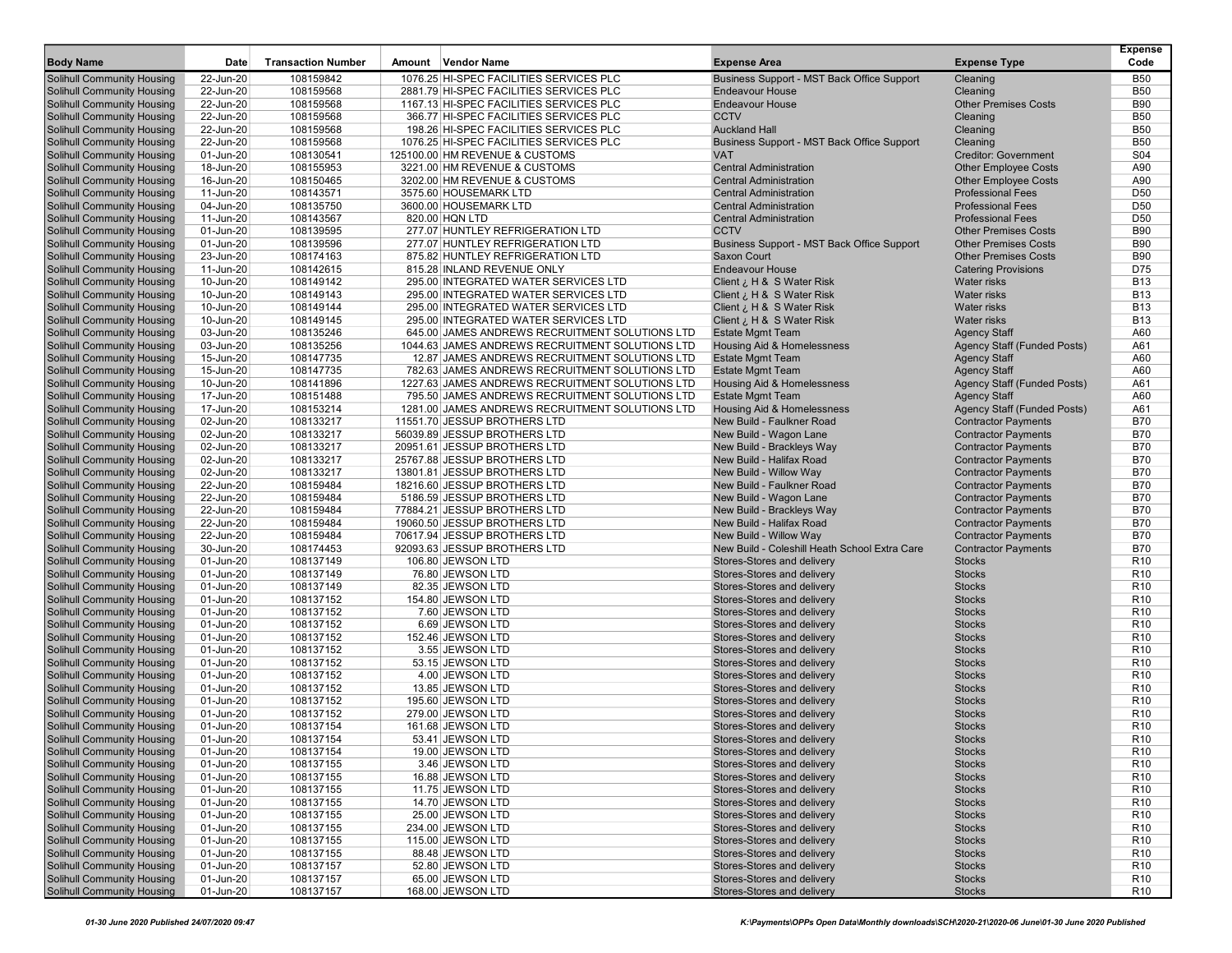| 108137157<br>108.80 JEWSON LTD<br><b>Solihull Community Housing</b><br>01-Jun-20<br>Stores-Stores and delivery<br><b>Stocks</b><br>R <sub>10</sub><br>R <sub>10</sub><br><b>Solihull Community Housing</b><br>01-Jun-20<br>108137157<br>8.99 JEWSON LTD<br>Stores-Stores and delivery<br><b>Stocks</b><br><b>Solihull Community Housing</b><br>01-Jun-20<br>108137158<br>23.04 JEWSON LTD<br>Stores-Stores and delivery<br><b>Stocks</b><br>R <sub>10</sub><br>108137158<br>R <sub>10</sub><br><b>Solihull Community Housing</b><br>01-Jun-20<br>53.15 JEWSON LTD<br>Stores-Stores and delivery<br><b>Stocks</b><br>Solihull Community Housing<br>01-Jun-20<br>108137158<br>65.00 JEWSON LTD<br>Stores-Stores and delivery<br><b>Stocks</b><br>R <sub>10</sub><br><b>Solihull Community Housing</b><br>01-Jun-20<br>108137158<br>95.00 JEWSON LTD<br>Stores-Stores and delivery<br><b>Stocks</b><br>R <sub>10</sub><br><b>Solihull Community Housing</b><br>01-Jun-20<br>108137158<br>5.90 JEWSON LTD<br>Stores-Stores and delivery<br><b>Stocks</b><br>R <sub>10</sub><br><b>Solihull Community Housing</b><br>R <sub>10</sub><br>01-Jun-20<br>108137158<br>372.24 JEWSON LTD<br>Stores-Stores and delivery<br><b>Stocks</b><br>108137158<br><b>Solihull Community Housing</b><br>01-Jun-20<br>6.27 JEWSON LTD<br>Stores-Stores and delivery<br><b>Stocks</b><br>R <sub>10</sub><br><b>Solihull Community Housing</b><br>01-Jun-20<br>108137158<br>5.00 JEWSON LTD<br>Stores-Stores and delivery<br><b>Stocks</b><br>R <sub>10</sub><br>R <sub>10</sub><br><b>Solihull Community Housing</b><br>01-Jun-20<br>108137158<br>16.96 JEWSON LTD<br>Stores-Stores and delivery<br><b>Stocks</b><br><b>Solihull Community Housing</b><br>01-Jun-20<br>108137158<br>25.76 JEWSON LTD<br>Stores-Stores and delivery<br><b>Stocks</b><br>R <sub>10</sub><br>R <sub>10</sub><br><b>Solihull Community Housing</b><br>01-Jun-20<br>108137158<br>23.80 JEWSON LTD<br>Stores-Stores and delivery<br><b>Stocks</b><br><b>Solihull Community Housing</b><br>01-Jun-20<br>108137158<br>Stores-Stores and delivery<br><b>Stocks</b><br>R <sub>10</sub><br>45.60 JEWSON LTD<br>R <sub>10</sub><br>Solihull Community Housing<br>01-Jun-20<br>108137158<br>30.00 JEWSON LTD<br>Stores-Stores and delivery<br><b>Stocks</b><br>R <sub>10</sub><br>01-Jun-20<br>108137161<br>1021.25 JEWSON LTD<br>Stores-Stores and delivery<br><b>Stocks</b><br>01-Jun-20<br>108137162<br>8.70 JEWSON LTD<br>Stores-Stores and delivery<br><b>Stocks</b><br>R <sub>10</sub><br>R <sub>10</sub><br>01-Jun-20<br>108137162<br>96.45 JEWSON LTD<br>Stores-Stores and delivery<br><b>Stocks</b><br>01-Jun-20<br>108137162<br>19.60 JEWSON LTD<br>Stores-Stores and delivery<br><b>Stocks</b><br>R <sub>10</sub><br>108137162<br>R <sub>10</sub><br>01-Jun-20<br>95.00 JEWSON LTD<br>Stores-Stores and delivery<br><b>Stocks</b><br>01-Jun-20<br>108137162<br>104.60 JEWSON LTD<br>Stores-Stores and delivery<br><b>Stocks</b><br>R <sub>10</sub><br>01-Jun-20<br>108137162<br>8.00 JEWSON LTD<br>Stores-Stores and delivery<br><b>Stocks</b><br>R <sub>10</sub><br>R <sub>10</sub><br>01-Jun-20<br>108137162<br>375.20 JEWSON LTD<br>Stores-Stores and delivery<br><b>Stocks</b><br>R <sub>10</sub><br>01-Jun-20<br>108137162<br>56.00 JEWSON LTD<br>Stores-Stores and delivery<br><b>Stocks</b><br>01-Jun-20<br>108137162<br>156.60 JEWSON LTD<br>Stores-Stores and delivery<br><b>Stocks</b><br>R <sub>10</sub><br>01-Jun-20<br>108137162<br>16.00 JEWSON LTD<br>Stores-Stores and delivery<br><b>Stocks</b><br>R <sub>10</sub><br>R <sub>10</sub><br>01-Jun-20<br>108137162<br>165.40 JEWSON LTD<br>Stores-Stores and delivery<br><b>Stocks</b><br>01-Jun-20<br>108137163<br>477.26 JEWSON LTD<br>Stores-Stores and delivery<br><b>Stocks</b><br>R <sub>10</sub><br>108137164<br>R <sub>10</sub><br>01-Jun-20<br>20.60 JEWSON LTD<br>Stores-Stores and delivery<br><b>Stocks</b><br>R <sub>10</sub><br>01-Jun-20<br>108137164<br>2.15 JEWSON LTD<br>Stores-Stores and delivery<br><b>Stocks</b><br>01-Jun-20<br>108137164<br>13.57 JEWSON LTD<br>Stores-Stores and delivery<br><b>Stocks</b><br>R <sub>10</sub><br>01-Jun-20<br>108137164<br>167.67 JEWSON LTD<br>Stores-Stores and delivery<br><b>Stocks</b><br>R <sub>10</sub><br>R <sub>10</sub><br>01-Jun-20<br>108137164<br>8.40 JEWSON LTD<br>Stores-Stores and delivery<br><b>Stocks</b><br>01-Jun-20<br>108137164<br>29.47 JEWSON LTD<br>Stores-Stores and delivery<br><b>Stocks</b><br>R <sub>10</sub><br>01-Jun-20<br>108137164<br>16.80 JEWSON LTD<br>Stores-Stores and delivery<br><b>Stocks</b><br>R <sub>10</sub><br>R <sub>10</sub><br>01-Jun-20<br>108137164<br>31.00 JEWSON LTD<br>Stores-Stores and delivery<br><b>Stocks</b><br>01-Jun-20<br>108137164<br>67.66 JEWSON LTD<br>Stores-Stores and delivery<br><b>Stocks</b><br>R <sub>10</sub><br>R <sub>10</sub><br>01-Jun-20<br>108155494<br>89.57 JEWSON LTD<br>Stores-Stores and delivery<br><b>Stocks</b><br>01-Jun-20<br>108155494<br>Stores-Stores and delivery<br><b>Stocks</b><br>R <sub>10</sub><br>478.08 JEWSON LTD<br>R <sub>10</sub><br>01-Jun-20<br>108155495<br>10.00 JEWSON LTD<br>Stores-Stores and delivery<br><b>Stocks</b><br>Stores-Stores and delivery<br>R <sub>10</sub><br>01-Jun-20<br>108155495<br>11.50 JEWSON LTD<br><b>Stocks</b><br>01-Jun-20<br>108155495<br>3.00 JEWSON LTD<br>Stores-Stores and delivery<br><b>Stocks</b><br>R <sub>10</sub><br>R <sub>10</sub><br>01-Jun-20<br>108155495<br>2.50 JEWSON LTD<br>Stores-Stores and delivery<br><b>Stocks</b><br>01-Jun-20<br>108155495<br>33.90 JEWSON LTD<br>Stores-Stores and delivery<br><b>Stocks</b><br>R <sub>10</sub><br>R <sub>10</sub><br>01-Jun-20<br>108155495<br>78.48 JEWSON LTD<br>Stores-Stores and delivery<br><b>Stocks</b><br>01-Jun-20<br>108155495<br>28.80 JEWSON LTD<br>Stores-Stores and delivery<br><b>Stocks</b><br>R <sub>10</sub><br>01-Jun-20<br>108155495<br>29.20 JEWSON LTD<br>Stores-Stores and delivery<br><b>Stocks</b><br>R <sub>10</sub><br>R <sub>10</sub><br>01-Jun-20<br>108155495<br>88.20 JEWSON LTD<br>Stores-Stores and delivery<br><b>Stocks</b><br><b>Solihull Community Housing</b><br>R <sub>10</sub><br>01-Jun-20<br>108155495<br>62.10 JEWSON LTD<br>Stores-Stores and delivery<br><b>Stocks</b><br><b>Solihull Community Housing</b><br>01-Jun-20<br>108155495<br>17.40 JEWSON LTD<br>Stores-Stores and delivery<br><b>Stocks</b><br>R <sub>10</sub><br>Solihull Community Housing<br>01-Jun-20<br>108155495<br>66.90 JEWSON LTD<br>Stores-Stores and delivery<br><b>Stocks</b><br>R <sub>10</sub><br>R <sub>10</sub><br><b>Solihull Community Housing</b><br>01-Jun-20<br>108155495<br>262.50 JEWSON LTD<br>Stores-Stores and delivery<br><b>Stocks</b><br><b>Solihull Community Housing</b><br>Stores-Stores and delivery<br>R10<br>01-Jun-20<br>108155495<br>263.52 JEWSON LTD<br><b>Stocks</b><br>Solihull Community Housing<br>Stores-Stores and delivery<br>R <sub>10</sub><br>01-Jun-20<br>108155495<br>147.30 JEWSON LTD<br><b>Stocks</b><br><b>Solihull Community Housing</b><br>R <sub>10</sub><br>01-Jun-20<br>108155495<br>20.00 JEWSON LTD<br>Stores-Stores and delivery<br><b>Stocks</b><br><b>Solihull Community Housing</b><br>Stores-Stores and delivery<br>01-Jun-20<br>108155495<br>665.28 JEWSON LTD<br><b>Stocks</b><br>R <sub>10</sub><br><b>Solihull Community Housing</b><br>Stores-Stores and delivery<br>01-Jun-20<br>108155495<br>279.00 JEWSON LTD<br><b>Stocks</b><br>R <sub>10</sub><br><b>Solihull Community Housing</b><br>108155495<br>1.60 JEWSON LTD<br>Stores-Stores and delivery<br>01-Jun-20<br><b>Stocks</b><br>R <sub>10</sub><br><b>Solihull Community Housing</b><br>108155495<br>Stores-Stores and delivery<br>01-Jun-20<br>13.80 JEWSON LTD<br><b>Stocks</b><br>R <sub>10</sub><br><b>Solihull Community Housing</b><br>01-Jun-20<br>108155495<br>60.00 JEWSON LTD<br>Stores-Stores and delivery<br><b>Stocks</b><br>R <sub>10</sub><br><b>Solihull Community Housing</b><br>Stores-Stores and delivery<br>01-Jun-20<br>108155495<br>383.85 JEWSON LTD<br><b>Stocks</b><br>R <sub>10</sub><br><b>Solihull Community Housing</b><br>Stores-Stores and delivery<br>01-Jun-20<br>108155495<br>86.24 JEWSON LTD<br><b>Stocks</b><br>R <sub>10</sub><br><b>Solihull Community Housing</b><br>30.00 JEWSON LTD<br>Stores-Stores and delivery<br>R <sub>10</sub><br>01-Jun-20<br>108155495<br><b>Stocks</b><br><b>Solihull Community Housing</b><br>01-Jun-20<br>108155499<br>23.00 JEWSON LTD<br>Stores-Stores and delivery<br><b>Stocks</b><br>R <sub>10</sub><br>7.60 JEWSON LTD |                                   |           |                           |        |             |                            |                     | <b>Expense</b>  |
|------------------------------------------------------------------------------------------------------------------------------------------------------------------------------------------------------------------------------------------------------------------------------------------------------------------------------------------------------------------------------------------------------------------------------------------------------------------------------------------------------------------------------------------------------------------------------------------------------------------------------------------------------------------------------------------------------------------------------------------------------------------------------------------------------------------------------------------------------------------------------------------------------------------------------------------------------------------------------------------------------------------------------------------------------------------------------------------------------------------------------------------------------------------------------------------------------------------------------------------------------------------------------------------------------------------------------------------------------------------------------------------------------------------------------------------------------------------------------------------------------------------------------------------------------------------------------------------------------------------------------------------------------------------------------------------------------------------------------------------------------------------------------------------------------------------------------------------------------------------------------------------------------------------------------------------------------------------------------------------------------------------------------------------------------------------------------------------------------------------------------------------------------------------------------------------------------------------------------------------------------------------------------------------------------------------------------------------------------------------------------------------------------------------------------------------------------------------------------------------------------------------------------------------------------------------------------------------------------------------------------------------------------------------------------------------------------------------------------------------------------------------------------------------------------------------------------------------------------------------------------------------------------------------------------------------------------------------------------------------------------------------------------------------------------------------------------------------------------------------------------------------------------------------------------------------------------------------------------------------------------------------------------------------------------------------------------------------------------------------------------------------------------------------------------------------------------------------------------------------------------------------------------------------------------------------------------------------------------------------------------------------------------------------------------------------------------------------------------------------------------------------------------------------------------------------------------------------------------------------------------------------------------------------------------------------------------------------------------------------------------------------------------------------------------------------------------------------------------------------------------------------------------------------------------------------------------------------------------------------------------------------------------------------------------------------------------------------------------------------------------------------------------------------------------------------------------------------------------------------------------------------------------------------------------------------------------------------------------------------------------------------------------------------------------------------------------------------------------------------------------------------------------------------------------------------------------------------------------------------------------------------------------------------------------------------------------------------------------------------------------------------------------------------------------------------------------------------------------------------------------------------------------------------------------------------------------------------------------------------------------------------------------------------------------------------------------------------------------------------------------------------------------------------------------------------------------------------------------------------------------------------------------------------------------------------------------------------------------------------------------------------------------------------------------------------------------------------------------------------------------------------------------------------------------------------------------------------------------------------------------------------------------------------------------------------------------------------------------------------------------------------------------------------------------------------------------------------------------------------------------------------------------------------------------------------------------------------------------------------------------------------------------------------------------------------------------------------------------------------------------------------------------------------------------------------------------------------------------------------------------------------------------------------------------------------------------------------------------------------------------------------------------------------------------------------------------------------------------------------------------------------------------------------------------------------------------------------------------------------------------------------------------------------------------------------------------------------------------------------------------------------------------------------------------------------------------------------------------------------------------------------------------------------------------------------------------------------------------------------------------------------------------------------------------------------------------------------------------------------------------------------------------------------------------------------------------------------------------------------------------------------------------------------------------------------------------------------------------------------------------------------------------------------------------------------------------------------------------------------------------------------------------------------------------------------------------------------------------------------------------------------------------------------------------------------------------------------------------------------------------------------------------------------------------------------------------------------------------------------------------------------------------------------------------------------------------------------------------------------------------------------------------------------------------------------------------------------------------------------------------------------------------------------------------------------------------------------------------------------------------------------------------------------------------------------------------------------------------------------------------------------|-----------------------------------|-----------|---------------------------|--------|-------------|----------------------------|---------------------|-----------------|
|                                                                                                                                                                                                                                                                                                                                                                                                                                                                                                                                                                                                                                                                                                                                                                                                                                                                                                                                                                                                                                                                                                                                                                                                                                                                                                                                                                                                                                                                                                                                                                                                                                                                                                                                                                                                                                                                                                                                                                                                                                                                                                                                                                                                                                                                                                                                                                                                                                                                                                                                                                                                                                                                                                                                                                                                                                                                                                                                                                                                                                                                                                                                                                                                                                                                                                                                                                                                                                                                                                                                                                                                                                                                                                                                                                                                                                                                                                                                                                                                                                                                                                                                                                                                                                                                                                                                                                                                                                                                                                                                                                                                                                                                                                                                                                                                                                                                                                                                                                                                                                                                                                                                                                                                                                                                                                                                                                                                                                                                                                                                                                                                                                                                                                                                                                                                                                                                                                                                                                                                                                                                                                                                                                                                                                                                                                                                                                                                                                                                                                                                                                                                                                                                                                                                                                                                                                                                                                                                                                                                                                                                                                                                                                                                                                                                                                                                                                                                                                                                                                                                                                                                                                                                                                                                                                                                                                                                                                                                                                                                                                                                                                                                                                                                                                                                                                                                                                                                                                                                                                                                                                                                                                          | <b>Body Name</b>                  | Date      | <b>Transaction Number</b> | Amount | Vendor Name | <b>Expense Area</b>        | <b>Expense Type</b> | Code            |
|                                                                                                                                                                                                                                                                                                                                                                                                                                                                                                                                                                                                                                                                                                                                                                                                                                                                                                                                                                                                                                                                                                                                                                                                                                                                                                                                                                                                                                                                                                                                                                                                                                                                                                                                                                                                                                                                                                                                                                                                                                                                                                                                                                                                                                                                                                                                                                                                                                                                                                                                                                                                                                                                                                                                                                                                                                                                                                                                                                                                                                                                                                                                                                                                                                                                                                                                                                                                                                                                                                                                                                                                                                                                                                                                                                                                                                                                                                                                                                                                                                                                                                                                                                                                                                                                                                                                                                                                                                                                                                                                                                                                                                                                                                                                                                                                                                                                                                                                                                                                                                                                                                                                                                                                                                                                                                                                                                                                                                                                                                                                                                                                                                                                                                                                                                                                                                                                                                                                                                                                                                                                                                                                                                                                                                                                                                                                                                                                                                                                                                                                                                                                                                                                                                                                                                                                                                                                                                                                                                                                                                                                                                                                                                                                                                                                                                                                                                                                                                                                                                                                                                                                                                                                                                                                                                                                                                                                                                                                                                                                                                                                                                                                                                                                                                                                                                                                                                                                                                                                                                                                                                                                                                          |                                   |           |                           |        |             |                            |                     |                 |
|                                                                                                                                                                                                                                                                                                                                                                                                                                                                                                                                                                                                                                                                                                                                                                                                                                                                                                                                                                                                                                                                                                                                                                                                                                                                                                                                                                                                                                                                                                                                                                                                                                                                                                                                                                                                                                                                                                                                                                                                                                                                                                                                                                                                                                                                                                                                                                                                                                                                                                                                                                                                                                                                                                                                                                                                                                                                                                                                                                                                                                                                                                                                                                                                                                                                                                                                                                                                                                                                                                                                                                                                                                                                                                                                                                                                                                                                                                                                                                                                                                                                                                                                                                                                                                                                                                                                                                                                                                                                                                                                                                                                                                                                                                                                                                                                                                                                                                                                                                                                                                                                                                                                                                                                                                                                                                                                                                                                                                                                                                                                                                                                                                                                                                                                                                                                                                                                                                                                                                                                                                                                                                                                                                                                                                                                                                                                                                                                                                                                                                                                                                                                                                                                                                                                                                                                                                                                                                                                                                                                                                                                                                                                                                                                                                                                                                                                                                                                                                                                                                                                                                                                                                                                                                                                                                                                                                                                                                                                                                                                                                                                                                                                                                                                                                                                                                                                                                                                                                                                                                                                                                                                                                          |                                   |           |                           |        |             |                            |                     |                 |
|                                                                                                                                                                                                                                                                                                                                                                                                                                                                                                                                                                                                                                                                                                                                                                                                                                                                                                                                                                                                                                                                                                                                                                                                                                                                                                                                                                                                                                                                                                                                                                                                                                                                                                                                                                                                                                                                                                                                                                                                                                                                                                                                                                                                                                                                                                                                                                                                                                                                                                                                                                                                                                                                                                                                                                                                                                                                                                                                                                                                                                                                                                                                                                                                                                                                                                                                                                                                                                                                                                                                                                                                                                                                                                                                                                                                                                                                                                                                                                                                                                                                                                                                                                                                                                                                                                                                                                                                                                                                                                                                                                                                                                                                                                                                                                                                                                                                                                                                                                                                                                                                                                                                                                                                                                                                                                                                                                                                                                                                                                                                                                                                                                                                                                                                                                                                                                                                                                                                                                                                                                                                                                                                                                                                                                                                                                                                                                                                                                                                                                                                                                                                                                                                                                                                                                                                                                                                                                                                                                                                                                                                                                                                                                                                                                                                                                                                                                                                                                                                                                                                                                                                                                                                                                                                                                                                                                                                                                                                                                                                                                                                                                                                                                                                                                                                                                                                                                                                                                                                                                                                                                                                                                          |                                   |           |                           |        |             |                            |                     |                 |
|                                                                                                                                                                                                                                                                                                                                                                                                                                                                                                                                                                                                                                                                                                                                                                                                                                                                                                                                                                                                                                                                                                                                                                                                                                                                                                                                                                                                                                                                                                                                                                                                                                                                                                                                                                                                                                                                                                                                                                                                                                                                                                                                                                                                                                                                                                                                                                                                                                                                                                                                                                                                                                                                                                                                                                                                                                                                                                                                                                                                                                                                                                                                                                                                                                                                                                                                                                                                                                                                                                                                                                                                                                                                                                                                                                                                                                                                                                                                                                                                                                                                                                                                                                                                                                                                                                                                                                                                                                                                                                                                                                                                                                                                                                                                                                                                                                                                                                                                                                                                                                                                                                                                                                                                                                                                                                                                                                                                                                                                                                                                                                                                                                                                                                                                                                                                                                                                                                                                                                                                                                                                                                                                                                                                                                                                                                                                                                                                                                                                                                                                                                                                                                                                                                                                                                                                                                                                                                                                                                                                                                                                                                                                                                                                                                                                                                                                                                                                                                                                                                                                                                                                                                                                                                                                                                                                                                                                                                                                                                                                                                                                                                                                                                                                                                                                                                                                                                                                                                                                                                                                                                                                                                          |                                   |           |                           |        |             |                            |                     |                 |
|                                                                                                                                                                                                                                                                                                                                                                                                                                                                                                                                                                                                                                                                                                                                                                                                                                                                                                                                                                                                                                                                                                                                                                                                                                                                                                                                                                                                                                                                                                                                                                                                                                                                                                                                                                                                                                                                                                                                                                                                                                                                                                                                                                                                                                                                                                                                                                                                                                                                                                                                                                                                                                                                                                                                                                                                                                                                                                                                                                                                                                                                                                                                                                                                                                                                                                                                                                                                                                                                                                                                                                                                                                                                                                                                                                                                                                                                                                                                                                                                                                                                                                                                                                                                                                                                                                                                                                                                                                                                                                                                                                                                                                                                                                                                                                                                                                                                                                                                                                                                                                                                                                                                                                                                                                                                                                                                                                                                                                                                                                                                                                                                                                                                                                                                                                                                                                                                                                                                                                                                                                                                                                                                                                                                                                                                                                                                                                                                                                                                                                                                                                                                                                                                                                                                                                                                                                                                                                                                                                                                                                                                                                                                                                                                                                                                                                                                                                                                                                                                                                                                                                                                                                                                                                                                                                                                                                                                                                                                                                                                                                                                                                                                                                                                                                                                                                                                                                                                                                                                                                                                                                                                                                          |                                   |           |                           |        |             |                            |                     |                 |
|                                                                                                                                                                                                                                                                                                                                                                                                                                                                                                                                                                                                                                                                                                                                                                                                                                                                                                                                                                                                                                                                                                                                                                                                                                                                                                                                                                                                                                                                                                                                                                                                                                                                                                                                                                                                                                                                                                                                                                                                                                                                                                                                                                                                                                                                                                                                                                                                                                                                                                                                                                                                                                                                                                                                                                                                                                                                                                                                                                                                                                                                                                                                                                                                                                                                                                                                                                                                                                                                                                                                                                                                                                                                                                                                                                                                                                                                                                                                                                                                                                                                                                                                                                                                                                                                                                                                                                                                                                                                                                                                                                                                                                                                                                                                                                                                                                                                                                                                                                                                                                                                                                                                                                                                                                                                                                                                                                                                                                                                                                                                                                                                                                                                                                                                                                                                                                                                                                                                                                                                                                                                                                                                                                                                                                                                                                                                                                                                                                                                                                                                                                                                                                                                                                                                                                                                                                                                                                                                                                                                                                                                                                                                                                                                                                                                                                                                                                                                                                                                                                                                                                                                                                                                                                                                                                                                                                                                                                                                                                                                                                                                                                                                                                                                                                                                                                                                                                                                                                                                                                                                                                                                                                          |                                   |           |                           |        |             |                            |                     |                 |
|                                                                                                                                                                                                                                                                                                                                                                                                                                                                                                                                                                                                                                                                                                                                                                                                                                                                                                                                                                                                                                                                                                                                                                                                                                                                                                                                                                                                                                                                                                                                                                                                                                                                                                                                                                                                                                                                                                                                                                                                                                                                                                                                                                                                                                                                                                                                                                                                                                                                                                                                                                                                                                                                                                                                                                                                                                                                                                                                                                                                                                                                                                                                                                                                                                                                                                                                                                                                                                                                                                                                                                                                                                                                                                                                                                                                                                                                                                                                                                                                                                                                                                                                                                                                                                                                                                                                                                                                                                                                                                                                                                                                                                                                                                                                                                                                                                                                                                                                                                                                                                                                                                                                                                                                                                                                                                                                                                                                                                                                                                                                                                                                                                                                                                                                                                                                                                                                                                                                                                                                                                                                                                                                                                                                                                                                                                                                                                                                                                                                                                                                                                                                                                                                                                                                                                                                                                                                                                                                                                                                                                                                                                                                                                                                                                                                                                                                                                                                                                                                                                                                                                                                                                                                                                                                                                                                                                                                                                                                                                                                                                                                                                                                                                                                                                                                                                                                                                                                                                                                                                                                                                                                                                          |                                   |           |                           |        |             |                            |                     |                 |
|                                                                                                                                                                                                                                                                                                                                                                                                                                                                                                                                                                                                                                                                                                                                                                                                                                                                                                                                                                                                                                                                                                                                                                                                                                                                                                                                                                                                                                                                                                                                                                                                                                                                                                                                                                                                                                                                                                                                                                                                                                                                                                                                                                                                                                                                                                                                                                                                                                                                                                                                                                                                                                                                                                                                                                                                                                                                                                                                                                                                                                                                                                                                                                                                                                                                                                                                                                                                                                                                                                                                                                                                                                                                                                                                                                                                                                                                                                                                                                                                                                                                                                                                                                                                                                                                                                                                                                                                                                                                                                                                                                                                                                                                                                                                                                                                                                                                                                                                                                                                                                                                                                                                                                                                                                                                                                                                                                                                                                                                                                                                                                                                                                                                                                                                                                                                                                                                                                                                                                                                                                                                                                                                                                                                                                                                                                                                                                                                                                                                                                                                                                                                                                                                                                                                                                                                                                                                                                                                                                                                                                                                                                                                                                                                                                                                                                                                                                                                                                                                                                                                                                                                                                                                                                                                                                                                                                                                                                                                                                                                                                                                                                                                                                                                                                                                                                                                                                                                                                                                                                                                                                                                                                          |                                   |           |                           |        |             |                            |                     |                 |
|                                                                                                                                                                                                                                                                                                                                                                                                                                                                                                                                                                                                                                                                                                                                                                                                                                                                                                                                                                                                                                                                                                                                                                                                                                                                                                                                                                                                                                                                                                                                                                                                                                                                                                                                                                                                                                                                                                                                                                                                                                                                                                                                                                                                                                                                                                                                                                                                                                                                                                                                                                                                                                                                                                                                                                                                                                                                                                                                                                                                                                                                                                                                                                                                                                                                                                                                                                                                                                                                                                                                                                                                                                                                                                                                                                                                                                                                                                                                                                                                                                                                                                                                                                                                                                                                                                                                                                                                                                                                                                                                                                                                                                                                                                                                                                                                                                                                                                                                                                                                                                                                                                                                                                                                                                                                                                                                                                                                                                                                                                                                                                                                                                                                                                                                                                                                                                                                                                                                                                                                                                                                                                                                                                                                                                                                                                                                                                                                                                                                                                                                                                                                                                                                                                                                                                                                                                                                                                                                                                                                                                                                                                                                                                                                                                                                                                                                                                                                                                                                                                                                                                                                                                                                                                                                                                                                                                                                                                                                                                                                                                                                                                                                                                                                                                                                                                                                                                                                                                                                                                                                                                                                                                          |                                   |           |                           |        |             |                            |                     |                 |
|                                                                                                                                                                                                                                                                                                                                                                                                                                                                                                                                                                                                                                                                                                                                                                                                                                                                                                                                                                                                                                                                                                                                                                                                                                                                                                                                                                                                                                                                                                                                                                                                                                                                                                                                                                                                                                                                                                                                                                                                                                                                                                                                                                                                                                                                                                                                                                                                                                                                                                                                                                                                                                                                                                                                                                                                                                                                                                                                                                                                                                                                                                                                                                                                                                                                                                                                                                                                                                                                                                                                                                                                                                                                                                                                                                                                                                                                                                                                                                                                                                                                                                                                                                                                                                                                                                                                                                                                                                                                                                                                                                                                                                                                                                                                                                                                                                                                                                                                                                                                                                                                                                                                                                                                                                                                                                                                                                                                                                                                                                                                                                                                                                                                                                                                                                                                                                                                                                                                                                                                                                                                                                                                                                                                                                                                                                                                                                                                                                                                                                                                                                                                                                                                                                                                                                                                                                                                                                                                                                                                                                                                                                                                                                                                                                                                                                                                                                                                                                                                                                                                                                                                                                                                                                                                                                                                                                                                                                                                                                                                                                                                                                                                                                                                                                                                                                                                                                                                                                                                                                                                                                                                                                          |                                   |           |                           |        |             |                            |                     |                 |
|                                                                                                                                                                                                                                                                                                                                                                                                                                                                                                                                                                                                                                                                                                                                                                                                                                                                                                                                                                                                                                                                                                                                                                                                                                                                                                                                                                                                                                                                                                                                                                                                                                                                                                                                                                                                                                                                                                                                                                                                                                                                                                                                                                                                                                                                                                                                                                                                                                                                                                                                                                                                                                                                                                                                                                                                                                                                                                                                                                                                                                                                                                                                                                                                                                                                                                                                                                                                                                                                                                                                                                                                                                                                                                                                                                                                                                                                                                                                                                                                                                                                                                                                                                                                                                                                                                                                                                                                                                                                                                                                                                                                                                                                                                                                                                                                                                                                                                                                                                                                                                                                                                                                                                                                                                                                                                                                                                                                                                                                                                                                                                                                                                                                                                                                                                                                                                                                                                                                                                                                                                                                                                                                                                                                                                                                                                                                                                                                                                                                                                                                                                                                                                                                                                                                                                                                                                                                                                                                                                                                                                                                                                                                                                                                                                                                                                                                                                                                                                                                                                                                                                                                                                                                                                                                                                                                                                                                                                                                                                                                                                                                                                                                                                                                                                                                                                                                                                                                                                                                                                                                                                                                                                          |                                   |           |                           |        |             |                            |                     |                 |
|                                                                                                                                                                                                                                                                                                                                                                                                                                                                                                                                                                                                                                                                                                                                                                                                                                                                                                                                                                                                                                                                                                                                                                                                                                                                                                                                                                                                                                                                                                                                                                                                                                                                                                                                                                                                                                                                                                                                                                                                                                                                                                                                                                                                                                                                                                                                                                                                                                                                                                                                                                                                                                                                                                                                                                                                                                                                                                                                                                                                                                                                                                                                                                                                                                                                                                                                                                                                                                                                                                                                                                                                                                                                                                                                                                                                                                                                                                                                                                                                                                                                                                                                                                                                                                                                                                                                                                                                                                                                                                                                                                                                                                                                                                                                                                                                                                                                                                                                                                                                                                                                                                                                                                                                                                                                                                                                                                                                                                                                                                                                                                                                                                                                                                                                                                                                                                                                                                                                                                                                                                                                                                                                                                                                                                                                                                                                                                                                                                                                                                                                                                                                                                                                                                                                                                                                                                                                                                                                                                                                                                                                                                                                                                                                                                                                                                                                                                                                                                                                                                                                                                                                                                                                                                                                                                                                                                                                                                                                                                                                                                                                                                                                                                                                                                                                                                                                                                                                                                                                                                                                                                                                                                          |                                   |           |                           |        |             |                            |                     |                 |
|                                                                                                                                                                                                                                                                                                                                                                                                                                                                                                                                                                                                                                                                                                                                                                                                                                                                                                                                                                                                                                                                                                                                                                                                                                                                                                                                                                                                                                                                                                                                                                                                                                                                                                                                                                                                                                                                                                                                                                                                                                                                                                                                                                                                                                                                                                                                                                                                                                                                                                                                                                                                                                                                                                                                                                                                                                                                                                                                                                                                                                                                                                                                                                                                                                                                                                                                                                                                                                                                                                                                                                                                                                                                                                                                                                                                                                                                                                                                                                                                                                                                                                                                                                                                                                                                                                                                                                                                                                                                                                                                                                                                                                                                                                                                                                                                                                                                                                                                                                                                                                                                                                                                                                                                                                                                                                                                                                                                                                                                                                                                                                                                                                                                                                                                                                                                                                                                                                                                                                                                                                                                                                                                                                                                                                                                                                                                                                                                                                                                                                                                                                                                                                                                                                                                                                                                                                                                                                                                                                                                                                                                                                                                                                                                                                                                                                                                                                                                                                                                                                                                                                                                                                                                                                                                                                                                                                                                                                                                                                                                                                                                                                                                                                                                                                                                                                                                                                                                                                                                                                                                                                                                                                          |                                   |           |                           |        |             |                            |                     |                 |
|                                                                                                                                                                                                                                                                                                                                                                                                                                                                                                                                                                                                                                                                                                                                                                                                                                                                                                                                                                                                                                                                                                                                                                                                                                                                                                                                                                                                                                                                                                                                                                                                                                                                                                                                                                                                                                                                                                                                                                                                                                                                                                                                                                                                                                                                                                                                                                                                                                                                                                                                                                                                                                                                                                                                                                                                                                                                                                                                                                                                                                                                                                                                                                                                                                                                                                                                                                                                                                                                                                                                                                                                                                                                                                                                                                                                                                                                                                                                                                                                                                                                                                                                                                                                                                                                                                                                                                                                                                                                                                                                                                                                                                                                                                                                                                                                                                                                                                                                                                                                                                                                                                                                                                                                                                                                                                                                                                                                                                                                                                                                                                                                                                                                                                                                                                                                                                                                                                                                                                                                                                                                                                                                                                                                                                                                                                                                                                                                                                                                                                                                                                                                                                                                                                                                                                                                                                                                                                                                                                                                                                                                                                                                                                                                                                                                                                                                                                                                                                                                                                                                                                                                                                                                                                                                                                                                                                                                                                                                                                                                                                                                                                                                                                                                                                                                                                                                                                                                                                                                                                                                                                                                                                          |                                   |           |                           |        |             |                            |                     |                 |
|                                                                                                                                                                                                                                                                                                                                                                                                                                                                                                                                                                                                                                                                                                                                                                                                                                                                                                                                                                                                                                                                                                                                                                                                                                                                                                                                                                                                                                                                                                                                                                                                                                                                                                                                                                                                                                                                                                                                                                                                                                                                                                                                                                                                                                                                                                                                                                                                                                                                                                                                                                                                                                                                                                                                                                                                                                                                                                                                                                                                                                                                                                                                                                                                                                                                                                                                                                                                                                                                                                                                                                                                                                                                                                                                                                                                                                                                                                                                                                                                                                                                                                                                                                                                                                                                                                                                                                                                                                                                                                                                                                                                                                                                                                                                                                                                                                                                                                                                                                                                                                                                                                                                                                                                                                                                                                                                                                                                                                                                                                                                                                                                                                                                                                                                                                                                                                                                                                                                                                                                                                                                                                                                                                                                                                                                                                                                                                                                                                                                                                                                                                                                                                                                                                                                                                                                                                                                                                                                                                                                                                                                                                                                                                                                                                                                                                                                                                                                                                                                                                                                                                                                                                                                                                                                                                                                                                                                                                                                                                                                                                                                                                                                                                                                                                                                                                                                                                                                                                                                                                                                                                                                                                          |                                   |           |                           |        |             |                            |                     |                 |
|                                                                                                                                                                                                                                                                                                                                                                                                                                                                                                                                                                                                                                                                                                                                                                                                                                                                                                                                                                                                                                                                                                                                                                                                                                                                                                                                                                                                                                                                                                                                                                                                                                                                                                                                                                                                                                                                                                                                                                                                                                                                                                                                                                                                                                                                                                                                                                                                                                                                                                                                                                                                                                                                                                                                                                                                                                                                                                                                                                                                                                                                                                                                                                                                                                                                                                                                                                                                                                                                                                                                                                                                                                                                                                                                                                                                                                                                                                                                                                                                                                                                                                                                                                                                                                                                                                                                                                                                                                                                                                                                                                                                                                                                                                                                                                                                                                                                                                                                                                                                                                                                                                                                                                                                                                                                                                                                                                                                                                                                                                                                                                                                                                                                                                                                                                                                                                                                                                                                                                                                                                                                                                                                                                                                                                                                                                                                                                                                                                                                                                                                                                                                                                                                                                                                                                                                                                                                                                                                                                                                                                                                                                                                                                                                                                                                                                                                                                                                                                                                                                                                                                                                                                                                                                                                                                                                                                                                                                                                                                                                                                                                                                                                                                                                                                                                                                                                                                                                                                                                                                                                                                                                                                          | <b>Solihull Community Housing</b> |           |                           |        |             |                            |                     |                 |
|                                                                                                                                                                                                                                                                                                                                                                                                                                                                                                                                                                                                                                                                                                                                                                                                                                                                                                                                                                                                                                                                                                                                                                                                                                                                                                                                                                                                                                                                                                                                                                                                                                                                                                                                                                                                                                                                                                                                                                                                                                                                                                                                                                                                                                                                                                                                                                                                                                                                                                                                                                                                                                                                                                                                                                                                                                                                                                                                                                                                                                                                                                                                                                                                                                                                                                                                                                                                                                                                                                                                                                                                                                                                                                                                                                                                                                                                                                                                                                                                                                                                                                                                                                                                                                                                                                                                                                                                                                                                                                                                                                                                                                                                                                                                                                                                                                                                                                                                                                                                                                                                                                                                                                                                                                                                                                                                                                                                                                                                                                                                                                                                                                                                                                                                                                                                                                                                                                                                                                                                                                                                                                                                                                                                                                                                                                                                                                                                                                                                                                                                                                                                                                                                                                                                                                                                                                                                                                                                                                                                                                                                                                                                                                                                                                                                                                                                                                                                                                                                                                                                                                                                                                                                                                                                                                                                                                                                                                                                                                                                                                                                                                                                                                                                                                                                                                                                                                                                                                                                                                                                                                                                                                          | <b>Solihull Community Housing</b> |           |                           |        |             |                            |                     |                 |
|                                                                                                                                                                                                                                                                                                                                                                                                                                                                                                                                                                                                                                                                                                                                                                                                                                                                                                                                                                                                                                                                                                                                                                                                                                                                                                                                                                                                                                                                                                                                                                                                                                                                                                                                                                                                                                                                                                                                                                                                                                                                                                                                                                                                                                                                                                                                                                                                                                                                                                                                                                                                                                                                                                                                                                                                                                                                                                                                                                                                                                                                                                                                                                                                                                                                                                                                                                                                                                                                                                                                                                                                                                                                                                                                                                                                                                                                                                                                                                                                                                                                                                                                                                                                                                                                                                                                                                                                                                                                                                                                                                                                                                                                                                                                                                                                                                                                                                                                                                                                                                                                                                                                                                                                                                                                                                                                                                                                                                                                                                                                                                                                                                                                                                                                                                                                                                                                                                                                                                                                                                                                                                                                                                                                                                                                                                                                                                                                                                                                                                                                                                                                                                                                                                                                                                                                                                                                                                                                                                                                                                                                                                                                                                                                                                                                                                                                                                                                                                                                                                                                                                                                                                                                                                                                                                                                                                                                                                                                                                                                                                                                                                                                                                                                                                                                                                                                                                                                                                                                                                                                                                                                                                          | <b>Solihull Community Housing</b> |           |                           |        |             |                            |                     |                 |
|                                                                                                                                                                                                                                                                                                                                                                                                                                                                                                                                                                                                                                                                                                                                                                                                                                                                                                                                                                                                                                                                                                                                                                                                                                                                                                                                                                                                                                                                                                                                                                                                                                                                                                                                                                                                                                                                                                                                                                                                                                                                                                                                                                                                                                                                                                                                                                                                                                                                                                                                                                                                                                                                                                                                                                                                                                                                                                                                                                                                                                                                                                                                                                                                                                                                                                                                                                                                                                                                                                                                                                                                                                                                                                                                                                                                                                                                                                                                                                                                                                                                                                                                                                                                                                                                                                                                                                                                                                                                                                                                                                                                                                                                                                                                                                                                                                                                                                                                                                                                                                                                                                                                                                                                                                                                                                                                                                                                                                                                                                                                                                                                                                                                                                                                                                                                                                                                                                                                                                                                                                                                                                                                                                                                                                                                                                                                                                                                                                                                                                                                                                                                                                                                                                                                                                                                                                                                                                                                                                                                                                                                                                                                                                                                                                                                                                                                                                                                                                                                                                                                                                                                                                                                                                                                                                                                                                                                                                                                                                                                                                                                                                                                                                                                                                                                                                                                                                                                                                                                                                                                                                                                                                          | <b>Solihull Community Housing</b> |           |                           |        |             |                            |                     |                 |
|                                                                                                                                                                                                                                                                                                                                                                                                                                                                                                                                                                                                                                                                                                                                                                                                                                                                                                                                                                                                                                                                                                                                                                                                                                                                                                                                                                                                                                                                                                                                                                                                                                                                                                                                                                                                                                                                                                                                                                                                                                                                                                                                                                                                                                                                                                                                                                                                                                                                                                                                                                                                                                                                                                                                                                                                                                                                                                                                                                                                                                                                                                                                                                                                                                                                                                                                                                                                                                                                                                                                                                                                                                                                                                                                                                                                                                                                                                                                                                                                                                                                                                                                                                                                                                                                                                                                                                                                                                                                                                                                                                                                                                                                                                                                                                                                                                                                                                                                                                                                                                                                                                                                                                                                                                                                                                                                                                                                                                                                                                                                                                                                                                                                                                                                                                                                                                                                                                                                                                                                                                                                                                                                                                                                                                                                                                                                                                                                                                                                                                                                                                                                                                                                                                                                                                                                                                                                                                                                                                                                                                                                                                                                                                                                                                                                                                                                                                                                                                                                                                                                                                                                                                                                                                                                                                                                                                                                                                                                                                                                                                                                                                                                                                                                                                                                                                                                                                                                                                                                                                                                                                                                                                          | <b>Solihull Community Housing</b> |           |                           |        |             |                            |                     |                 |
|                                                                                                                                                                                                                                                                                                                                                                                                                                                                                                                                                                                                                                                                                                                                                                                                                                                                                                                                                                                                                                                                                                                                                                                                                                                                                                                                                                                                                                                                                                                                                                                                                                                                                                                                                                                                                                                                                                                                                                                                                                                                                                                                                                                                                                                                                                                                                                                                                                                                                                                                                                                                                                                                                                                                                                                                                                                                                                                                                                                                                                                                                                                                                                                                                                                                                                                                                                                                                                                                                                                                                                                                                                                                                                                                                                                                                                                                                                                                                                                                                                                                                                                                                                                                                                                                                                                                                                                                                                                                                                                                                                                                                                                                                                                                                                                                                                                                                                                                                                                                                                                                                                                                                                                                                                                                                                                                                                                                                                                                                                                                                                                                                                                                                                                                                                                                                                                                                                                                                                                                                                                                                                                                                                                                                                                                                                                                                                                                                                                                                                                                                                                                                                                                                                                                                                                                                                                                                                                                                                                                                                                                                                                                                                                                                                                                                                                                                                                                                                                                                                                                                                                                                                                                                                                                                                                                                                                                                                                                                                                                                                                                                                                                                                                                                                                                                                                                                                                                                                                                                                                                                                                                                                          | <b>Solihull Community Housing</b> |           |                           |        |             |                            |                     |                 |
|                                                                                                                                                                                                                                                                                                                                                                                                                                                                                                                                                                                                                                                                                                                                                                                                                                                                                                                                                                                                                                                                                                                                                                                                                                                                                                                                                                                                                                                                                                                                                                                                                                                                                                                                                                                                                                                                                                                                                                                                                                                                                                                                                                                                                                                                                                                                                                                                                                                                                                                                                                                                                                                                                                                                                                                                                                                                                                                                                                                                                                                                                                                                                                                                                                                                                                                                                                                                                                                                                                                                                                                                                                                                                                                                                                                                                                                                                                                                                                                                                                                                                                                                                                                                                                                                                                                                                                                                                                                                                                                                                                                                                                                                                                                                                                                                                                                                                                                                                                                                                                                                                                                                                                                                                                                                                                                                                                                                                                                                                                                                                                                                                                                                                                                                                                                                                                                                                                                                                                                                                                                                                                                                                                                                                                                                                                                                                                                                                                                                                                                                                                                                                                                                                                                                                                                                                                                                                                                                                                                                                                                                                                                                                                                                                                                                                                                                                                                                                                                                                                                                                                                                                                                                                                                                                                                                                                                                                                                                                                                                                                                                                                                                                                                                                                                                                                                                                                                                                                                                                                                                                                                                                                          | <b>Solihull Community Housing</b> |           |                           |        |             |                            |                     |                 |
|                                                                                                                                                                                                                                                                                                                                                                                                                                                                                                                                                                                                                                                                                                                                                                                                                                                                                                                                                                                                                                                                                                                                                                                                                                                                                                                                                                                                                                                                                                                                                                                                                                                                                                                                                                                                                                                                                                                                                                                                                                                                                                                                                                                                                                                                                                                                                                                                                                                                                                                                                                                                                                                                                                                                                                                                                                                                                                                                                                                                                                                                                                                                                                                                                                                                                                                                                                                                                                                                                                                                                                                                                                                                                                                                                                                                                                                                                                                                                                                                                                                                                                                                                                                                                                                                                                                                                                                                                                                                                                                                                                                                                                                                                                                                                                                                                                                                                                                                                                                                                                                                                                                                                                                                                                                                                                                                                                                                                                                                                                                                                                                                                                                                                                                                                                                                                                                                                                                                                                                                                                                                                                                                                                                                                                                                                                                                                                                                                                                                                                                                                                                                                                                                                                                                                                                                                                                                                                                                                                                                                                                                                                                                                                                                                                                                                                                                                                                                                                                                                                                                                                                                                                                                                                                                                                                                                                                                                                                                                                                                                                                                                                                                                                                                                                                                                                                                                                                                                                                                                                                                                                                                                                          | Solihull Community Housing        |           |                           |        |             |                            |                     |                 |
|                                                                                                                                                                                                                                                                                                                                                                                                                                                                                                                                                                                                                                                                                                                                                                                                                                                                                                                                                                                                                                                                                                                                                                                                                                                                                                                                                                                                                                                                                                                                                                                                                                                                                                                                                                                                                                                                                                                                                                                                                                                                                                                                                                                                                                                                                                                                                                                                                                                                                                                                                                                                                                                                                                                                                                                                                                                                                                                                                                                                                                                                                                                                                                                                                                                                                                                                                                                                                                                                                                                                                                                                                                                                                                                                                                                                                                                                                                                                                                                                                                                                                                                                                                                                                                                                                                                                                                                                                                                                                                                                                                                                                                                                                                                                                                                                                                                                                                                                                                                                                                                                                                                                                                                                                                                                                                                                                                                                                                                                                                                                                                                                                                                                                                                                                                                                                                                                                                                                                                                                                                                                                                                                                                                                                                                                                                                                                                                                                                                                                                                                                                                                                                                                                                                                                                                                                                                                                                                                                                                                                                                                                                                                                                                                                                                                                                                                                                                                                                                                                                                                                                                                                                                                                                                                                                                                                                                                                                                                                                                                                                                                                                                                                                                                                                                                                                                                                                                                                                                                                                                                                                                                                                          | <b>Solihull Community Housing</b> |           |                           |        |             |                            |                     |                 |
|                                                                                                                                                                                                                                                                                                                                                                                                                                                                                                                                                                                                                                                                                                                                                                                                                                                                                                                                                                                                                                                                                                                                                                                                                                                                                                                                                                                                                                                                                                                                                                                                                                                                                                                                                                                                                                                                                                                                                                                                                                                                                                                                                                                                                                                                                                                                                                                                                                                                                                                                                                                                                                                                                                                                                                                                                                                                                                                                                                                                                                                                                                                                                                                                                                                                                                                                                                                                                                                                                                                                                                                                                                                                                                                                                                                                                                                                                                                                                                                                                                                                                                                                                                                                                                                                                                                                                                                                                                                                                                                                                                                                                                                                                                                                                                                                                                                                                                                                                                                                                                                                                                                                                                                                                                                                                                                                                                                                                                                                                                                                                                                                                                                                                                                                                                                                                                                                                                                                                                                                                                                                                                                                                                                                                                                                                                                                                                                                                                                                                                                                                                                                                                                                                                                                                                                                                                                                                                                                                                                                                                                                                                                                                                                                                                                                                                                                                                                                                                                                                                                                                                                                                                                                                                                                                                                                                                                                                                                                                                                                                                                                                                                                                                                                                                                                                                                                                                                                                                                                                                                                                                                                                                          | <b>Solihull Community Housing</b> |           |                           |        |             |                            |                     |                 |
|                                                                                                                                                                                                                                                                                                                                                                                                                                                                                                                                                                                                                                                                                                                                                                                                                                                                                                                                                                                                                                                                                                                                                                                                                                                                                                                                                                                                                                                                                                                                                                                                                                                                                                                                                                                                                                                                                                                                                                                                                                                                                                                                                                                                                                                                                                                                                                                                                                                                                                                                                                                                                                                                                                                                                                                                                                                                                                                                                                                                                                                                                                                                                                                                                                                                                                                                                                                                                                                                                                                                                                                                                                                                                                                                                                                                                                                                                                                                                                                                                                                                                                                                                                                                                                                                                                                                                                                                                                                                                                                                                                                                                                                                                                                                                                                                                                                                                                                                                                                                                                                                                                                                                                                                                                                                                                                                                                                                                                                                                                                                                                                                                                                                                                                                                                                                                                                                                                                                                                                                                                                                                                                                                                                                                                                                                                                                                                                                                                                                                                                                                                                                                                                                                                                                                                                                                                                                                                                                                                                                                                                                                                                                                                                                                                                                                                                                                                                                                                                                                                                                                                                                                                                                                                                                                                                                                                                                                                                                                                                                                                                                                                                                                                                                                                                                                                                                                                                                                                                                                                                                                                                                                                          | <b>Solihull Community Housing</b> |           |                           |        |             |                            |                     |                 |
|                                                                                                                                                                                                                                                                                                                                                                                                                                                                                                                                                                                                                                                                                                                                                                                                                                                                                                                                                                                                                                                                                                                                                                                                                                                                                                                                                                                                                                                                                                                                                                                                                                                                                                                                                                                                                                                                                                                                                                                                                                                                                                                                                                                                                                                                                                                                                                                                                                                                                                                                                                                                                                                                                                                                                                                                                                                                                                                                                                                                                                                                                                                                                                                                                                                                                                                                                                                                                                                                                                                                                                                                                                                                                                                                                                                                                                                                                                                                                                                                                                                                                                                                                                                                                                                                                                                                                                                                                                                                                                                                                                                                                                                                                                                                                                                                                                                                                                                                                                                                                                                                                                                                                                                                                                                                                                                                                                                                                                                                                                                                                                                                                                                                                                                                                                                                                                                                                                                                                                                                                                                                                                                                                                                                                                                                                                                                                                                                                                                                                                                                                                                                                                                                                                                                                                                                                                                                                                                                                                                                                                                                                                                                                                                                                                                                                                                                                                                                                                                                                                                                                                                                                                                                                                                                                                                                                                                                                                                                                                                                                                                                                                                                                                                                                                                                                                                                                                                                                                                                                                                                                                                                                                          | <b>Solihull Community Housing</b> |           |                           |        |             |                            |                     |                 |
|                                                                                                                                                                                                                                                                                                                                                                                                                                                                                                                                                                                                                                                                                                                                                                                                                                                                                                                                                                                                                                                                                                                                                                                                                                                                                                                                                                                                                                                                                                                                                                                                                                                                                                                                                                                                                                                                                                                                                                                                                                                                                                                                                                                                                                                                                                                                                                                                                                                                                                                                                                                                                                                                                                                                                                                                                                                                                                                                                                                                                                                                                                                                                                                                                                                                                                                                                                                                                                                                                                                                                                                                                                                                                                                                                                                                                                                                                                                                                                                                                                                                                                                                                                                                                                                                                                                                                                                                                                                                                                                                                                                                                                                                                                                                                                                                                                                                                                                                                                                                                                                                                                                                                                                                                                                                                                                                                                                                                                                                                                                                                                                                                                                                                                                                                                                                                                                                                                                                                                                                                                                                                                                                                                                                                                                                                                                                                                                                                                                                                                                                                                                                                                                                                                                                                                                                                                                                                                                                                                                                                                                                                                                                                                                                                                                                                                                                                                                                                                                                                                                                                                                                                                                                                                                                                                                                                                                                                                                                                                                                                                                                                                                                                                                                                                                                                                                                                                                                                                                                                                                                                                                                                                          | <b>Solihull Community Housing</b> |           |                           |        |             |                            |                     |                 |
|                                                                                                                                                                                                                                                                                                                                                                                                                                                                                                                                                                                                                                                                                                                                                                                                                                                                                                                                                                                                                                                                                                                                                                                                                                                                                                                                                                                                                                                                                                                                                                                                                                                                                                                                                                                                                                                                                                                                                                                                                                                                                                                                                                                                                                                                                                                                                                                                                                                                                                                                                                                                                                                                                                                                                                                                                                                                                                                                                                                                                                                                                                                                                                                                                                                                                                                                                                                                                                                                                                                                                                                                                                                                                                                                                                                                                                                                                                                                                                                                                                                                                                                                                                                                                                                                                                                                                                                                                                                                                                                                                                                                                                                                                                                                                                                                                                                                                                                                                                                                                                                                                                                                                                                                                                                                                                                                                                                                                                                                                                                                                                                                                                                                                                                                                                                                                                                                                                                                                                                                                                                                                                                                                                                                                                                                                                                                                                                                                                                                                                                                                                                                                                                                                                                                                                                                                                                                                                                                                                                                                                                                                                                                                                                                                                                                                                                                                                                                                                                                                                                                                                                                                                                                                                                                                                                                                                                                                                                                                                                                                                                                                                                                                                                                                                                                                                                                                                                                                                                                                                                                                                                                                                          | <b>Solihull Community Housing</b> |           |                           |        |             |                            |                     |                 |
|                                                                                                                                                                                                                                                                                                                                                                                                                                                                                                                                                                                                                                                                                                                                                                                                                                                                                                                                                                                                                                                                                                                                                                                                                                                                                                                                                                                                                                                                                                                                                                                                                                                                                                                                                                                                                                                                                                                                                                                                                                                                                                                                                                                                                                                                                                                                                                                                                                                                                                                                                                                                                                                                                                                                                                                                                                                                                                                                                                                                                                                                                                                                                                                                                                                                                                                                                                                                                                                                                                                                                                                                                                                                                                                                                                                                                                                                                                                                                                                                                                                                                                                                                                                                                                                                                                                                                                                                                                                                                                                                                                                                                                                                                                                                                                                                                                                                                                                                                                                                                                                                                                                                                                                                                                                                                                                                                                                                                                                                                                                                                                                                                                                                                                                                                                                                                                                                                                                                                                                                                                                                                                                                                                                                                                                                                                                                                                                                                                                                                                                                                                                                                                                                                                                                                                                                                                                                                                                                                                                                                                                                                                                                                                                                                                                                                                                                                                                                                                                                                                                                                                                                                                                                                                                                                                                                                                                                                                                                                                                                                                                                                                                                                                                                                                                                                                                                                                                                                                                                                                                                                                                                                                          | <b>Solihull Community Housing</b> |           |                           |        |             |                            |                     |                 |
|                                                                                                                                                                                                                                                                                                                                                                                                                                                                                                                                                                                                                                                                                                                                                                                                                                                                                                                                                                                                                                                                                                                                                                                                                                                                                                                                                                                                                                                                                                                                                                                                                                                                                                                                                                                                                                                                                                                                                                                                                                                                                                                                                                                                                                                                                                                                                                                                                                                                                                                                                                                                                                                                                                                                                                                                                                                                                                                                                                                                                                                                                                                                                                                                                                                                                                                                                                                                                                                                                                                                                                                                                                                                                                                                                                                                                                                                                                                                                                                                                                                                                                                                                                                                                                                                                                                                                                                                                                                                                                                                                                                                                                                                                                                                                                                                                                                                                                                                                                                                                                                                                                                                                                                                                                                                                                                                                                                                                                                                                                                                                                                                                                                                                                                                                                                                                                                                                                                                                                                                                                                                                                                                                                                                                                                                                                                                                                                                                                                                                                                                                                                                                                                                                                                                                                                                                                                                                                                                                                                                                                                                                                                                                                                                                                                                                                                                                                                                                                                                                                                                                                                                                                                                                                                                                                                                                                                                                                                                                                                                                                                                                                                                                                                                                                                                                                                                                                                                                                                                                                                                                                                                                                          | Solihull Community Housing        |           |                           |        |             |                            |                     |                 |
|                                                                                                                                                                                                                                                                                                                                                                                                                                                                                                                                                                                                                                                                                                                                                                                                                                                                                                                                                                                                                                                                                                                                                                                                                                                                                                                                                                                                                                                                                                                                                                                                                                                                                                                                                                                                                                                                                                                                                                                                                                                                                                                                                                                                                                                                                                                                                                                                                                                                                                                                                                                                                                                                                                                                                                                                                                                                                                                                                                                                                                                                                                                                                                                                                                                                                                                                                                                                                                                                                                                                                                                                                                                                                                                                                                                                                                                                                                                                                                                                                                                                                                                                                                                                                                                                                                                                                                                                                                                                                                                                                                                                                                                                                                                                                                                                                                                                                                                                                                                                                                                                                                                                                                                                                                                                                                                                                                                                                                                                                                                                                                                                                                                                                                                                                                                                                                                                                                                                                                                                                                                                                                                                                                                                                                                                                                                                                                                                                                                                                                                                                                                                                                                                                                                                                                                                                                                                                                                                                                                                                                                                                                                                                                                                                                                                                                                                                                                                                                                                                                                                                                                                                                                                                                                                                                                                                                                                                                                                                                                                                                                                                                                                                                                                                                                                                                                                                                                                                                                                                                                                                                                                                                          | <b>Solihull Community Housing</b> |           |                           |        |             |                            |                     |                 |
|                                                                                                                                                                                                                                                                                                                                                                                                                                                                                                                                                                                                                                                                                                                                                                                                                                                                                                                                                                                                                                                                                                                                                                                                                                                                                                                                                                                                                                                                                                                                                                                                                                                                                                                                                                                                                                                                                                                                                                                                                                                                                                                                                                                                                                                                                                                                                                                                                                                                                                                                                                                                                                                                                                                                                                                                                                                                                                                                                                                                                                                                                                                                                                                                                                                                                                                                                                                                                                                                                                                                                                                                                                                                                                                                                                                                                                                                                                                                                                                                                                                                                                                                                                                                                                                                                                                                                                                                                                                                                                                                                                                                                                                                                                                                                                                                                                                                                                                                                                                                                                                                                                                                                                                                                                                                                                                                                                                                                                                                                                                                                                                                                                                                                                                                                                                                                                                                                                                                                                                                                                                                                                                                                                                                                                                                                                                                                                                                                                                                                                                                                                                                                                                                                                                                                                                                                                                                                                                                                                                                                                                                                                                                                                                                                                                                                                                                                                                                                                                                                                                                                                                                                                                                                                                                                                                                                                                                                                                                                                                                                                                                                                                                                                                                                                                                                                                                                                                                                                                                                                                                                                                                                                          | <b>Solihull Community Housing</b> |           |                           |        |             |                            |                     |                 |
|                                                                                                                                                                                                                                                                                                                                                                                                                                                                                                                                                                                                                                                                                                                                                                                                                                                                                                                                                                                                                                                                                                                                                                                                                                                                                                                                                                                                                                                                                                                                                                                                                                                                                                                                                                                                                                                                                                                                                                                                                                                                                                                                                                                                                                                                                                                                                                                                                                                                                                                                                                                                                                                                                                                                                                                                                                                                                                                                                                                                                                                                                                                                                                                                                                                                                                                                                                                                                                                                                                                                                                                                                                                                                                                                                                                                                                                                                                                                                                                                                                                                                                                                                                                                                                                                                                                                                                                                                                                                                                                                                                                                                                                                                                                                                                                                                                                                                                                                                                                                                                                                                                                                                                                                                                                                                                                                                                                                                                                                                                                                                                                                                                                                                                                                                                                                                                                                                                                                                                                                                                                                                                                                                                                                                                                                                                                                                                                                                                                                                                                                                                                                                                                                                                                                                                                                                                                                                                                                                                                                                                                                                                                                                                                                                                                                                                                                                                                                                                                                                                                                                                                                                                                                                                                                                                                                                                                                                                                                                                                                                                                                                                                                                                                                                                                                                                                                                                                                                                                                                                                                                                                                                                          | <b>Solihull Community Housing</b> |           |                           |        |             |                            |                     |                 |
|                                                                                                                                                                                                                                                                                                                                                                                                                                                                                                                                                                                                                                                                                                                                                                                                                                                                                                                                                                                                                                                                                                                                                                                                                                                                                                                                                                                                                                                                                                                                                                                                                                                                                                                                                                                                                                                                                                                                                                                                                                                                                                                                                                                                                                                                                                                                                                                                                                                                                                                                                                                                                                                                                                                                                                                                                                                                                                                                                                                                                                                                                                                                                                                                                                                                                                                                                                                                                                                                                                                                                                                                                                                                                                                                                                                                                                                                                                                                                                                                                                                                                                                                                                                                                                                                                                                                                                                                                                                                                                                                                                                                                                                                                                                                                                                                                                                                                                                                                                                                                                                                                                                                                                                                                                                                                                                                                                                                                                                                                                                                                                                                                                                                                                                                                                                                                                                                                                                                                                                                                                                                                                                                                                                                                                                                                                                                                                                                                                                                                                                                                                                                                                                                                                                                                                                                                                                                                                                                                                                                                                                                                                                                                                                                                                                                                                                                                                                                                                                                                                                                                                                                                                                                                                                                                                                                                                                                                                                                                                                                                                                                                                                                                                                                                                                                                                                                                                                                                                                                                                                                                                                                                                          | <b>Solihull Community Housing</b> |           |                           |        |             |                            |                     |                 |
|                                                                                                                                                                                                                                                                                                                                                                                                                                                                                                                                                                                                                                                                                                                                                                                                                                                                                                                                                                                                                                                                                                                                                                                                                                                                                                                                                                                                                                                                                                                                                                                                                                                                                                                                                                                                                                                                                                                                                                                                                                                                                                                                                                                                                                                                                                                                                                                                                                                                                                                                                                                                                                                                                                                                                                                                                                                                                                                                                                                                                                                                                                                                                                                                                                                                                                                                                                                                                                                                                                                                                                                                                                                                                                                                                                                                                                                                                                                                                                                                                                                                                                                                                                                                                                                                                                                                                                                                                                                                                                                                                                                                                                                                                                                                                                                                                                                                                                                                                                                                                                                                                                                                                                                                                                                                                                                                                                                                                                                                                                                                                                                                                                                                                                                                                                                                                                                                                                                                                                                                                                                                                                                                                                                                                                                                                                                                                                                                                                                                                                                                                                                                                                                                                                                                                                                                                                                                                                                                                                                                                                                                                                                                                                                                                                                                                                                                                                                                                                                                                                                                                                                                                                                                                                                                                                                                                                                                                                                                                                                                                                                                                                                                                                                                                                                                                                                                                                                                                                                                                                                                                                                                                                          | <b>Solihull Community Housing</b> |           |                           |        |             |                            |                     |                 |
|                                                                                                                                                                                                                                                                                                                                                                                                                                                                                                                                                                                                                                                                                                                                                                                                                                                                                                                                                                                                                                                                                                                                                                                                                                                                                                                                                                                                                                                                                                                                                                                                                                                                                                                                                                                                                                                                                                                                                                                                                                                                                                                                                                                                                                                                                                                                                                                                                                                                                                                                                                                                                                                                                                                                                                                                                                                                                                                                                                                                                                                                                                                                                                                                                                                                                                                                                                                                                                                                                                                                                                                                                                                                                                                                                                                                                                                                                                                                                                                                                                                                                                                                                                                                                                                                                                                                                                                                                                                                                                                                                                                                                                                                                                                                                                                                                                                                                                                                                                                                                                                                                                                                                                                                                                                                                                                                                                                                                                                                                                                                                                                                                                                                                                                                                                                                                                                                                                                                                                                                                                                                                                                                                                                                                                                                                                                                                                                                                                                                                                                                                                                                                                                                                                                                                                                                                                                                                                                                                                                                                                                                                                                                                                                                                                                                                                                                                                                                                                                                                                                                                                                                                                                                                                                                                                                                                                                                                                                                                                                                                                                                                                                                                                                                                                                                                                                                                                                                                                                                                                                                                                                                                                          | <b>Solihull Community Housing</b> |           |                           |        |             |                            |                     |                 |
|                                                                                                                                                                                                                                                                                                                                                                                                                                                                                                                                                                                                                                                                                                                                                                                                                                                                                                                                                                                                                                                                                                                                                                                                                                                                                                                                                                                                                                                                                                                                                                                                                                                                                                                                                                                                                                                                                                                                                                                                                                                                                                                                                                                                                                                                                                                                                                                                                                                                                                                                                                                                                                                                                                                                                                                                                                                                                                                                                                                                                                                                                                                                                                                                                                                                                                                                                                                                                                                                                                                                                                                                                                                                                                                                                                                                                                                                                                                                                                                                                                                                                                                                                                                                                                                                                                                                                                                                                                                                                                                                                                                                                                                                                                                                                                                                                                                                                                                                                                                                                                                                                                                                                                                                                                                                                                                                                                                                                                                                                                                                                                                                                                                                                                                                                                                                                                                                                                                                                                                                                                                                                                                                                                                                                                                                                                                                                                                                                                                                                                                                                                                                                                                                                                                                                                                                                                                                                                                                                                                                                                                                                                                                                                                                                                                                                                                                                                                                                                                                                                                                                                                                                                                                                                                                                                                                                                                                                                                                                                                                                                                                                                                                                                                                                                                                                                                                                                                                                                                                                                                                                                                                                                          | <b>Solihull Community Housing</b> |           |                           |        |             |                            |                     |                 |
|                                                                                                                                                                                                                                                                                                                                                                                                                                                                                                                                                                                                                                                                                                                                                                                                                                                                                                                                                                                                                                                                                                                                                                                                                                                                                                                                                                                                                                                                                                                                                                                                                                                                                                                                                                                                                                                                                                                                                                                                                                                                                                                                                                                                                                                                                                                                                                                                                                                                                                                                                                                                                                                                                                                                                                                                                                                                                                                                                                                                                                                                                                                                                                                                                                                                                                                                                                                                                                                                                                                                                                                                                                                                                                                                                                                                                                                                                                                                                                                                                                                                                                                                                                                                                                                                                                                                                                                                                                                                                                                                                                                                                                                                                                                                                                                                                                                                                                                                                                                                                                                                                                                                                                                                                                                                                                                                                                                                                                                                                                                                                                                                                                                                                                                                                                                                                                                                                                                                                                                                                                                                                                                                                                                                                                                                                                                                                                                                                                                                                                                                                                                                                                                                                                                                                                                                                                                                                                                                                                                                                                                                                                                                                                                                                                                                                                                                                                                                                                                                                                                                                                                                                                                                                                                                                                                                                                                                                                                                                                                                                                                                                                                                                                                                                                                                                                                                                                                                                                                                                                                                                                                                                                          | <b>Solihull Community Housing</b> |           |                           |        |             |                            |                     |                 |
|                                                                                                                                                                                                                                                                                                                                                                                                                                                                                                                                                                                                                                                                                                                                                                                                                                                                                                                                                                                                                                                                                                                                                                                                                                                                                                                                                                                                                                                                                                                                                                                                                                                                                                                                                                                                                                                                                                                                                                                                                                                                                                                                                                                                                                                                                                                                                                                                                                                                                                                                                                                                                                                                                                                                                                                                                                                                                                                                                                                                                                                                                                                                                                                                                                                                                                                                                                                                                                                                                                                                                                                                                                                                                                                                                                                                                                                                                                                                                                                                                                                                                                                                                                                                                                                                                                                                                                                                                                                                                                                                                                                                                                                                                                                                                                                                                                                                                                                                                                                                                                                                                                                                                                                                                                                                                                                                                                                                                                                                                                                                                                                                                                                                                                                                                                                                                                                                                                                                                                                                                                                                                                                                                                                                                                                                                                                                                                                                                                                                                                                                                                                                                                                                                                                                                                                                                                                                                                                                                                                                                                                                                                                                                                                                                                                                                                                                                                                                                                                                                                                                                                                                                                                                                                                                                                                                                                                                                                                                                                                                                                                                                                                                                                                                                                                                                                                                                                                                                                                                                                                                                                                                                                          | <b>Solihull Community Housing</b> |           |                           |        |             |                            |                     |                 |
|                                                                                                                                                                                                                                                                                                                                                                                                                                                                                                                                                                                                                                                                                                                                                                                                                                                                                                                                                                                                                                                                                                                                                                                                                                                                                                                                                                                                                                                                                                                                                                                                                                                                                                                                                                                                                                                                                                                                                                                                                                                                                                                                                                                                                                                                                                                                                                                                                                                                                                                                                                                                                                                                                                                                                                                                                                                                                                                                                                                                                                                                                                                                                                                                                                                                                                                                                                                                                                                                                                                                                                                                                                                                                                                                                                                                                                                                                                                                                                                                                                                                                                                                                                                                                                                                                                                                                                                                                                                                                                                                                                                                                                                                                                                                                                                                                                                                                                                                                                                                                                                                                                                                                                                                                                                                                                                                                                                                                                                                                                                                                                                                                                                                                                                                                                                                                                                                                                                                                                                                                                                                                                                                                                                                                                                                                                                                                                                                                                                                                                                                                                                                                                                                                                                                                                                                                                                                                                                                                                                                                                                                                                                                                                                                                                                                                                                                                                                                                                                                                                                                                                                                                                                                                                                                                                                                                                                                                                                                                                                                                                                                                                                                                                                                                                                                                                                                                                                                                                                                                                                                                                                                                                          | <b>Solihull Community Housing</b> |           |                           |        |             |                            |                     |                 |
|                                                                                                                                                                                                                                                                                                                                                                                                                                                                                                                                                                                                                                                                                                                                                                                                                                                                                                                                                                                                                                                                                                                                                                                                                                                                                                                                                                                                                                                                                                                                                                                                                                                                                                                                                                                                                                                                                                                                                                                                                                                                                                                                                                                                                                                                                                                                                                                                                                                                                                                                                                                                                                                                                                                                                                                                                                                                                                                                                                                                                                                                                                                                                                                                                                                                                                                                                                                                                                                                                                                                                                                                                                                                                                                                                                                                                                                                                                                                                                                                                                                                                                                                                                                                                                                                                                                                                                                                                                                                                                                                                                                                                                                                                                                                                                                                                                                                                                                                                                                                                                                                                                                                                                                                                                                                                                                                                                                                                                                                                                                                                                                                                                                                                                                                                                                                                                                                                                                                                                                                                                                                                                                                                                                                                                                                                                                                                                                                                                                                                                                                                                                                                                                                                                                                                                                                                                                                                                                                                                                                                                                                                                                                                                                                                                                                                                                                                                                                                                                                                                                                                                                                                                                                                                                                                                                                                                                                                                                                                                                                                                                                                                                                                                                                                                                                                                                                                                                                                                                                                                                                                                                                                                          | <b>Solihull Community Housing</b> |           |                           |        |             |                            |                     |                 |
|                                                                                                                                                                                                                                                                                                                                                                                                                                                                                                                                                                                                                                                                                                                                                                                                                                                                                                                                                                                                                                                                                                                                                                                                                                                                                                                                                                                                                                                                                                                                                                                                                                                                                                                                                                                                                                                                                                                                                                                                                                                                                                                                                                                                                                                                                                                                                                                                                                                                                                                                                                                                                                                                                                                                                                                                                                                                                                                                                                                                                                                                                                                                                                                                                                                                                                                                                                                                                                                                                                                                                                                                                                                                                                                                                                                                                                                                                                                                                                                                                                                                                                                                                                                                                                                                                                                                                                                                                                                                                                                                                                                                                                                                                                                                                                                                                                                                                                                                                                                                                                                                                                                                                                                                                                                                                                                                                                                                                                                                                                                                                                                                                                                                                                                                                                                                                                                                                                                                                                                                                                                                                                                                                                                                                                                                                                                                                                                                                                                                                                                                                                                                                                                                                                                                                                                                                                                                                                                                                                                                                                                                                                                                                                                                                                                                                                                                                                                                                                                                                                                                                                                                                                                                                                                                                                                                                                                                                                                                                                                                                                                                                                                                                                                                                                                                                                                                                                                                                                                                                                                                                                                                                                          | <b>Solihull Community Housing</b> |           |                           |        |             |                            |                     |                 |
|                                                                                                                                                                                                                                                                                                                                                                                                                                                                                                                                                                                                                                                                                                                                                                                                                                                                                                                                                                                                                                                                                                                                                                                                                                                                                                                                                                                                                                                                                                                                                                                                                                                                                                                                                                                                                                                                                                                                                                                                                                                                                                                                                                                                                                                                                                                                                                                                                                                                                                                                                                                                                                                                                                                                                                                                                                                                                                                                                                                                                                                                                                                                                                                                                                                                                                                                                                                                                                                                                                                                                                                                                                                                                                                                                                                                                                                                                                                                                                                                                                                                                                                                                                                                                                                                                                                                                                                                                                                                                                                                                                                                                                                                                                                                                                                                                                                                                                                                                                                                                                                                                                                                                                                                                                                                                                                                                                                                                                                                                                                                                                                                                                                                                                                                                                                                                                                                                                                                                                                                                                                                                                                                                                                                                                                                                                                                                                                                                                                                                                                                                                                                                                                                                                                                                                                                                                                                                                                                                                                                                                                                                                                                                                                                                                                                                                                                                                                                                                                                                                                                                                                                                                                                                                                                                                                                                                                                                                                                                                                                                                                                                                                                                                                                                                                                                                                                                                                                                                                                                                                                                                                                                                          | <b>Solihull Community Housing</b> |           |                           |        |             |                            |                     |                 |
|                                                                                                                                                                                                                                                                                                                                                                                                                                                                                                                                                                                                                                                                                                                                                                                                                                                                                                                                                                                                                                                                                                                                                                                                                                                                                                                                                                                                                                                                                                                                                                                                                                                                                                                                                                                                                                                                                                                                                                                                                                                                                                                                                                                                                                                                                                                                                                                                                                                                                                                                                                                                                                                                                                                                                                                                                                                                                                                                                                                                                                                                                                                                                                                                                                                                                                                                                                                                                                                                                                                                                                                                                                                                                                                                                                                                                                                                                                                                                                                                                                                                                                                                                                                                                                                                                                                                                                                                                                                                                                                                                                                                                                                                                                                                                                                                                                                                                                                                                                                                                                                                                                                                                                                                                                                                                                                                                                                                                                                                                                                                                                                                                                                                                                                                                                                                                                                                                                                                                                                                                                                                                                                                                                                                                                                                                                                                                                                                                                                                                                                                                                                                                                                                                                                                                                                                                                                                                                                                                                                                                                                                                                                                                                                                                                                                                                                                                                                                                                                                                                                                                                                                                                                                                                                                                                                                                                                                                                                                                                                                                                                                                                                                                                                                                                                                                                                                                                                                                                                                                                                                                                                                                                          | <b>Solihull Community Housing</b> |           |                           |        |             |                            |                     |                 |
|                                                                                                                                                                                                                                                                                                                                                                                                                                                                                                                                                                                                                                                                                                                                                                                                                                                                                                                                                                                                                                                                                                                                                                                                                                                                                                                                                                                                                                                                                                                                                                                                                                                                                                                                                                                                                                                                                                                                                                                                                                                                                                                                                                                                                                                                                                                                                                                                                                                                                                                                                                                                                                                                                                                                                                                                                                                                                                                                                                                                                                                                                                                                                                                                                                                                                                                                                                                                                                                                                                                                                                                                                                                                                                                                                                                                                                                                                                                                                                                                                                                                                                                                                                                                                                                                                                                                                                                                                                                                                                                                                                                                                                                                                                                                                                                                                                                                                                                                                                                                                                                                                                                                                                                                                                                                                                                                                                                                                                                                                                                                                                                                                                                                                                                                                                                                                                                                                                                                                                                                                                                                                                                                                                                                                                                                                                                                                                                                                                                                                                                                                                                                                                                                                                                                                                                                                                                                                                                                                                                                                                                                                                                                                                                                                                                                                                                                                                                                                                                                                                                                                                                                                                                                                                                                                                                                                                                                                                                                                                                                                                                                                                                                                                                                                                                                                                                                                                                                                                                                                                                                                                                                                                          | <b>Solihull Community Housing</b> |           |                           |        |             |                            |                     |                 |
|                                                                                                                                                                                                                                                                                                                                                                                                                                                                                                                                                                                                                                                                                                                                                                                                                                                                                                                                                                                                                                                                                                                                                                                                                                                                                                                                                                                                                                                                                                                                                                                                                                                                                                                                                                                                                                                                                                                                                                                                                                                                                                                                                                                                                                                                                                                                                                                                                                                                                                                                                                                                                                                                                                                                                                                                                                                                                                                                                                                                                                                                                                                                                                                                                                                                                                                                                                                                                                                                                                                                                                                                                                                                                                                                                                                                                                                                                                                                                                                                                                                                                                                                                                                                                                                                                                                                                                                                                                                                                                                                                                                                                                                                                                                                                                                                                                                                                                                                                                                                                                                                                                                                                                                                                                                                                                                                                                                                                                                                                                                                                                                                                                                                                                                                                                                                                                                                                                                                                                                                                                                                                                                                                                                                                                                                                                                                                                                                                                                                                                                                                                                                                                                                                                                                                                                                                                                                                                                                                                                                                                                                                                                                                                                                                                                                                                                                                                                                                                                                                                                                                                                                                                                                                                                                                                                                                                                                                                                                                                                                                                                                                                                                                                                                                                                                                                                                                                                                                                                                                                                                                                                                                                          | <b>Solihull Community Housing</b> |           |                           |        |             |                            |                     |                 |
|                                                                                                                                                                                                                                                                                                                                                                                                                                                                                                                                                                                                                                                                                                                                                                                                                                                                                                                                                                                                                                                                                                                                                                                                                                                                                                                                                                                                                                                                                                                                                                                                                                                                                                                                                                                                                                                                                                                                                                                                                                                                                                                                                                                                                                                                                                                                                                                                                                                                                                                                                                                                                                                                                                                                                                                                                                                                                                                                                                                                                                                                                                                                                                                                                                                                                                                                                                                                                                                                                                                                                                                                                                                                                                                                                                                                                                                                                                                                                                                                                                                                                                                                                                                                                                                                                                                                                                                                                                                                                                                                                                                                                                                                                                                                                                                                                                                                                                                                                                                                                                                                                                                                                                                                                                                                                                                                                                                                                                                                                                                                                                                                                                                                                                                                                                                                                                                                                                                                                                                                                                                                                                                                                                                                                                                                                                                                                                                                                                                                                                                                                                                                                                                                                                                                                                                                                                                                                                                                                                                                                                                                                                                                                                                                                                                                                                                                                                                                                                                                                                                                                                                                                                                                                                                                                                                                                                                                                                                                                                                                                                                                                                                                                                                                                                                                                                                                                                                                                                                                                                                                                                                                                                          | <b>Solihull Community Housing</b> |           |                           |        |             |                            |                     |                 |
|                                                                                                                                                                                                                                                                                                                                                                                                                                                                                                                                                                                                                                                                                                                                                                                                                                                                                                                                                                                                                                                                                                                                                                                                                                                                                                                                                                                                                                                                                                                                                                                                                                                                                                                                                                                                                                                                                                                                                                                                                                                                                                                                                                                                                                                                                                                                                                                                                                                                                                                                                                                                                                                                                                                                                                                                                                                                                                                                                                                                                                                                                                                                                                                                                                                                                                                                                                                                                                                                                                                                                                                                                                                                                                                                                                                                                                                                                                                                                                                                                                                                                                                                                                                                                                                                                                                                                                                                                                                                                                                                                                                                                                                                                                                                                                                                                                                                                                                                                                                                                                                                                                                                                                                                                                                                                                                                                                                                                                                                                                                                                                                                                                                                                                                                                                                                                                                                                                                                                                                                                                                                                                                                                                                                                                                                                                                                                                                                                                                                                                                                                                                                                                                                                                                                                                                                                                                                                                                                                                                                                                                                                                                                                                                                                                                                                                                                                                                                                                                                                                                                                                                                                                                                                                                                                                                                                                                                                                                                                                                                                                                                                                                                                                                                                                                                                                                                                                                                                                                                                                                                                                                                                                          |                                   |           |                           |        |             |                            |                     |                 |
|                                                                                                                                                                                                                                                                                                                                                                                                                                                                                                                                                                                                                                                                                                                                                                                                                                                                                                                                                                                                                                                                                                                                                                                                                                                                                                                                                                                                                                                                                                                                                                                                                                                                                                                                                                                                                                                                                                                                                                                                                                                                                                                                                                                                                                                                                                                                                                                                                                                                                                                                                                                                                                                                                                                                                                                                                                                                                                                                                                                                                                                                                                                                                                                                                                                                                                                                                                                                                                                                                                                                                                                                                                                                                                                                                                                                                                                                                                                                                                                                                                                                                                                                                                                                                                                                                                                                                                                                                                                                                                                                                                                                                                                                                                                                                                                                                                                                                                                                                                                                                                                                                                                                                                                                                                                                                                                                                                                                                                                                                                                                                                                                                                                                                                                                                                                                                                                                                                                                                                                                                                                                                                                                                                                                                                                                                                                                                                                                                                                                                                                                                                                                                                                                                                                                                                                                                                                                                                                                                                                                                                                                                                                                                                                                                                                                                                                                                                                                                                                                                                                                                                                                                                                                                                                                                                                                                                                                                                                                                                                                                                                                                                                                                                                                                                                                                                                                                                                                                                                                                                                                                                                                                                          |                                   |           |                           |        |             |                            |                     |                 |
|                                                                                                                                                                                                                                                                                                                                                                                                                                                                                                                                                                                                                                                                                                                                                                                                                                                                                                                                                                                                                                                                                                                                                                                                                                                                                                                                                                                                                                                                                                                                                                                                                                                                                                                                                                                                                                                                                                                                                                                                                                                                                                                                                                                                                                                                                                                                                                                                                                                                                                                                                                                                                                                                                                                                                                                                                                                                                                                                                                                                                                                                                                                                                                                                                                                                                                                                                                                                                                                                                                                                                                                                                                                                                                                                                                                                                                                                                                                                                                                                                                                                                                                                                                                                                                                                                                                                                                                                                                                                                                                                                                                                                                                                                                                                                                                                                                                                                                                                                                                                                                                                                                                                                                                                                                                                                                                                                                                                                                                                                                                                                                                                                                                                                                                                                                                                                                                                                                                                                                                                                                                                                                                                                                                                                                                                                                                                                                                                                                                                                                                                                                                                                                                                                                                                                                                                                                                                                                                                                                                                                                                                                                                                                                                                                                                                                                                                                                                                                                                                                                                                                                                                                                                                                                                                                                                                                                                                                                                                                                                                                                                                                                                                                                                                                                                                                                                                                                                                                                                                                                                                                                                                                                          |                                   |           |                           |        |             |                            |                     |                 |
|                                                                                                                                                                                                                                                                                                                                                                                                                                                                                                                                                                                                                                                                                                                                                                                                                                                                                                                                                                                                                                                                                                                                                                                                                                                                                                                                                                                                                                                                                                                                                                                                                                                                                                                                                                                                                                                                                                                                                                                                                                                                                                                                                                                                                                                                                                                                                                                                                                                                                                                                                                                                                                                                                                                                                                                                                                                                                                                                                                                                                                                                                                                                                                                                                                                                                                                                                                                                                                                                                                                                                                                                                                                                                                                                                                                                                                                                                                                                                                                                                                                                                                                                                                                                                                                                                                                                                                                                                                                                                                                                                                                                                                                                                                                                                                                                                                                                                                                                                                                                                                                                                                                                                                                                                                                                                                                                                                                                                                                                                                                                                                                                                                                                                                                                                                                                                                                                                                                                                                                                                                                                                                                                                                                                                                                                                                                                                                                                                                                                                                                                                                                                                                                                                                                                                                                                                                                                                                                                                                                                                                                                                                                                                                                                                                                                                                                                                                                                                                                                                                                                                                                                                                                                                                                                                                                                                                                                                                                                                                                                                                                                                                                                                                                                                                                                                                                                                                                                                                                                                                                                                                                                                                          |                                   |           |                           |        |             |                            |                     |                 |
|                                                                                                                                                                                                                                                                                                                                                                                                                                                                                                                                                                                                                                                                                                                                                                                                                                                                                                                                                                                                                                                                                                                                                                                                                                                                                                                                                                                                                                                                                                                                                                                                                                                                                                                                                                                                                                                                                                                                                                                                                                                                                                                                                                                                                                                                                                                                                                                                                                                                                                                                                                                                                                                                                                                                                                                                                                                                                                                                                                                                                                                                                                                                                                                                                                                                                                                                                                                                                                                                                                                                                                                                                                                                                                                                                                                                                                                                                                                                                                                                                                                                                                                                                                                                                                                                                                                                                                                                                                                                                                                                                                                                                                                                                                                                                                                                                                                                                                                                                                                                                                                                                                                                                                                                                                                                                                                                                                                                                                                                                                                                                                                                                                                                                                                                                                                                                                                                                                                                                                                                                                                                                                                                                                                                                                                                                                                                                                                                                                                                                                                                                                                                                                                                                                                                                                                                                                                                                                                                                                                                                                                                                                                                                                                                                                                                                                                                                                                                                                                                                                                                                                                                                                                                                                                                                                                                                                                                                                                                                                                                                                                                                                                                                                                                                                                                                                                                                                                                                                                                                                                                                                                                                                          |                                   |           |                           |        |             |                            |                     |                 |
|                                                                                                                                                                                                                                                                                                                                                                                                                                                                                                                                                                                                                                                                                                                                                                                                                                                                                                                                                                                                                                                                                                                                                                                                                                                                                                                                                                                                                                                                                                                                                                                                                                                                                                                                                                                                                                                                                                                                                                                                                                                                                                                                                                                                                                                                                                                                                                                                                                                                                                                                                                                                                                                                                                                                                                                                                                                                                                                                                                                                                                                                                                                                                                                                                                                                                                                                                                                                                                                                                                                                                                                                                                                                                                                                                                                                                                                                                                                                                                                                                                                                                                                                                                                                                                                                                                                                                                                                                                                                                                                                                                                                                                                                                                                                                                                                                                                                                                                                                                                                                                                                                                                                                                                                                                                                                                                                                                                                                                                                                                                                                                                                                                                                                                                                                                                                                                                                                                                                                                                                                                                                                                                                                                                                                                                                                                                                                                                                                                                                                                                                                                                                                                                                                                                                                                                                                                                                                                                                                                                                                                                                                                                                                                                                                                                                                                                                                                                                                                                                                                                                                                                                                                                                                                                                                                                                                                                                                                                                                                                                                                                                                                                                                                                                                                                                                                                                                                                                                                                                                                                                                                                                                                          |                                   |           |                           |        |             |                            |                     |                 |
|                                                                                                                                                                                                                                                                                                                                                                                                                                                                                                                                                                                                                                                                                                                                                                                                                                                                                                                                                                                                                                                                                                                                                                                                                                                                                                                                                                                                                                                                                                                                                                                                                                                                                                                                                                                                                                                                                                                                                                                                                                                                                                                                                                                                                                                                                                                                                                                                                                                                                                                                                                                                                                                                                                                                                                                                                                                                                                                                                                                                                                                                                                                                                                                                                                                                                                                                                                                                                                                                                                                                                                                                                                                                                                                                                                                                                                                                                                                                                                                                                                                                                                                                                                                                                                                                                                                                                                                                                                                                                                                                                                                                                                                                                                                                                                                                                                                                                                                                                                                                                                                                                                                                                                                                                                                                                                                                                                                                                                                                                                                                                                                                                                                                                                                                                                                                                                                                                                                                                                                                                                                                                                                                                                                                                                                                                                                                                                                                                                                                                                                                                                                                                                                                                                                                                                                                                                                                                                                                                                                                                                                                                                                                                                                                                                                                                                                                                                                                                                                                                                                                                                                                                                                                                                                                                                                                                                                                                                                                                                                                                                                                                                                                                                                                                                                                                                                                                                                                                                                                                                                                                                                                                                          |                                   |           |                           |        |             |                            |                     |                 |
|                                                                                                                                                                                                                                                                                                                                                                                                                                                                                                                                                                                                                                                                                                                                                                                                                                                                                                                                                                                                                                                                                                                                                                                                                                                                                                                                                                                                                                                                                                                                                                                                                                                                                                                                                                                                                                                                                                                                                                                                                                                                                                                                                                                                                                                                                                                                                                                                                                                                                                                                                                                                                                                                                                                                                                                                                                                                                                                                                                                                                                                                                                                                                                                                                                                                                                                                                                                                                                                                                                                                                                                                                                                                                                                                                                                                                                                                                                                                                                                                                                                                                                                                                                                                                                                                                                                                                                                                                                                                                                                                                                                                                                                                                                                                                                                                                                                                                                                                                                                                                                                                                                                                                                                                                                                                                                                                                                                                                                                                                                                                                                                                                                                                                                                                                                                                                                                                                                                                                                                                                                                                                                                                                                                                                                                                                                                                                                                                                                                                                                                                                                                                                                                                                                                                                                                                                                                                                                                                                                                                                                                                                                                                                                                                                                                                                                                                                                                                                                                                                                                                                                                                                                                                                                                                                                                                                                                                                                                                                                                                                                                                                                                                                                                                                                                                                                                                                                                                                                                                                                                                                                                                                                          |                                   |           |                           |        |             |                            |                     |                 |
|                                                                                                                                                                                                                                                                                                                                                                                                                                                                                                                                                                                                                                                                                                                                                                                                                                                                                                                                                                                                                                                                                                                                                                                                                                                                                                                                                                                                                                                                                                                                                                                                                                                                                                                                                                                                                                                                                                                                                                                                                                                                                                                                                                                                                                                                                                                                                                                                                                                                                                                                                                                                                                                                                                                                                                                                                                                                                                                                                                                                                                                                                                                                                                                                                                                                                                                                                                                                                                                                                                                                                                                                                                                                                                                                                                                                                                                                                                                                                                                                                                                                                                                                                                                                                                                                                                                                                                                                                                                                                                                                                                                                                                                                                                                                                                                                                                                                                                                                                                                                                                                                                                                                                                                                                                                                                                                                                                                                                                                                                                                                                                                                                                                                                                                                                                                                                                                                                                                                                                                                                                                                                                                                                                                                                                                                                                                                                                                                                                                                                                                                                                                                                                                                                                                                                                                                                                                                                                                                                                                                                                                                                                                                                                                                                                                                                                                                                                                                                                                                                                                                                                                                                                                                                                                                                                                                                                                                                                                                                                                                                                                                                                                                                                                                                                                                                                                                                                                                                                                                                                                                                                                                                                          |                                   |           |                           |        |             |                            |                     |                 |
|                                                                                                                                                                                                                                                                                                                                                                                                                                                                                                                                                                                                                                                                                                                                                                                                                                                                                                                                                                                                                                                                                                                                                                                                                                                                                                                                                                                                                                                                                                                                                                                                                                                                                                                                                                                                                                                                                                                                                                                                                                                                                                                                                                                                                                                                                                                                                                                                                                                                                                                                                                                                                                                                                                                                                                                                                                                                                                                                                                                                                                                                                                                                                                                                                                                                                                                                                                                                                                                                                                                                                                                                                                                                                                                                                                                                                                                                                                                                                                                                                                                                                                                                                                                                                                                                                                                                                                                                                                                                                                                                                                                                                                                                                                                                                                                                                                                                                                                                                                                                                                                                                                                                                                                                                                                                                                                                                                                                                                                                                                                                                                                                                                                                                                                                                                                                                                                                                                                                                                                                                                                                                                                                                                                                                                                                                                                                                                                                                                                                                                                                                                                                                                                                                                                                                                                                                                                                                                                                                                                                                                                                                                                                                                                                                                                                                                                                                                                                                                                                                                                                                                                                                                                                                                                                                                                                                                                                                                                                                                                                                                                                                                                                                                                                                                                                                                                                                                                                                                                                                                                                                                                                                                          |                                   |           |                           |        |             |                            |                     |                 |
|                                                                                                                                                                                                                                                                                                                                                                                                                                                                                                                                                                                                                                                                                                                                                                                                                                                                                                                                                                                                                                                                                                                                                                                                                                                                                                                                                                                                                                                                                                                                                                                                                                                                                                                                                                                                                                                                                                                                                                                                                                                                                                                                                                                                                                                                                                                                                                                                                                                                                                                                                                                                                                                                                                                                                                                                                                                                                                                                                                                                                                                                                                                                                                                                                                                                                                                                                                                                                                                                                                                                                                                                                                                                                                                                                                                                                                                                                                                                                                                                                                                                                                                                                                                                                                                                                                                                                                                                                                                                                                                                                                                                                                                                                                                                                                                                                                                                                                                                                                                                                                                                                                                                                                                                                                                                                                                                                                                                                                                                                                                                                                                                                                                                                                                                                                                                                                                                                                                                                                                                                                                                                                                                                                                                                                                                                                                                                                                                                                                                                                                                                                                                                                                                                                                                                                                                                                                                                                                                                                                                                                                                                                                                                                                                                                                                                                                                                                                                                                                                                                                                                                                                                                                                                                                                                                                                                                                                                                                                                                                                                                                                                                                                                                                                                                                                                                                                                                                                                                                                                                                                                                                                                                          |                                   |           |                           |        |             |                            |                     |                 |
|                                                                                                                                                                                                                                                                                                                                                                                                                                                                                                                                                                                                                                                                                                                                                                                                                                                                                                                                                                                                                                                                                                                                                                                                                                                                                                                                                                                                                                                                                                                                                                                                                                                                                                                                                                                                                                                                                                                                                                                                                                                                                                                                                                                                                                                                                                                                                                                                                                                                                                                                                                                                                                                                                                                                                                                                                                                                                                                                                                                                                                                                                                                                                                                                                                                                                                                                                                                                                                                                                                                                                                                                                                                                                                                                                                                                                                                                                                                                                                                                                                                                                                                                                                                                                                                                                                                                                                                                                                                                                                                                                                                                                                                                                                                                                                                                                                                                                                                                                                                                                                                                                                                                                                                                                                                                                                                                                                                                                                                                                                                                                                                                                                                                                                                                                                                                                                                                                                                                                                                                                                                                                                                                                                                                                                                                                                                                                                                                                                                                                                                                                                                                                                                                                                                                                                                                                                                                                                                                                                                                                                                                                                                                                                                                                                                                                                                                                                                                                                                                                                                                                                                                                                                                                                                                                                                                                                                                                                                                                                                                                                                                                                                                                                                                                                                                                                                                                                                                                                                                                                                                                                                                                                          |                                   |           |                           |        |             |                            |                     |                 |
|                                                                                                                                                                                                                                                                                                                                                                                                                                                                                                                                                                                                                                                                                                                                                                                                                                                                                                                                                                                                                                                                                                                                                                                                                                                                                                                                                                                                                                                                                                                                                                                                                                                                                                                                                                                                                                                                                                                                                                                                                                                                                                                                                                                                                                                                                                                                                                                                                                                                                                                                                                                                                                                                                                                                                                                                                                                                                                                                                                                                                                                                                                                                                                                                                                                                                                                                                                                                                                                                                                                                                                                                                                                                                                                                                                                                                                                                                                                                                                                                                                                                                                                                                                                                                                                                                                                                                                                                                                                                                                                                                                                                                                                                                                                                                                                                                                                                                                                                                                                                                                                                                                                                                                                                                                                                                                                                                                                                                                                                                                                                                                                                                                                                                                                                                                                                                                                                                                                                                                                                                                                                                                                                                                                                                                                                                                                                                                                                                                                                                                                                                                                                                                                                                                                                                                                                                                                                                                                                                                                                                                                                                                                                                                                                                                                                                                                                                                                                                                                                                                                                                                                                                                                                                                                                                                                                                                                                                                                                                                                                                                                                                                                                                                                                                                                                                                                                                                                                                                                                                                                                                                                                                                          |                                   |           |                           |        |             |                            |                     |                 |
|                                                                                                                                                                                                                                                                                                                                                                                                                                                                                                                                                                                                                                                                                                                                                                                                                                                                                                                                                                                                                                                                                                                                                                                                                                                                                                                                                                                                                                                                                                                                                                                                                                                                                                                                                                                                                                                                                                                                                                                                                                                                                                                                                                                                                                                                                                                                                                                                                                                                                                                                                                                                                                                                                                                                                                                                                                                                                                                                                                                                                                                                                                                                                                                                                                                                                                                                                                                                                                                                                                                                                                                                                                                                                                                                                                                                                                                                                                                                                                                                                                                                                                                                                                                                                                                                                                                                                                                                                                                                                                                                                                                                                                                                                                                                                                                                                                                                                                                                                                                                                                                                                                                                                                                                                                                                                                                                                                                                                                                                                                                                                                                                                                                                                                                                                                                                                                                                                                                                                                                                                                                                                                                                                                                                                                                                                                                                                                                                                                                                                                                                                                                                                                                                                                                                                                                                                                                                                                                                                                                                                                                                                                                                                                                                                                                                                                                                                                                                                                                                                                                                                                                                                                                                                                                                                                                                                                                                                                                                                                                                                                                                                                                                                                                                                                                                                                                                                                                                                                                                                                                                                                                                                                          |                                   |           |                           |        |             |                            |                     |                 |
|                                                                                                                                                                                                                                                                                                                                                                                                                                                                                                                                                                                                                                                                                                                                                                                                                                                                                                                                                                                                                                                                                                                                                                                                                                                                                                                                                                                                                                                                                                                                                                                                                                                                                                                                                                                                                                                                                                                                                                                                                                                                                                                                                                                                                                                                                                                                                                                                                                                                                                                                                                                                                                                                                                                                                                                                                                                                                                                                                                                                                                                                                                                                                                                                                                                                                                                                                                                                                                                                                                                                                                                                                                                                                                                                                                                                                                                                                                                                                                                                                                                                                                                                                                                                                                                                                                                                                                                                                                                                                                                                                                                                                                                                                                                                                                                                                                                                                                                                                                                                                                                                                                                                                                                                                                                                                                                                                                                                                                                                                                                                                                                                                                                                                                                                                                                                                                                                                                                                                                                                                                                                                                                                                                                                                                                                                                                                                                                                                                                                                                                                                                                                                                                                                                                                                                                                                                                                                                                                                                                                                                                                                                                                                                                                                                                                                                                                                                                                                                                                                                                                                                                                                                                                                                                                                                                                                                                                                                                                                                                                                                                                                                                                                                                                                                                                                                                                                                                                                                                                                                                                                                                                                                          |                                   |           |                           |        |             |                            |                     |                 |
|                                                                                                                                                                                                                                                                                                                                                                                                                                                                                                                                                                                                                                                                                                                                                                                                                                                                                                                                                                                                                                                                                                                                                                                                                                                                                                                                                                                                                                                                                                                                                                                                                                                                                                                                                                                                                                                                                                                                                                                                                                                                                                                                                                                                                                                                                                                                                                                                                                                                                                                                                                                                                                                                                                                                                                                                                                                                                                                                                                                                                                                                                                                                                                                                                                                                                                                                                                                                                                                                                                                                                                                                                                                                                                                                                                                                                                                                                                                                                                                                                                                                                                                                                                                                                                                                                                                                                                                                                                                                                                                                                                                                                                                                                                                                                                                                                                                                                                                                                                                                                                                                                                                                                                                                                                                                                                                                                                                                                                                                                                                                                                                                                                                                                                                                                                                                                                                                                                                                                                                                                                                                                                                                                                                                                                                                                                                                                                                                                                                                                                                                                                                                                                                                                                                                                                                                                                                                                                                                                                                                                                                                                                                                                                                                                                                                                                                                                                                                                                                                                                                                                                                                                                                                                                                                                                                                                                                                                                                                                                                                                                                                                                                                                                                                                                                                                                                                                                                                                                                                                                                                                                                                                                          |                                   |           |                           |        |             |                            |                     |                 |
|                                                                                                                                                                                                                                                                                                                                                                                                                                                                                                                                                                                                                                                                                                                                                                                                                                                                                                                                                                                                                                                                                                                                                                                                                                                                                                                                                                                                                                                                                                                                                                                                                                                                                                                                                                                                                                                                                                                                                                                                                                                                                                                                                                                                                                                                                                                                                                                                                                                                                                                                                                                                                                                                                                                                                                                                                                                                                                                                                                                                                                                                                                                                                                                                                                                                                                                                                                                                                                                                                                                                                                                                                                                                                                                                                                                                                                                                                                                                                                                                                                                                                                                                                                                                                                                                                                                                                                                                                                                                                                                                                                                                                                                                                                                                                                                                                                                                                                                                                                                                                                                                                                                                                                                                                                                                                                                                                                                                                                                                                                                                                                                                                                                                                                                                                                                                                                                                                                                                                                                                                                                                                                                                                                                                                                                                                                                                                                                                                                                                                                                                                                                                                                                                                                                                                                                                                                                                                                                                                                                                                                                                                                                                                                                                                                                                                                                                                                                                                                                                                                                                                                                                                                                                                                                                                                                                                                                                                                                                                                                                                                                                                                                                                                                                                                                                                                                                                                                                                                                                                                                                                                                                                                          | Solihull Community Housing        | 01-Jun-20 | 108155499                 |        |             | Stores-Stores and delivery | <b>Stocks</b>       | R <sub>10</sub> |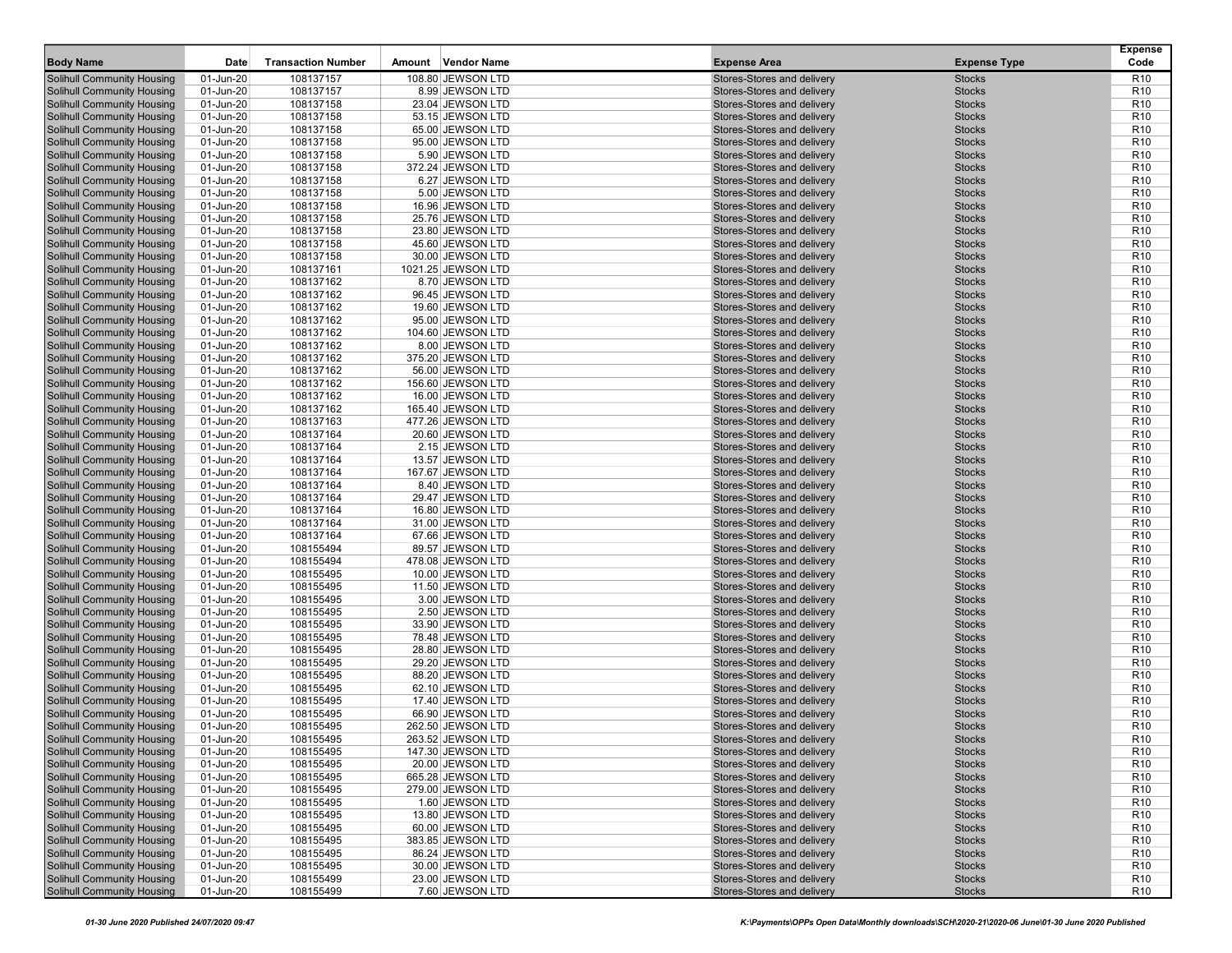| <b>Body Name</b>                                                       | Date                   | <b>Transaction Number</b> | Amount | <b>Vendor Name</b>                     | <b>Expense Area</b>                                      | <b>Expense Type</b>            | Expense<br>Code                    |
|------------------------------------------------------------------------|------------------------|---------------------------|--------|----------------------------------------|----------------------------------------------------------|--------------------------------|------------------------------------|
|                                                                        |                        |                           |        |                                        |                                                          |                                |                                    |
| Solihull Community Housing                                             | 01-Jun-20              | 108155499                 |        | 45.45 JEWSON LTD                       | Stores-Stores and delivery                               | <b>Stocks</b>                  | R <sub>10</sub>                    |
| Solihull Community Housing                                             | 01-Jun-20              | 108155499                 |        | 27.30 JEWSON LTD                       | Stores-Stores and delivery                               | <b>Stocks</b>                  | R <sub>10</sub>                    |
| Solihull Community Housing                                             | 01-Jun-20              | 108155499                 |        | 70.70 JEWSON LTD                       | Stores-Stores and delivery                               | <b>Stocks</b>                  | R <sub>10</sub>                    |
| Solihull Community Housing<br>Solihull Community Housing               | 01-Jun-20<br>01-Jun-20 | 108155499<br>108155499    |        | 170.60 JEWSON LTD<br>53.17 JEWSON LTD  | Stores-Stores and delivery<br>Stores-Stores and delivery | <b>Stocks</b><br><b>Stocks</b> | R <sub>10</sub><br>R <sub>10</sub> |
| Solihull Community Housing                                             | 01-Jun-20              | 108155499                 |        | 226.80 JEWSON LTD                      | Stores-Stores and delivery                               | <b>Stocks</b>                  | R <sub>10</sub>                    |
| Solihull Community Housing                                             | 01-Jun-20              | 108155499                 |        | 23.20 JEWSON LTD                       | Stores-Stores and delivery                               | <b>Stocks</b>                  | R <sub>10</sub>                    |
| Solihull Community Housing                                             | 01-Jun-20              | 108155499                 |        | 23.60 JEWSON LTD                       | Stores-Stores and delivery                               | <b>Stocks</b>                  | R <sub>10</sub>                    |
| Solihull Community Housing                                             | 01-Jun-20              | 108155499                 |        | 90.65 JEWSON LTD                       | Stores-Stores and delivery                               | <b>Stocks</b>                  | R <sub>10</sub>                    |
| Solihull Community Housing                                             | 01-Jun-20              | 108155499                 |        | 74.00 JEWSON LTD                       | Stores-Stores and delivery                               | <b>Stocks</b>                  | R <sub>10</sub>                    |
| Solihull Community Housing                                             | 01-Jun-20              | 108155501                 |        | 645.48 JEWSON LTD                      | Stores-Stores and delivery                               | <b>Stocks</b>                  | R <sub>10</sub>                    |
| Solihull Community Housing                                             | 01-Jun-20              | 108155501                 |        | 205.70 JEWSON LTD                      | Stores-Stores and delivery                               | <b>Stocks</b>                  | R <sub>10</sub>                    |
| <b>Solihull Community Housing</b>                                      | 01-Jun-20              | 108155501                 |        | 247.24 JEWSON LTD                      | Stores-Stores and delivery                               | <b>Stocks</b>                  | R <sub>10</sub>                    |
| Solihull Community Housing                                             | 01-Jun-20              | 108155501                 |        | 178.64 JEWSON LTD                      | Stores-Stores and delivery                               | <b>Stocks</b>                  | R <sub>10</sub>                    |
| Solihull Community Housing                                             | 01-Jun-20              | 108155501                 |        | 124.58 JEWSON LTD                      | Stores-Stores and delivery                               | <b>Stocks</b>                  | R <sub>10</sub>                    |
| Solihull Community Housing                                             | 02-Jun-20              | 108155503                 |        | 574.30 JEWSON LTD                      | Stores-Stores and delivery                               | <b>Stocks</b>                  | R <sub>10</sub>                    |
| Solihull Community Housing                                             | 02-Jun-20              | 108155505                 |        | 164.21 JEWSON LTD                      | Stores-Stores and delivery                               | <b>Stocks</b>                  | R <sub>10</sub>                    |
| Solihull Community Housing                                             | 02-Jun-20              | 108155505                 |        | 573.70 JEWSON LTD                      | Stores-Stores and delivery                               | <b>Stocks</b>                  | R <sub>10</sub>                    |
| Solihull Community Housing                                             | 02-Jun-20              | 108155505                 |        | 46.75 JEWSON LTD                       | Stores-Stores and delivery                               | <b>Stocks</b>                  | R <sub>10</sub>                    |
| Solihull Community Housing                                             | 02-Jun-20              | 108155506                 |        | 17.40 JEWSON LTD                       | Stores-Stores and delivery                               | <b>Stocks</b>                  | R <sub>10</sub>                    |
| Solihull Community Housing                                             | 02-Jun-20              | 108155506                 |        | 11.20 JEWSON LTD                       | Stores-Stores and delivery                               | <b>Stocks</b>                  | R <sub>10</sub>                    |
| Solihull Community Housing                                             | 02-Jun-20              | 108155506                 |        | 398.00 JEWSON LTD                      | Stores-Stores and delivery                               | <b>Stocks</b>                  | R <sub>10</sub>                    |
| Solihull Community Housing                                             | 02-Jun-20              | 108155506                 |        | 111.84 JEWSON LTD                      | Stores-Stores and delivery                               | <b>Stocks</b>                  | R <sub>10</sub>                    |
| Solihull Community Housing                                             | 02-Jun-20              | 108155506                 |        | 154.80 JEWSON LTD                      | Stores-Stores and delivery                               | <b>Stocks</b>                  | R <sub>10</sub>                    |
| Solihull Community Housing                                             | 02-Jun-20              | 108155506                 |        | 35.40 JEWSON LTD                       | Stores-Stores and delivery                               | <b>Stocks</b>                  | R <sub>10</sub>                    |
| Solihull Community Housing                                             | 02-Jun-20              | 108155506                 |        | 47.60 JEWSON LTD                       | Stores-Stores and delivery                               | <b>Stocks</b>                  | R <sub>10</sub>                    |
| Solihull Community Housing                                             | 02-Jun-20              | 108155506                 |        | 53.15 JEWSON LTD                       | Stores-Stores and delivery                               | <b>Stocks</b>                  | R <sub>10</sub>                    |
| Solihull Community Housing                                             | 02-Jun-20              | 108155506                 |        | 231.96 JEWSON LTD                      | Stores-Stores and delivery                               | <b>Stocks</b>                  | R <sub>10</sub>                    |
| Solihull Community Housing                                             | 02-Jun-20              | 108155506                 |        | 171.00 JEWSON LTD                      | Stores-Stores and delivery                               | <b>Stocks</b>                  | R <sub>10</sub>                    |
| Solihull Community Housing                                             | 02-Jun-20              | 108155506                 |        | 11.95 JEWSON LTD                       | Stores-Stores and delivery                               | <b>Stocks</b>                  | R <sub>10</sub>                    |
| Solihull Community Housing                                             | 02-Jun-20              | 108155506                 |        | 16.84 JEWSON LTD                       | Stores-Stores and delivery                               | <b>Stocks</b>                  | R <sub>10</sub>                    |
| Solihull Community Housing                                             | 02-Jun-20              | 108155506                 |        | 46.20 JEWSON LTD                       | Stores-Stores and delivery                               | <b>Stocks</b>                  | R <sub>10</sub>                    |
| <b>Solihull Community Housing</b>                                      | 02-Jun-20              | 108155506                 |        | 203.60 JEWSON LTD                      | Stores-Stores and delivery                               | <b>Stocks</b>                  | R <sub>10</sub>                    |
| Solihull Community Housing                                             | 02-Jun-20              | 108155506                 |        | 11.20 JEWSON LTD                       | Stores-Stores and delivery                               | <b>Stocks</b>                  | R <sub>10</sub>                    |
| Solihull Community Housing                                             | 02-Jun-20              | 108155506                 |        | 202.20 JEWSON LTD                      | Stores-Stores and delivery                               | <b>Stocks</b>                  | R <sub>10</sub>                    |
| Solihull Community Housing                                             | 03-Jun-20              | 108155509                 |        | 34.60 JEWSON LTD                       | Stores-Stores and delivery                               | <b>Stocks</b>                  | R <sub>10</sub>                    |
| Solihull Community Housing                                             | 03-Jun-20              | 108155509                 |        | 10.40 JEWSON LTD                       | Stores-Stores and delivery                               | <b>Stocks</b>                  | R <sub>10</sub>                    |
| Solihull Community Housing                                             | 03-Jun-20              | 108155509                 |        | 3.90 JEWSON LTD                        | Stores-Stores and delivery                               | <b>Stocks</b>                  | R <sub>10</sub>                    |
| Solihull Community Housing                                             | 03-Jun-20              | 108155509                 |        | 215.16 JEWSON LTD                      | Stores-Stores and delivery                               | <b>Stocks</b>                  | R <sub>10</sub>                    |
| Solihull Community Housing                                             | 03-Jun-20              | 108155509                 |        | 213.64 JEWSON LTD                      | Stores-Stores and delivery                               | <b>Stocks</b>                  | R <sub>10</sub>                    |
| Solihull Community Housing                                             | 03-Jun-20              | 108155509                 |        | 133.06 JEWSON LTD                      | Stores-Stores and delivery                               | <b>Stocks</b>                  | R <sub>10</sub>                    |
| Solihull Community Housing                                             | 03-Jun-20              | 108155509                 |        | 48.60 JEWSON LTD                       | Stores-Stores and delivery                               | <b>Stocks</b>                  | R <sub>10</sub>                    |
| Solihull Community Housing                                             | 03-Jun-20              | 108155509                 |        | 8.14 JEWSON LTD                        | Stores-Stores and delivery                               | <b>Stocks</b>                  | R <sub>10</sub>                    |
| Solihull Community Housing                                             | 04-Jun-20              | 108155512                 |        | 83.22 JEWSON LTD                       | Stores-Stores and delivery                               | <b>Stocks</b>                  | R <sub>10</sub>                    |
| Solihull Community Housing                                             | 04-Jun-20              | 108155512                 |        | 70.86 JEWSON LTD                       | Stores-Stores and delivery                               | <b>Stocks</b>                  | R <sub>10</sub>                    |
| Solihull Community Housing                                             | 04-Jun-20              | 108155512                 |        | 48.00 JEWSON LTD                       | Stores-Stores and delivery                               | <b>Stocks</b>                  | R <sub>10</sub>                    |
| Solihull Community Housing                                             | 04-Jun-20              | 108155512                 |        | 54.40 JEWSON LTD                       | Stores-Stores and delivery                               | <b>Stocks</b>                  | R <sub>10</sub>                    |
| Solihull Community Housing                                             | 04-Jun-20              | 108155512                 |        | 53.15 JEWSON LTD                       | Stores-Stores and delivery                               | <b>Stocks</b>                  | R <sub>10</sub>                    |
| Solihull Community Housing                                             | 04-Jun-20              | 108155512                 |        | 71.70 JEWSON LTD                       | Stores-Stores and delivery                               | <b>Stocks</b>                  | R <sub>10</sub>                    |
| Solihull Community Housing                                             | 04-Jun-20              | 108155512                 |        | 104.60 JEWSON LTD                      | Stores-Stores and delivery                               | <b>Stocks</b>                  | R <sub>10</sub>                    |
| Solihull Community Housing                                             | 04-Jun-20              | 108155512                 |        | 10.50 JEWSON LTD                       | Stores-Stores and delivery                               | <b>Stocks</b>                  | R <sub>10</sub>                    |
| Solihull Community Housing                                             | 04-Jun-20              | 108155512                 |        | 12.40 JEWSON LTD                       | Stores-Stores and delivery                               | <b>Stocks</b>                  | R <sub>10</sub>                    |
| <b>Solihull Community Housing</b>                                      | 04-Jun-20              | 108155512<br>108155512    |        | 18.24 JEWSON LTD                       | Stores-Stores and delivery                               | <b>Stocks</b>                  | R <sub>10</sub><br>R <sub>10</sub> |
| Solihull Community Housing                                             | 04-Jun-20              |                           |        | 60.50 JEWSON LTD                       | Stores-Stores and delivery                               | <b>Stocks</b>                  |                                    |
| <b>Solihull Community Housing</b><br><b>Solihull Community Housing</b> | 04-Jun-20<br>05-Jun-20 | 108155512<br>108155513    |        | 113.76 JEWSON LTD<br>359.00 JEWSON LTD | Stores-Stores and delivery<br>Stores-Stores and delivery | <b>Stocks</b><br><b>Stocks</b> | R <sub>10</sub><br>R <sub>10</sub> |
| <b>Solihull Community Housing</b>                                      |                        |                           |        |                                        |                                                          |                                |                                    |
| <b>Solihull Community Housing</b>                                      | 05-Jun-20              | 108155515                 |        | 31.40 JEWSON LTD                       | Stores-Stores and delivery<br>Stores-Stores and delivery | <b>Stocks</b>                  | R <sub>10</sub>                    |
| Solihull Community Housing                                             | 05-Jun-20<br>05-Jun-20 | 108155515<br>108155515    |        | 14.74 JEWSON LTD                       | Stores-Stores and delivery                               | <b>Stocks</b>                  | R <sub>10</sub>                    |
| <b>Solihull Community Housing</b>                                      | 05-Jun-20              | 108155515                 |        | 578.70 JEWSON LTD<br>170.60 JEWSON LTD | Stores-Stores and delivery                               | <b>Stocks</b><br><b>Stocks</b> | R <sub>10</sub><br>R <sub>10</sub> |
| <b>Solihull Community Housing</b>                                      | 05-Jun-20              | 108155515                 |        | 23.50 JEWSON LTD                       | Stores-Stores and delivery                               | <b>Stocks</b>                  | R <sub>10</sub>                    |
| Solihull Community Housing                                             | 05-Jun-20              | 108155515                 |        | 101.80 JEWSON LTD                      | Stores-Stores and delivery                               | <b>Stocks</b>                  | R <sub>10</sub>                    |
| Solihull Community Housing                                             | 05-Jun-20              | 108155515                 |        | 126.00 JEWSON LTD                      | Stores-Stores and delivery                               | <b>Stocks</b>                  | R <sub>10</sub>                    |
| Solihull Community Housing                                             | 05-Jun-20              | 108155515                 |        | 8.00 JEWSON LTD                        | Stores-Stores and delivery                               | <b>Stocks</b>                  | R <sub>10</sub>                    |
| <b>Solihull Community Housing</b>                                      | 05-Jun-20              | 108155515                 |        | 13.30 JEWSON LTD                       | Stores-Stores and delivery                               | <b>Stocks</b>                  | R <sub>10</sub>                    |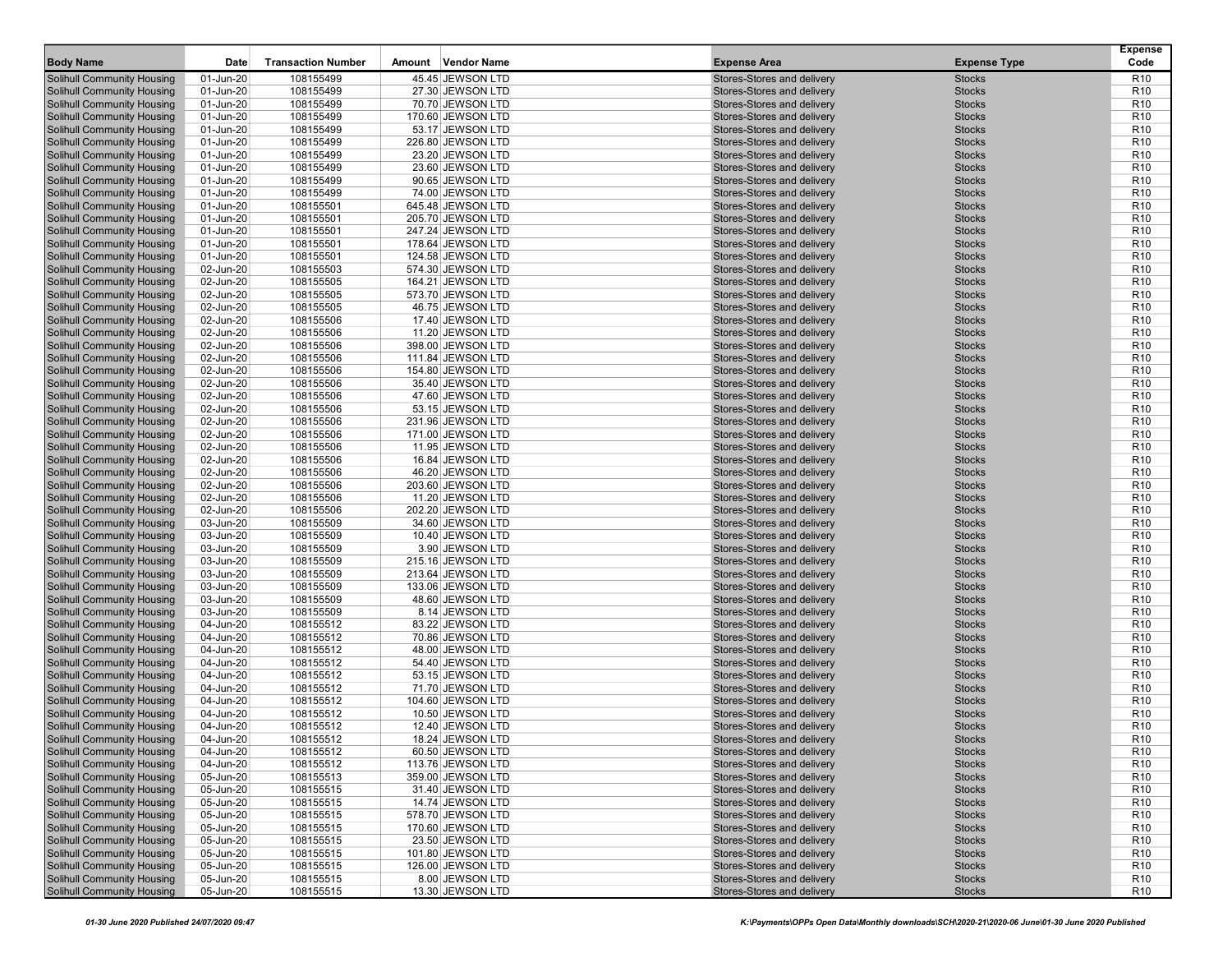| <b>Body Name</b>                  | Date      | <b>Transaction Number</b> | Amount | Vendor Name       | <b>Expense Area</b>        | <b>Expense Type</b> | <b>Expense</b><br>Code |
|-----------------------------------|-----------|---------------------------|--------|-------------------|----------------------------|---------------------|------------------------|
|                                   |           |                           |        |                   |                            |                     |                        |
| Solihull Community Housing        | 08-Jun-20 | 108155517                 |        | 7.60 JEWSON LTD   | Stores-Stores and delivery | <b>Stocks</b>       | R <sub>10</sub>        |
| Solihull Community Housing        | 08-Jun-20 | 108155517                 |        | 16.97 JEWSON LTD  | Stores-Stores and delivery | <b>Stocks</b>       | R <sub>10</sub>        |
| Solihull Community Housing        | 08-Jun-20 | 108155517                 |        | 88.20 JEWSON LTD  | Stores-Stores and delivery | <b>Stocks</b>       | R <sub>10</sub>        |
| Solihull Community Housing        | 08-Jun-20 | 108155517                 |        | 36.60 JEWSON LTD  | Stores-Stores and delivery | <b>Stocks</b>       | R <sub>10</sub>        |
| Solihull Community Housing        | 08-Jun-20 | 108155517                 |        | 70.70 JEWSON LTD  | Stores-Stores and delivery | <b>Stocks</b>       | R <sub>10</sub>        |
| Solihull Community Housing        | 08-Jun-20 | 108155517                 |        | 8.00 JEWSON LTD   | Stores-Stores and delivery | <b>Stocks</b>       | R <sub>10</sub>        |
| Solihull Community Housing        | 08-Jun-20 | 108155517                 |        | 263.52 JEWSON LTD | Stores-Stores and delivery | <b>Stocks</b>       | R <sub>10</sub>        |
| Solihull Community Housing        | 08-Jun-20 | 108155517                 |        | 76.80 JEWSON LTD  | Stores-Stores and delivery | <b>Stocks</b>       | R <sub>10</sub>        |
| Solihull Community Housing        | 08-Jun-20 | 108155517                 |        | 38.30 JEWSON LTD  | Stores-Stores and delivery | <b>Stocks</b>       | R <sub>10</sub>        |
| Solihull Community Housing        | 08-Jun-20 | 108155517                 |        | 23.55 JEWSON LTD  | Stores-Stores and delivery | <b>Stocks</b>       | R <sub>10</sub>        |
| Solihull Community Housing        | 08-Jun-20 | 108155517                 |        | 665.28 JEWSON LTD | Stores-Stores and delivery | <b>Stocks</b>       | R <sub>10</sub>        |
| <b>Solihull Community Housing</b> | 08-Jun-20 | 108155517                 |        | 165.40 JEWSON LTD | Stores-Stores and delivery | <b>Stocks</b>       | R <sub>10</sub>        |
| Solihull Community Housing        | 09-Jun-20 | 108168561                 |        | 571.95 JEWSON LTD | Stores-Stores and delivery | <b>Stocks</b>       | R <sub>10</sub>        |
| Solihull Community Housing        | 09-Jun-20 | 108155521                 |        | 225.00 JEWSON LTD | Stores-Stores and delivery | <b>Stocks</b>       | R <sub>10</sub>        |
| Solihull Community Housing        | 09-Jun-20 | 108155521                 |        | 88.48 JEWSON LTD  | Stores-Stores and delivery | <b>Stocks</b>       | R <sub>10</sub>        |
| Solihull Community Housing        | 10-Jun-20 | 108168562                 |        | 7.60 JEWSON LTD   | Stores-Stores and delivery | <b>Stocks</b>       | R <sub>10</sub>        |
| Solihull Community Housing        | 10-Jun-20 | 108168562                 |        | 6.70 JEWSON LTD   | Stores-Stores and delivery | <b>Stocks</b>       | R <sub>10</sub>        |
| Solihull Community Housing        | 10-Jun-20 | 108168562                 |        | 5.50 JEWSON LTD   | Stores-Stores and delivery | <b>Stocks</b>       | R <sub>10</sub>        |
| Solihull Community Housing        | 10-Jun-20 | 108168562                 |        | 48.30 JEWSON LTD  | Stores-Stores and delivery | <b>Stocks</b>       | R <sub>10</sub>        |
| Solihull Community Housing        | 10-Jun-20 | 108168562                 |        | 65.00 JEWSON LTD  | Stores-Stores and delivery | <b>Stocks</b>       | R <sub>10</sub>        |
| Solihull Community Housing        | 10-Jun-20 | 108168562                 |        | 11.70 JEWSON LTD  | Stores-Stores and delivery | <b>Stocks</b>       | R <sub>10</sub>        |
| Solihull Community Housing        | 10-Jun-20 | 108168562                 |        | 106.80 JEWSON LTD | Stores-Stores and delivery | <b>Stocks</b>       | R <sub>10</sub>        |
| Solihull Community Housing        | 10-Jun-20 | 108168562                 |        | 27.50 JEWSON LTD  | Stores-Stores and delivery | <b>Stocks</b>       | R <sub>10</sub>        |
| Solihull Community Housing        | 10-Jun-20 | 108168562                 |        | 178.80 JEWSON LTD | Stores-Stores and delivery | <b>Stocks</b>       | R <sub>10</sub>        |
| Solihull Community Housing        | 10-Jun-20 | 108168562                 |        | 6.80 JEWSON LTD   | Stores-Stores and delivery | <b>Stocks</b>       | R <sub>10</sub>        |
| Solihull Community Housing        | 10-Jun-20 | 108168562                 |        | 94.32 JEWSON LTD  | Stores-Stores and delivery | <b>Stocks</b>       | R <sub>10</sub>        |
| Solihull Community Housing        | 10-Jun-20 | 108168562                 |        | 129.50 JEWSON LTD | Stores-Stores and delivery | <b>Stocks</b>       | R <sub>10</sub>        |
| Solihull Community Housing        | 10-Jun-20 | 108168562                 |        | 13.75 JEWSON LTD  | Stores-Stores and delivery | <b>Stocks</b>       | R <sub>10</sub>        |
| Solihull Community Housing        | 10-Jun-20 | 108168563                 |        | 39.09 JEWSON LTD  | Stores-Stores and delivery | <b>Stocks</b>       | R <sub>10</sub>        |
| Solihull Community Housing        | 10-Jun-20 | 108168563                 |        | 13.57 JEWSON LTD  | Stores-Stores and delivery | <b>Stocks</b>       | R <sub>10</sub>        |
| Solihull Community Housing        | 10-Jun-20 | 108168563                 |        | 154.80 JEWSON LTD | Stores-Stores and delivery | <b>Stocks</b>       | R <sub>10</sub>        |
| Solihull Community Housing        | 10-Jun-20 | 108168563                 |        | 17.40 JEWSON LTD  | Stores-Stores and delivery | <b>Stocks</b>       | R <sub>10</sub>        |
| Solihull Community Housing        | 10-Jun-20 | 108168563                 |        | 96.45 JEWSON LTD  | Stores-Stores and delivery | <b>Stocks</b>       | R <sub>10</sub>        |
| Solihull Community Housing        | 10-Jun-20 | 108168563                 |        | 11.04 JEWSON LTD  | Stores-Stores and delivery | <b>Stocks</b>       | R <sub>10</sub>        |
| Solihull Community Housing        | 10-Jun-20 | 108168563                 |        | 9.88 JEWSON LTD   | Stores-Stores and delivery | <b>Stocks</b>       | R <sub>10</sub>        |
| Solihull Community Housing        | 10-Jun-20 | 108168563                 |        | 123.65 JEWSON LTD | Stores-Stores and delivery | <b>Stocks</b>       | R <sub>10</sub>        |
| Solihull Community Housing        | 10-Jun-20 | 108168563                 |        | 76.80 JEWSON LTD  | Stores-Stores and delivery | <b>Stocks</b>       | R <sub>10</sub>        |
| Solihull Community Housing        | 10-Jun-20 | 108168563                 |        | 16.20 JEWSON LTD  | Stores-Stores and delivery | <b>Stocks</b>       | R <sub>10</sub>        |
| Solihull Community Housing        | 10-Jun-20 | 108168563                 |        | 35.10 JEWSON LTD  | Stores-Stores and delivery | <b>Stocks</b>       | R <sub>10</sub>        |
| Solihull Community Housing        | 10-Jun-20 | 108168563                 |        | 6.69 JEWSON LTD   | Stores-Stores and delivery | <b>Stocks</b>       | R <sub>10</sub>        |
| Solihull Community Housing        | 10-Jun-20 | 108168563                 |        | 16.10 JEWSON LTD  | Stores-Stores and delivery | <b>Stocks</b>       | R <sub>10</sub>        |
| Solihull Community Housing        | 11-Jun-20 | 108168567                 |        | 485.10 JEWSON LTD | Stores-Stores and delivery | <b>Stocks</b>       | R <sub>10</sub>        |
| Solihull Community Housing        | 11-Jun-20 | 108168567                 |        | 485.10 JEWSON LTD | Stores-Stores and delivery | <b>Stocks</b>       | R <sub>10</sub>        |
| Solihull Community Housing        | 11-Jun-20 | 108168567                 |        | 404.80 JEWSON LTD | Stores-Stores and delivery | <b>Stocks</b>       | R <sub>10</sub>        |
| Solihull Community Housing        | 11-Jun-20 | 108168567                 |        | 416.04 JEWSON LTD | Stores-Stores and delivery | <b>Stocks</b>       | R <sub>10</sub>        |
| Solihull Community Housing        | 11-Jun-20 | 108168567                 |        | 82.88 JEWSON LTD  | Stores-Stores and delivery | <b>Stocks</b>       | R <sub>10</sub>        |
| Solihull Community Housing        | 11-Jun-20 | 108168567                 |        | 88.48 JEWSON LTD  | Stores-Stores and delivery | <b>Stocks</b>       | R <sub>10</sub>        |
| Solihull Community Housing        | 11-Jun-20 | 108168567                 |        | 86.24 JEWSON LTD  | Stores-Stores and delivery | <b>Stocks</b>       | R <sub>10</sub>        |
| Solihull Community Housing        | 11-Jun-20 | 108168569                 |        | 442.19 JEWSON LTD | Stores-Stores and delivery | <b>Stocks</b>       | R <sub>10</sub>        |
| Solihull Community Housing        | 11-Jun-20 | 108168570                 |        | 17.60 JEWSON LTD  | Stores-Stores and delivery | <b>Stocks</b>       | R <sub>10</sub>        |
| <b>Solihull Community Housing</b> | 11-Jun-20 | 108168570                 |        | 19.20 JEWSON LTD  | Stores-Stores and delivery | <b>Stocks</b>       | R <sub>10</sub>        |
| Solihull Community Housing        | 11-Jun-20 | 108168570                 |        | 53.15 JEWSON LTD  | Stores-Stores and delivery | <b>Stocks</b>       | R <sub>10</sub>        |
| <b>Solihull Community Housing</b> | 11-Jun-20 | 108168570                 |        | 6.70 JEWSON LTD   | Stores-Stores and delivery | <b>Stocks</b>       | R10                    |
| <b>Solihull Community Housing</b> | 11-Jun-20 | 108168570                 |        | 91.68 JEWSON LTD  | Stores-Stores and delivery | <b>Stocks</b>       | R <sub>10</sub>        |
| Solihull Community Housing        | 11-Jun-20 | 108168570                 |        | 16.58 JEWSON LTD  | Stores-Stores and delivery | <b>Stocks</b>       | R <sub>10</sub>        |
| <b>Solihull Community Housing</b> | 11-Jun-20 | 108168570                 |        | 30.50 JEWSON LTD  | Stores-Stores and delivery | <b>Stocks</b>       | R <sub>10</sub>        |
| <b>Solihull Community Housing</b> | 11-Jun-20 | 108168570                 |        | 20.70 JEWSON LTD  | Stores-Stores and delivery | <b>Stocks</b>       | R <sub>10</sub>        |
| <b>Solihull Community Housing</b> | 11-Jun-20 | 108168570                 |        | 53.10 JEWSON LTD  | Stores-Stores and delivery | <b>Stocks</b>       | R <sub>10</sub>        |
| <b>Solihull Community Housing</b> | 11-Jun-20 | 108168570                 |        | 276.00 JEWSON LTD | Stores-Stores and delivery | <b>Stocks</b>       | R <sub>10</sub>        |
| <b>Solihull Community Housing</b> | 12-Jun-20 | 108168573                 |        | 164.70 JEWSON LTD | Stores-Stores and delivery | <b>Stocks</b>       | R <sub>10</sub>        |
| <b>Solihull Community Housing</b> | 12-Jun-20 | 108168573                 |        | 422.73 JEWSON LTD | Stores-Stores and delivery | <b>Stocks</b>       | R <sub>10</sub>        |
| Solihull Community Housing        | 12-Jun-20 | 108168574                 |        | 28.50 JEWSON LTD  | Stores-Stores and delivery | <b>Stocks</b>       | R <sub>10</sub>        |
| Solihull Community Housing        | 12-Jun-20 | 108168574                 |        | 427.50 JEWSON LTD | Stores-Stores and delivery | <b>Stocks</b>       | R <sub>10</sub>        |
| Solihull Community Housing        | 15-Jun-20 | 108168576                 |        | 1.04 JEWSON LTD   | Stores-Stores and delivery | <b>Stocks</b>       | R <sub>10</sub>        |
| Solihull Community Housing        | 15-Jun-20 | 108168576                 |        | 7.35 JEWSON LTD   | Stores-Stores and delivery | <b>Stocks</b>       | R <sub>10</sub>        |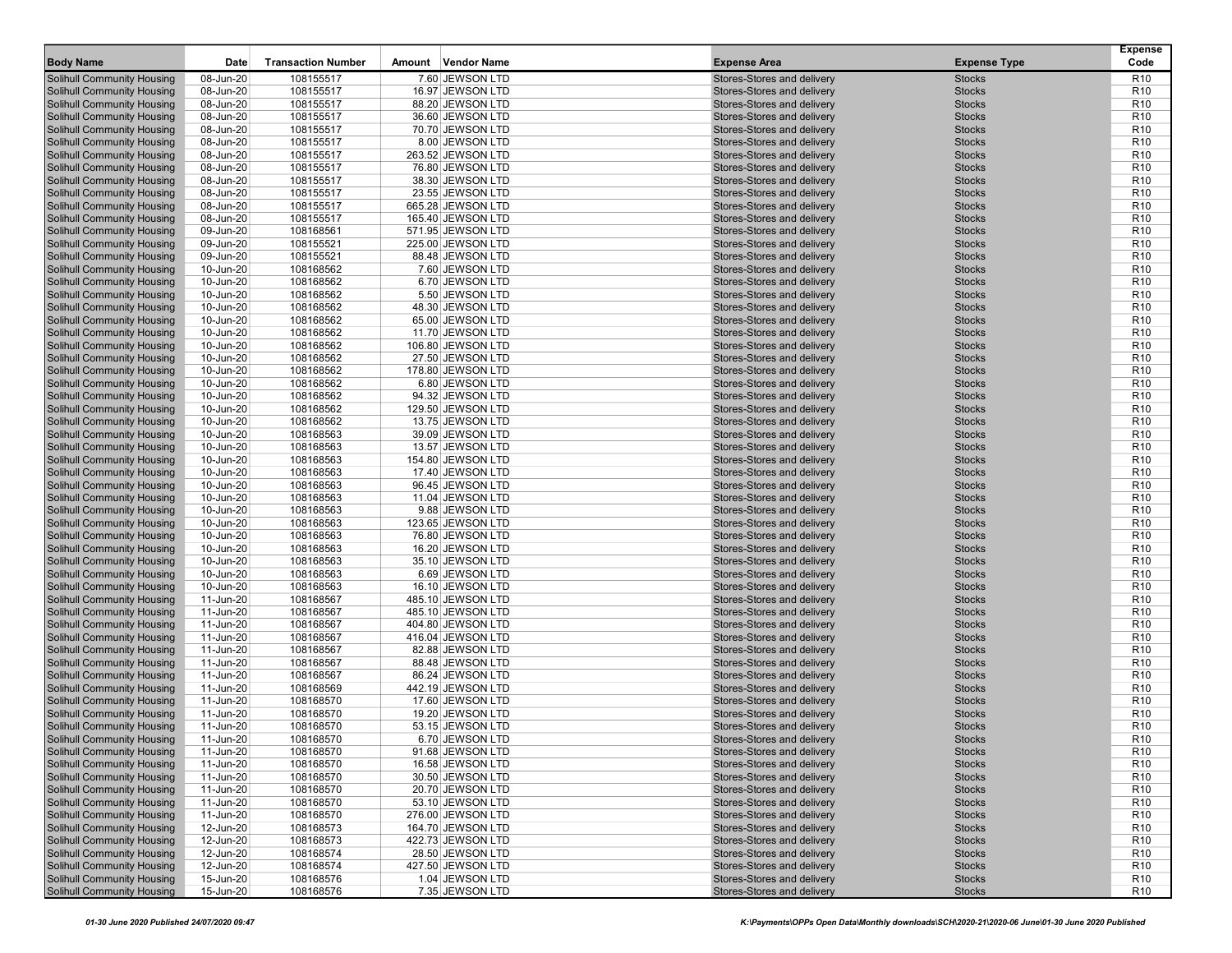|                                                                        |                        |                           |        |                                       |                                                          |                                | <b>Expense</b>                     |
|------------------------------------------------------------------------|------------------------|---------------------------|--------|---------------------------------------|----------------------------------------------------------|--------------------------------|------------------------------------|
| <b>Body Name</b>                                                       | Date                   | <b>Transaction Number</b> | Amount | Vendor Name                           | <b>Expense Area</b>                                      | <b>Expense Type</b>            | Code                               |
| <b>Solihull Community Housing</b>                                      | 15-Jun-20              | 108168576                 |        | 3.90 JEWSON LTD                       | Stores-Stores and delivery                               | <b>Stocks</b>                  | R <sub>10</sub>                    |
| <b>Solihull Community Housing</b>                                      | 15-Jun-20              | 108168576                 |        | 48.00 JEWSON LTD                      | Stores-Stores and delivery                               | <b>Stocks</b>                  | R <sub>10</sub>                    |
| <b>Solihull Community Housing</b>                                      | 15-Jun-20              | 108168576                 |        | 29.60 JEWSON LTD                      | Stores-Stores and delivery                               | <b>Stocks</b>                  | R <sub>10</sub>                    |
| <b>Solihull Community Housing</b>                                      | 15-Jun-20              | 108168576                 |        | 14.74 JEWSON LTD                      | Stores-Stores and delivery                               | <b>Stocks</b>                  | R <sub>10</sub>                    |
| Solihull Community Housing                                             | 15-Jun-20              | 108168576                 |        | 27.40 JEWSON LTD                      | Stores-Stores and delivery                               | <b>Stocks</b>                  | R <sub>10</sub>                    |
| <b>Solihull Community Housing</b>                                      | 15-Jun-20              | 108168576                 |        | 50.60 JEWSON LTD                      | Stores-Stores and delivery                               | <b>Stocks</b>                  | R <sub>10</sub>                    |
| <b>Solihull Community Housing</b>                                      | 15-Jun-20              | 108168576                 |        | 15.80 JEWSON LTD                      | Stores-Stores and delivery                               | <b>Stocks</b>                  | R <sub>10</sub>                    |
| <b>Solihull Community Housing</b>                                      | 15-Jun-20              | 108168576                 |        | 32.26 JEWSON LTD                      | Stores-Stores and delivery                               | <b>Stocks</b>                  | R <sub>10</sub>                    |
| <b>Solihull Community Housing</b>                                      | 15-Jun-20              | 108168576                 |        | 11.50 JEWSON LTD                      | Stores-Stores and delivery                               | <b>Stocks</b>                  | R <sub>10</sub>                    |
| <b>Solihull Community Housing</b>                                      | 15-Jun-20              | 108168576                 |        | 60.50 JEWSON LTD                      | Stores-Stores and delivery                               | <b>Stocks</b>                  | R <sub>10</sub>                    |
| <b>Solihull Community Housing</b>                                      | 15-Jun-20              | 108168577                 |        | 124.58 JEWSON LTD                     | Stores-Stores and delivery                               | <b>Stocks</b>                  | R <sub>10</sub>                    |
| <b>Solihull Community Housing</b>                                      | 15-Jun-20              | 108168577                 |        | 1330.56 JEWSON LTD                    | Stores-Stores and delivery                               | <b>Stocks</b>                  | R <sub>10</sub>                    |
| <b>Solihull Community Housing</b>                                      | 15-Jun-20              | 108168577                 |        | 19.00 JEWSON LTD                      | Stores-Stores and delivery                               | <b>Stocks</b>                  | R <sub>10</sub>                    |
| <b>Solihull Community Housing</b>                                      | 15-Jun-20              | 108168580                 |        | 908.85 JEWSON LTD                     | Stores-Stores and delivery                               | <b>Stocks</b>                  | R <sub>10</sub>                    |
| <b>Solihull Community Housing</b>                                      | 15-Jun-20              | 108168581                 |        | 20.60 JEWSON LTD                      | Stores-Stores and delivery                               | <b>Stocks</b>                  | R <sub>10</sub>                    |
| <b>Solihull Community Housing</b>                                      | 15-Jun-20              | 108168581                 |        | 6.70 JEWSON LTD                       | Stores-Stores and delivery                               | <b>Stocks</b>                  | R <sub>10</sub>                    |
| <b>Solihull Community Housing</b>                                      | 15-Jun-20              | 108168581                 |        | 4.90 JEWSON LTD                       | Stores-Stores and delivery                               | <b>Stocks</b>                  | R <sub>10</sub>                    |
| <b>Solihull Community Housing</b>                                      | 15-Jun-20              | 108168581                 |        | 15.50 JEWSON LTD                      | Stores-Stores and delivery                               | <b>Stocks</b>                  | R <sub>10</sub>                    |
| <b>Solihull Community Housing</b>                                      | 15-Jun-20              | 108168581                 |        | 8.00 JEWSON LTD                       | Stores-Stores and delivery                               | <b>Stocks</b>                  | R <sub>10</sub>                    |
| <b>Solihull Community Housing</b>                                      | 15-Jun-20              | 108168581                 |        | 226.80 JEWSON LTD                     | Stores-Stores and delivery                               | <b>Stocks</b>                  | R <sub>10</sub>                    |
| <b>Solihull Community Housing</b>                                      | 15-Jun-20              | 108168581                 |        | 107.82 JEWSON LTD                     | Stores-Stores and delivery                               | <b>Stocks</b>                  | R <sub>10</sub>                    |
| <b>Solihull Community Housing</b>                                      | 15-Jun-20              | 108168581                 |        | 45.60 JEWSON LTD                      | Stores-Stores and delivery                               | <b>Stocks</b>                  | R <sub>10</sub>                    |
| Solihull Community Housing                                             | 16-Jun-20              | 108168584                 |        | 477.12 JEWSON LTD                     | Stores-Stores and delivery                               | <b>Stocks</b>                  | R <sub>10</sub>                    |
| <b>Solihull Community Housing</b>                                      | 16-Jun-20              | 108168585                 |        | 115.20 JEWSON LTD                     | Stores-Stores and delivery                               | <b>Stocks</b>                  | R <sub>10</sub>                    |
| <b>Solihull Community Housing</b>                                      | 16-Jun-20              | 108168585                 |        | 9.90 JEWSON LTD<br>126.00 JEWSON LTD  | Stores-Stores and delivery                               | <b>Stocks</b>                  | R <sub>10</sub><br>R <sub>10</sub> |
| <b>Solihull Community Housing</b>                                      | 16-Jun-20<br>16-Jun-20 | 108168585                 |        |                                       | Stores-Stores and delivery<br>Stores-Stores and delivery | <b>Stocks</b><br><b>Stocks</b> | R <sub>10</sub>                    |
| <b>Solihull Community Housing</b>                                      |                        | 108168586                 |        | 49.50 JEWSON LTD                      | Stores-Stores and delivery                               |                                | R <sub>10</sub>                    |
| <b>Solihull Community Housing</b><br><b>Solihull Community Housing</b> | 16-Jun-20<br>16-Jun-20 | 108168586<br>108168586    |        | 94.80 JEWSON LTD<br>122.00 JEWSON LTD | Stores-Stores and delivery                               | <b>Stocks</b><br><b>Stocks</b> | R <sub>10</sub>                    |
| Solihull Community Housing                                             | 16-Jun-20              | 108168586                 |        | 243.40 JEWSON LTD                     | Stores-Stores and delivery                               | <b>Stocks</b>                  | R <sub>10</sub>                    |
| <b>Solihull Community Housing</b>                                      | 16-Jun-20              | 108168586                 |        | 243.40 JEWSON LTD                     | Stores-Stores and delivery                               | <b>Stocks</b>                  | R <sub>10</sub>                    |
| <b>Solihull Community Housing</b>                                      | 16-Jun-20              | 108168586                 |        | 25.08 JEWSON LTD                      | Stores-Stores and delivery                               | <b>Stocks</b>                  | R <sub>10</sub>                    |
| <b>Solihull Community Housing</b>                                      | 16-Jun-20              | 108168586                 |        | 610.80 JEWSON LTD                     | Stores-Stores and delivery                               | <b>Stocks</b>                  | R <sub>10</sub>                    |
| <b>Solihull Community Housing</b>                                      | 16-Jun-20              | 108168586                 |        | 442.00 JEWSON LTD                     | Stores-Stores and delivery                               | <b>Stocks</b>                  | R <sub>10</sub>                    |
| <b>Solihull Community Housing</b>                                      | 16-Jun-20              | 108168587                 |        | 104.50 JEWSON LTD                     | Stores-Stores and delivery                               | <b>Stocks</b>                  | R <sub>10</sub>                    |
| <b>Solihull Community Housing</b>                                      | 16-Jun-20              | 108168587                 |        | 334.66 JEWSON LTD                     | Stores-Stores and delivery                               | <b>Stocks</b>                  | R <sub>10</sub>                    |
| <b>Solihull Community Housing</b>                                      | 18-Jun-20              | 108168588                 |        | 537.90 JEWSON LTD                     | Stores-Stores and delivery                               | <b>Stocks</b>                  | R <sub>10</sub>                    |
| <b>Solihull Community Housing</b>                                      | 18-Jun-20              | 108168589                 |        | 36.40 JEWSON LTD                      | Stores-Stores and delivery                               | <b>Stocks</b>                  | R <sub>10</sub>                    |
| <b>Solihull Community Housing</b>                                      | 18-Jun-20              | 108168589                 |        | 2.15 JEWSON LTD                       | Stores-Stores and delivery                               | <b>Stocks</b>                  | R <sub>10</sub>                    |
| <b>Solihull Community Housing</b>                                      | 18-Jun-20              | 108168589                 |        | 88.20 JEWSON LTD                      | Stores-Stores and delivery                               | <b>Stocks</b>                  | R <sub>10</sub>                    |
| <b>Solihull Community Housing</b>                                      | 18-Jun-20              | 108168589                 |        | 14.74 JEWSON LTD                      | Stores-Stores and delivery                               | <b>Stocks</b>                  | R <sub>10</sub>                    |
| <b>Solihull Community Housing</b>                                      | 18-Jun-20              | 108168589                 |        | 77.95 JEWSON LTD                      | Stores-Stores and delivery                               | <b>Stocks</b>                  | R <sub>10</sub>                    |
| <b>Solihull Community Housing</b>                                      | 18-Jun-20              | 108168589                 |        | 3.55 JEWSON LTD                       | Stores-Stores and delivery                               | <b>Stocks</b>                  | R <sub>10</sub>                    |
| <b>Solihull Community Housing</b>                                      | 18-Jun-20              | 108168589                 |        | 53.15 JEWSON LTD                      | Stores-Stores and delivery                               | <b>Stocks</b>                  | R <sub>10</sub>                    |
| <b>Solihull Community Housing</b>                                      | 18-Jun-20              | 108168589                 |        | 198.40 JEWSON LTD                     | Stores-Stores and delivery                               | <b>Stocks</b>                  | R <sub>10</sub>                    |
| <b>Solihull Community Housing</b>                                      | 18-Jun-20              | 108168589                 |        | 5.90 JEWSON LTD                       | Stores-Stores and delivery                               | <b>Stocks</b>                  | R <sub>10</sub>                    |
| <b>Solihull Community Housing</b>                                      | 18-Jun-20              | 108168589                 |        | 104.60 JEWSON LTD                     | Stores-Stores and delivery                               | <b>Stocks</b>                  | R <sub>10</sub>                    |
| Solihull Community Housing                                             | 18-Jun-20              | 108168589                 |        | 31.00 JEWSON LTD                      | Stores-Stores and delivery                               | <b>Stocks</b>                  | R <sub>10</sub>                    |
| <b>Solihull Community Housing</b>                                      | 18-Jun-20              | 108168589                 |        | 3.90 JEWSON LTD                       | Stores-Stores and delivery                               | <b>Stocks</b>                  | R <sub>10</sub>                    |
| <b>Solihull Community Housing</b>                                      | 18-Jun-20              | 108168589                 |        | 16.84 JEWSON LTD                      | Stores-Stores and delivery                               | <b>Stocks</b>                  | R <sub>10</sub>                    |
| Solihull Community Housing                                             | 18-Jun-20              | 108168589                 |        | 32.26 JEWSON LTD                      | Stores-Stores and delivery                               | <b>Stocks</b>                  | R <sub>10</sub>                    |
| <b>Solihull Community Housing</b>                                      | 18-Jun-20              | 108168589                 |        | 202.20 JEWSON LTD                     | Stores-Stores and delivery                               | <b>Stocks</b>                  | R <sub>10</sub>                    |
| <b>Solihull Community Housing</b>                                      | 18-Jun-20              | 108168589                 |        | 106.00 JEWSON LTD                     | Stores-Stores and delivery                               | <b>Stocks</b>                  | R10                                |
| <b>Solihull Community Housing</b>                                      | 18-Jun-20              | 108168589                 |        | 25.76 JEWSON LTD                      | Stores-Stores and delivery                               | <b>Stocks</b>                  | R <sub>10</sub>                    |
| <b>Solihull Community Housing</b>                                      | 18-Jun-20              | 108168591                 |        | 336.08 JEWSON LTD                     | Stores-Stores and delivery                               | <b>Stocks</b>                  | R <sub>10</sub>                    |
| <b>Solihull Community Housing</b>                                      | 20-Jun-20              | 108168595                 |        | 2.04 JEWSON LTD                       | Stores-Stores and delivery                               | <b>Stocks</b>                  | R <sub>10</sub>                    |
| <b>Solihull Community Housing</b>                                      | 20-Jun-20              | 108168595                 |        | 97.38 JEWSON LTD                      | Stores-Stores and delivery                               | <b>Stocks</b>                  | R <sub>10</sub>                    |
| <b>Solihull Community Housing</b>                                      | 20-Jun-20              | 108168595                 |        | 66.50 JEWSON LTD                      | Stores-Stores and delivery                               | <b>Stocks</b>                  | R <sub>10</sub>                    |
| <b>Solihull Community Housing</b>                                      | 20-Jun-20              | 108168595                 |        | 152.46 JEWSON LTD                     | Stores-Stores and delivery                               | <b>Stocks</b>                  | R <sub>10</sub>                    |
| <b>Solihull Community Housing</b>                                      | 20-Jun-20              | 108168595                 |        | 616.00 JEWSON LTD                     | Stores-Stores and delivery                               | <b>Stocks</b>                  | R <sub>10</sub>                    |
| <b>Solihull Community Housing</b>                                      | 20-Jun-20              | 108168595                 |        | 21.90 JEWSON LTD                      | Stores-Stores and delivery                               | <b>Stocks</b>                  | R <sub>10</sub>                    |
| <b>Solihull Community Housing</b>                                      | 20-Jun-20              | 108168595                 |        | 13.85 JEWSON LTD                      | Stores-Stores and delivery                               | <b>Stocks</b>                  | R <sub>10</sub>                    |
| Solihull Community Housing                                             | 20-Jun-20              | 108168595                 |        | 93.40 JEWSON LTD                      | Stores-Stores and delivery                               | <b>Stocks</b>                  | R <sub>10</sub>                    |
| <b>Solihull Community Housing</b>                                      | 20-Jun-20              | 108168595                 |        | 231.96 JEWSON LTD                     | Stores-Stores and delivery                               | <b>Stocks</b>                  | R <sub>10</sub>                    |
| Solihull Community Housing                                             | 20-Jun-20              | 108168595                 |        | 187.00 JEWSON LTD                     | Stores-Stores and delivery                               | <b>Stocks</b>                  | R <sub>10</sub>                    |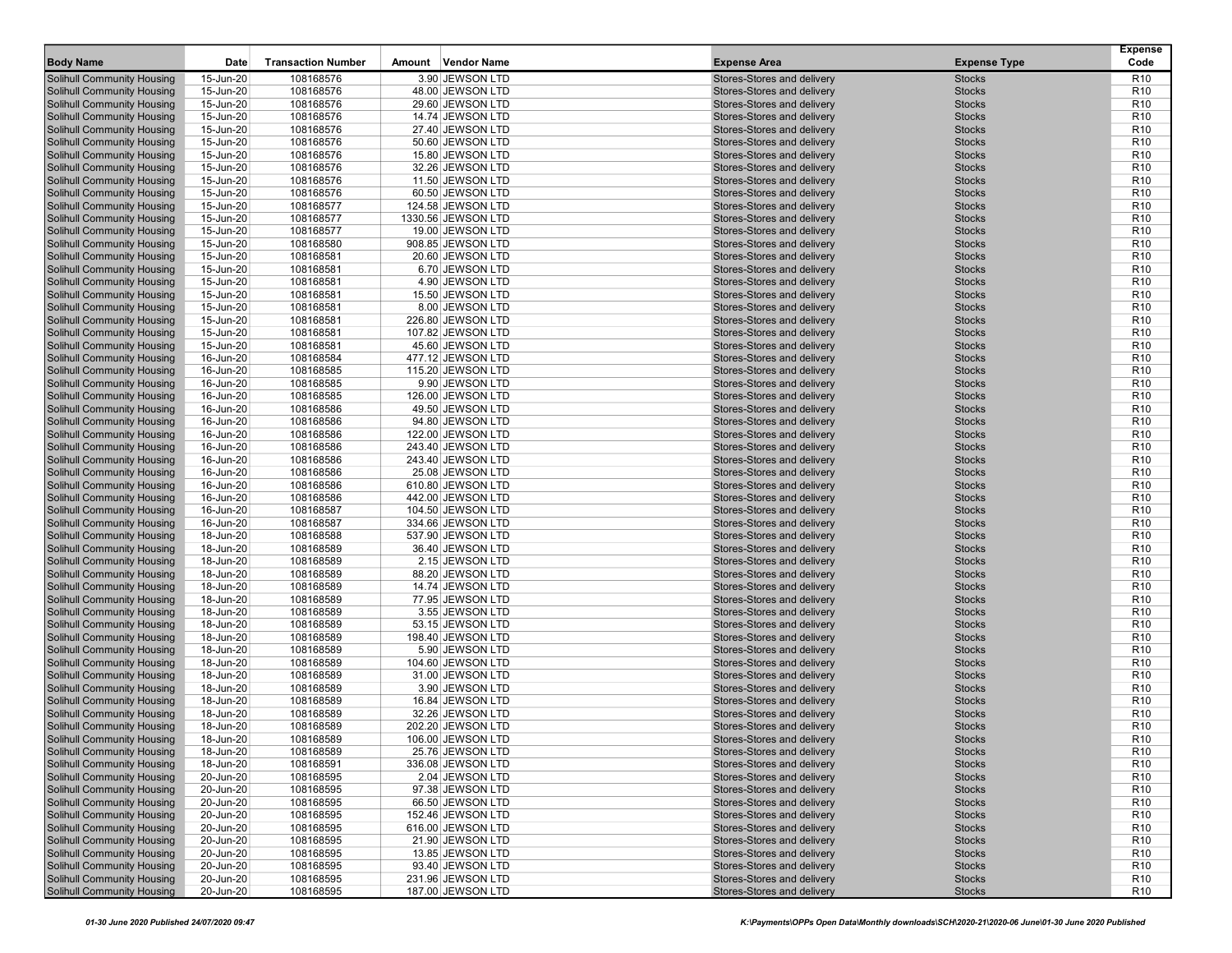| <b>Body Name</b>                                                | <b>Date</b>            | <b>Transaction Number</b> | Amount | <b>Vendor Name</b>                                                  | <b>Expense Area</b>                                                    | <b>Expense Type</b>                               | Expense<br>Code                    |
|-----------------------------------------------------------------|------------------------|---------------------------|--------|---------------------------------------------------------------------|------------------------------------------------------------------------|---------------------------------------------------|------------------------------------|
|                                                                 |                        |                           |        |                                                                     |                                                                        |                                                   |                                    |
| Solihull Community Housing                                      | 20-Jun-20              | 108168595                 |        | 8.65 JEWSON LTD<br>20.70 JEWSON LTD                                 | Stores-Stores and delivery                                             | <b>Stocks</b>                                     | R <sub>10</sub>                    |
| Solihull Community Housing<br>Solihull Community Housing        | 20-Jun-20<br>20-Jun-20 | 108168595<br>108168595    |        | 134.76 JEWSON LTD                                                   | Stores-Stores and delivery<br>Stores-Stores and delivery               | <b>Stocks</b><br><b>Stocks</b>                    | R <sub>10</sub><br>R <sub>10</sub> |
| Solihull Community Housing                                      | 20-Jun-20              | 108168595                 |        | 121.50 JEWSON LTD                                                   | Stores-Stores and delivery                                             | <b>Stocks</b>                                     | R <sub>10</sub>                    |
| Solihull Community Housing                                      | 20-Jun-20              | 108168595                 |        | 279.00 JEWSON LTD                                                   | Stores-Stores and delivery                                             | <b>Stocks</b>                                     | R <sub>10</sub>                    |
| Solihull Community Housing                                      | 20-Jun-20              | 108168595                 |        | 46.20 JEWSON LTD                                                    | Stores-Stores and delivery                                             | <b>Stocks</b>                                     | R <sub>10</sub>                    |
| Solihull Community Housing                                      | 20-Jun-20              | 108168595                 |        | 56.00 JEWSON LTD                                                    | Stores-Stores and delivery                                             | <b>Stocks</b>                                     | R <sub>10</sub>                    |
| Solihull Community Housing                                      | 20-Jun-20              | 108168595                 |        | 74.00 JEWSON LTD                                                    | Stores-Stores and delivery                                             | <b>Stocks</b>                                     | R <sub>10</sub>                    |
| Solihull Community Housing                                      | 20-Jun-20              | 108168596                 |        | 2222.00 JEWSON LTD                                                  | Stores-Stores and delivery                                             | <b>Stocks</b>                                     | R <sub>10</sub>                    |
| Solihull Community Housing                                      | 20-Jun-20              | 108168596                 |        | 17.00 JEWSON LTD                                                    | Stores-Stores and delivery                                             | <b>Stocks</b>                                     | R <sub>10</sub>                    |
| Solihull Community Housing                                      | 20-Jun-20              | 108168597                 |        | 66.96 JEWSON LTD                                                    | Stores-Stores and delivery                                             | <b>Stocks</b>                                     | R <sub>10</sub>                    |
| Solihull Community Housing                                      | 20-Jun-20              | 108168597                 |        | 85.30 JEWSON LTD                                                    | Stores-Stores and delivery                                             | <b>Stocks</b>                                     | R <sub>10</sub>                    |
| <b>Solihull Community Housing</b>                               | 20-Jun-20              | 108168597                 |        | 28.02 JEWSON LTD                                                    | Stores-Stores and delivery                                             | <b>Stocks</b>                                     | R <sub>10</sub>                    |
| Solihull Community Housing                                      | 20-Jun-20              | 108168597                 |        | 372.24 JEWSON LTD                                                   | Stores-Stores and delivery                                             | <b>Stocks</b>                                     | R <sub>10</sub>                    |
| Solihull Community Housing                                      | 20-Jun-20              | 108168597                 |        | 73.92 JEWSON LTD                                                    | Stores-Stores and delivery                                             | <b>Stocks</b>                                     | R <sub>10</sub>                    |
| Solihull Community Housing                                      | 22-Jun-20              | 108168601                 |        | 3.90 JEWSON LTD                                                     | Stores-Stores and delivery                                             | <b>Stocks</b>                                     | R <sub>10</sub>                    |
| Solihull Community Housing                                      | 22-Jun-20              | 108168601                 |        | 29.60 JEWSON LTD                                                    | Stores-Stores and delivery                                             | <b>Stocks</b>                                     | R <sub>10</sub>                    |
| Solihull Community Housing                                      | 22-Jun-20              | 108168601                 |        | 161.54 JEWSON LTD                                                   | Stores-Stores and delivery                                             | <b>Stocks</b>                                     | R <sub>10</sub>                    |
| Solihull Community Housing                                      | 22-Jun-20              | 108168601                 |        | 70.70 JEWSON LTD                                                    | Stores-Stores and delivery                                             | <b>Stocks</b>                                     | R <sub>10</sub>                    |
| Solihull Community Housing                                      | 22-Jun-20              | 108168601                 |        | 263.52 JEWSON LTD                                                   | Stores-Stores and delivery                                             | <b>Stocks</b>                                     | R <sub>10</sub>                    |
| Solihull Community Housing<br>Solihull Community Housing        | 22-Jun-20<br>22-Jun-20 | 108168601<br>108168601    |        | 375.20 JEWSON LTD<br>14.00 JEWSON LTD                               | Stores-Stores and delivery<br>Stores-Stores and delivery               | <b>Stocks</b><br><b>Stocks</b>                    | R <sub>10</sub><br>R <sub>10</sub> |
| Solihull Community Housing                                      | 03-Jun-20              | 108135251                 |        | 634.20 KARTER THOMAS LTD                                            | <b>Estate Mgmt Team</b>                                                | <b>Agency Staff</b>                               | A60                                |
| Solihull Community Housing                                      | 10-Jun-20              | 108141897                 |        | 784.35 KARTER THOMAS LTD                                            | <b>Estate Mgmt Team</b>                                                | <b>Agency Staff</b>                               | A60                                |
| Solihull Community Housing                                      | 18-Jun-20              | 108155951                 |        | 779.94 KARTER THOMAS LTD                                            | <b>Estate Mgmt Team</b>                                                | <b>Agency Staff</b>                               | A60                                |
| Solihull Community Housing                                      | 30-Jun-20              | 108174458                 |        | 118.41 KARTER THOMAS LTD                                            | <b>Estate Mgmt Team</b>                                                | <b>Agency Staff</b>                               | A60                                |
| Solihull Community Housing                                      | 30-Jun-20              | 108174458                 |        | 665.31 KARTER THOMAS LTD                                            | <b>Estate Mgmt Team</b>                                                | <b>Agency Staff</b>                               | A60                                |
| Solihull Community Housing                                      | 01-Jun-20              | 108149165                 |        | 320.00 L&M DOMESTIC SCAFFOLDING LTD                                 | North Property Repairs-Day to day                                      | <b>External Structures</b>                        | <b>B33</b>                         |
| Solihull Community Housing                                      | 01-Jun-20              | 108149166                 |        | 420.00 L&M DOMESTIC SCAFFOLDING LTD                                 | North Property Repairs-Day to day                                      | <b>External Structures</b>                        | <b>B33</b>                         |
| Solihull Community Housing                                      | 01-Jun-20              | 108149167                 |        | 420.00 L&M DOMESTIC SCAFFOLDING LTD                                 | North Property Repairs-Day to day                                      | <b>External Structures</b>                        | <b>B33</b>                         |
| Solihull Community Housing                                      | 01-Jun-20              | 108149168                 |        | 420.00 L&M DOMESTIC SCAFFOLDING LTD                                 | North Property Repairs-Day to day                                      | <b>External Structures</b>                        | <b>B33</b>                         |
| Solihull Community Housing                                      | 01-Jun-20              | 108149169                 |        | 770.00 L&M DOMESTIC SCAFFOLDING LTD                                 | North Property Repairs-Day to day                                      | <b>External Structures</b>                        | <b>B33</b>                         |
| <b>Solihull Community Housing</b>                               | 01-Jun-20              | 108149170                 |        | 420.00 L&M DOMESTIC SCAFFOLDING LTD                                 | North Property Repairs-Day to day                                      | <b>External Structures</b>                        | <b>B33</b>                         |
| Solihull Community Housing                                      | 01-Jun-20              | 108149171                 |        | 420.00 L&M DOMESTIC SCAFFOLDING LTD                                 | North Property Repairs-Day to day                                      | <b>External Structures</b>                        | <b>B33</b>                         |
| Solihull Community Housing                                      | 01-Jun-20              | 108149172                 |        | 840.00 L&M DOMESTIC SCAFFOLDING LTD                                 | North Property Repairs-Day to day                                      | <b>External Structures</b>                        | <b>B33</b>                         |
| Solihull Community Housing                                      | 01-Jun-20              | 108149173                 |        | 320.00 L&M DOMESTIC SCAFFOLDING LTD                                 | North Property Repairs-Day to day                                      | <b>External Structures</b>                        | <b>B33</b>                         |
| Solihull Community Housing                                      | 01-Jun-20              | 108149174                 |        | 320.00 L&M DOMESTIC SCAFFOLDING LTD                                 | North Property Repairs-Day to day                                      | <b>External Structures</b>                        | <b>B33</b>                         |
| <b>Solihull Community Housing</b>                               | 01-Jun-20              | 108149175                 |        | 420.00 L&M DOMESTIC SCAFFOLDING LTD                                 | North Property Repairs-Day to day                                      | <b>External Structures</b>                        | <b>B33</b>                         |
| Solihull Community Housing                                      | 01-Jun-20              | 108149176                 |        | 420.00 L&M DOMESTIC SCAFFOLDING LTD                                 | North Property Repairs-Day to day                                      | <b>External Structures</b>                        | <b>B33</b>                         |
| Solihull Community Housing                                      | 01-Jun-20              | 108149177                 |        | 320.00 L&M DOMESTIC SCAFFOLDING LTD                                 | North Property Repairs-Day to day                                      | <b>External Structures</b>                        | <b>B33</b>                         |
| Solihull Community Housing                                      | 01-Jun-20              | 108149178                 |        | 420.00 L&M DOMESTIC SCAFFOLDING LTD                                 | North Property Repairs-Day to day                                      | <b>External Structures</b>                        | <b>B33</b>                         |
| Solihull Community Housing<br>Solihull Community Housing        | 01-Jun-20<br>11-Jun-20 | 108149179<br>108142581    |        | 770.00 L&M DOMESTIC SCAFFOLDING LTD<br>431.20 LEX AUTOLEASE LIMITED | North Property Repairs-Day to day<br><b>Client - Fleet Management</b>  | <b>External Structures</b><br><b>Vehicle Hire</b> | <b>B33</b><br>C <sub>30</sub>      |
| Solihull Community Housing                                      | 23-Jun-20              | 108162723                 |        | 3394.50 LEX AUTOLEASE LIMITED                                       | <b>Client - Fleet Management</b>                                       | <b>Vehicle Hire</b>                               | C <sub>30</sub>                    |
| Solihull Community Housing                                      | 23-Jun-20              | 108162725                 |        | 21529.63 LEX AUTOLEASE LIMITED                                      | <b>Client - Fleet Management</b>                                       | <b>Vehicle Hire</b>                               | C <sub>30</sub>                    |
| Solihull Community Housing                                      | 12-Jun-20              | 108155843                 |        | 1211.52 LIFT & ENGINEERING SERVICES                                 | <b>Mechanical &amp; Electrical</b>                                     | <b>Rev Contractor Payments</b>                    | <b>B71</b>                         |
| Solihull Community Housing                                      | 12-Jun-20              | 108148970                 |        | 484.94 LIFT & ENGINEERING SERVICES                                  | <b>Mechanical &amp; Electrical</b>                                     | <b>Rev Contractor Payments</b>                    | <b>B71</b>                         |
| Solihull Community Housing                                      | 12-Jun-20              | 108148972                 |        | 229.48 LIFT & ENGINEERING SERVICES                                  | Direct-Standby                                                         | <b>Other Building Costs</b>                       | <b>B39</b>                         |
| Solihull Community Housing                                      | 12-Jun-20              | 108148984                 |        | 229.48 LIFT & ENGINEERING SERVICES                                  | Direct-Standby                                                         | <b>Other Building Costs</b>                       | <b>B39</b>                         |
| Solihull Community Housing                                      | 12-Jun-20              | 108148995                 |        | 294.81 LIFT & ENGINEERING SERVICES                                  | <b>Mechanical &amp; Electrical</b>                                     | <b>Rev Contractor Payments</b>                    | B71                                |
| Solihull Community Housing                                      | 12-Jun-20              | 108148996                 |        | 294.81 LIFT & ENGINEERING SERVICES                                  | <b>Mechanical &amp; Electrical</b>                                     | <b>Rev Contractor Payments</b>                    | <b>B71</b>                         |
| Solihull Community Housing                                      | 12-Jun-20              | 108148997                 |        | 294.81 LIFT & ENGINEERING SERVICES                                  | <b>Mechanical &amp; Electrical</b>                                     | <b>Rev Contractor Payments</b>                    | B71                                |
| <b>Solihull Community Housing</b>                               | 12-Jun-20              | 108148998                 |        | 294.81 LIFT & ENGINEERING SERVICES                                  | <b>Mechanical &amp; Electrical</b>                                     | <b>Rev Contractor Payments</b>                    | B71                                |
| Solihull Community Housing                                      | 10-Jun-20              | 108140883                 |        | 336.15 LLOYD SALE                                                   | Direct-Standby                                                         | <b>Car Allowances</b>                             | C <sub>10</sub>                    |
| Solihull Community Housing                                      | 09-Jun-20              | 108155523                 |        | 7578.50 LORIENT POLYPRODUCTS LTD                                    | Stores-Stores and delivery                                             | <b>Stocks</b>                                     | R <sub>10</sub>                    |
| Solihull Community Housing                                      | 05-Jun-20              | 108137242                 |        | 862.68 LYRECO UK LTD                                                | <b>Endeavour House</b>                                                 | Stationery                                        | D <sub>25</sub>                    |
| Solihull Community Housing                                      | 05-Jun-20              | 108137242                 |        | -431.34 LYRECO UK LTD                                               | <b>Endeavour House</b>                                                 | Stationery                                        | D <sub>25</sub>                    |
| Solihull Community Housing                                      | 01-Jun-20              | 108163591                 |        | 2810.00 M&P PRESERVATION                                            | <b>MST-Structural Works</b>                                            | <b>Contractor Payments</b>                        | <b>B70</b>                         |
| Solihull Community Housing                                      | 01-Jun-20              | 108163600                 |        | 1995.00 M&P PRESERVATION                                            | North Property Repairs-Voids                                           | Voids                                             | <b>B38</b>                         |
| Solihull Community Housing                                      | 01-Jun-20              | 108163601                 |        | 1073.00 M&P PRESERVATION                                            | North Property Repairs-Voids                                           | Voids                                             | <b>B38</b>                         |
| Solihull Community Housing                                      | 01-Jun-20              | 108163602                 |        | 1786.00 M&P PRESERVATION                                            | North Property Repairs-Voids                                           | <b>Voids</b>                                      | <b>B38</b>                         |
| Solihull Community Housing<br><b>Solihull Community Housing</b> | 12-Jun-20<br>12-Jun-20 | 108163603                 |        | 338.00 M&P PRESERVATION                                             | North Property Repairs-Day to day                                      | <b>Internal Works</b><br><b>Internal Works</b>    | <b>B31</b>                         |
| Solihull Community Housing                                      | 12-Jun-20              | 108163604<br>108163605    |        | 490.00 M&P PRESERVATION<br>843.00 M&P PRESERVATION                  | North Property Repairs-Day to day<br>North Property Repairs-Day to day | <b>Internal Works</b>                             | <b>B31</b><br><b>B31</b>           |
| Solihull Community Housing                                      | 23-Jun-20              | 108162730                 |        | 4180.00 M3 HOUSING                                                  | <b>Public Sector - Maior Adaptations</b>                               | <b>Contractor Payments</b>                        | <b>B70</b>                         |
|                                                                 |                        |                           |        |                                                                     |                                                                        |                                                   |                                    |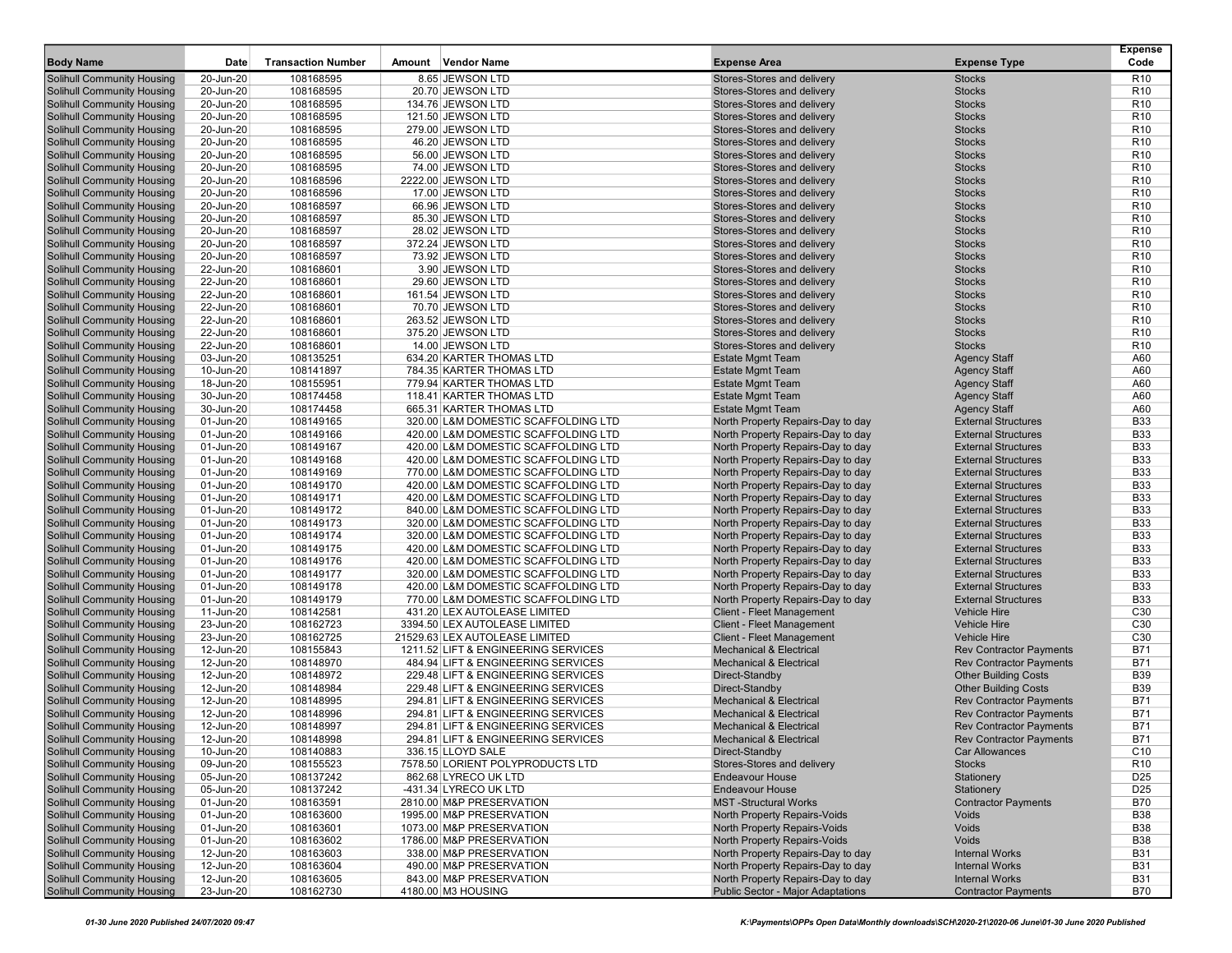|                                                          |                        |                           |                                                        |                                                                        |                                                  | <b>Expense</b>    |
|----------------------------------------------------------|------------------------|---------------------------|--------------------------------------------------------|------------------------------------------------------------------------|--------------------------------------------------|-------------------|
| <b>Body Name</b>                                         | Date                   | <b>Transaction Number</b> | Amount Vendor Name                                     | <b>Expense Area</b>                                                    | <b>Expense Type</b>                              | Code              |
| Solihull Community Housing                               | 23-Jun-20              | 108162727                 | 12970.00 M3 HOUSING                                    | Kitchens                                                               | <b>Contractor Payments</b>                       | <b>B70</b>        |
| Solihull Community Housing                               | 23-Jun-20              | 108162727                 | -6485.00 M3 HOUSING                                    | <b>Kitchens</b>                                                        | <b>Contractor Payments</b>                       | <b>B70</b>        |
| Solihull Community Housing                               | 08-Jun-20              | 108139238                 | 22300.37 MAN COMMERCIAL PROTECTION LTD                 | <b>CCTV</b>                                                            | Security                                         | <b>B43</b>        |
| Solihull Community Housing                               | 04-Jun-20              | 108135451                 | 1583.33 MAXKING LTD                                    | <b>Biomass System</b>                                                  | <b>Biomass Plant Room Managemen</b>              | <b>B46</b>        |
| Solihull Community Housing                               | 01-Jun-20              | 108130495                 | 299.50 MITIE PROPERTY SERVICES (UK) LTD                | <b>Cyclical Maintenance</b>                                            | <b>Contractor Payments</b>                       | <b>B70</b>        |
| Solihull Community Housing                               | 01-Jun-20              | 108130497                 | -299.50 MITIE PROPERTY SERVICES (UK) LTD               | <b>Cyclical Maintenance</b>                                            | <b>Contractor Payments</b>                       | <b>B70</b>        |
| Solihull Community Housing                               | 01-Jun-20              | 108137147                 | 15.00 MOBILITY WORLD LTD                               | Stores-Stores and delivery                                             | <b>Stocks</b>                                    | R <sub>10</sub>   |
| Solihull Community Housing                               | 01-Jun-20              | 108137147                 | 309.90 MOBILITY WORLD LTD                              | Stores-Stores and delivery                                             | <b>Stocks</b>                                    | R <sub>10</sub>   |
| Solihull Community Housing                               | 19-Jun-20              | 108158671                 | 582.36 MORGAN HUNT UK LTD                              | North Property Repairs-Day to day                                      | <b>Agency Staff</b>                              | A60               |
| Solihull Community Housing                               | 19-Jun-20              | 108158672                 | 876.08 MORGAN HUNT UK LTD                              | North Property Repairs-Day to day                                      | <b>Agency Staff</b>                              | A60               |
| Solihull Community Housing                               | 19-Jun-20              | 108158673                 | 799.41 MORGAN HUNT UK LTD                              | North Property Repairs-Day to day                                      | <b>Agency Staff</b>                              | A60               |
| Solihull Community Housing                               | 19-Jun-20<br>19-Jun-20 | 108158674<br>108158675    | 659.52 MORGAN HUNT UK LTD<br>667.80 MORGAN HUNT UK LTD | North Property Repairs-Day to day                                      | <b>Agency Staff</b><br><b>Agency Staff</b>       | A60<br>A60        |
| Solihull Community Housing<br>Solihull Community Housing | 19-Jun-20              | 108158676                 | 875.85 MORGAN HUNT UK LTD                              | North Property Repairs-Day to day<br>North Property Repairs-Day to day | <b>Agency Staff</b>                              | A60               |
| Solihull Community Housing                               | 29-Jun-20              | 108173522                 | 1264.75 MORGAN HUNT UK LTD                             | North Property Repairs-Day to day                                      | <b>Agency Staff</b>                              | A60               |
| Solihull Community Housing                               | 19-Jun-20              | 108158683                 | 706.09 MORGAN HUNT UK LTD                              | North Property Repairs-Day to day                                      | <b>Agency Staff</b>                              | A60               |
| Solihull Community Housing                               | 29-Jun-20              | 108173518                 | 1264.75 MORGAN HUNT UK LTD                             | North Property Repairs-Day to day                                      | <b>Agency Staff</b>                              | A60               |
| Solihull Community Housing                               | 30-Jun-20              | 108175019                 | 777.21 MORGAN HUNT UK LTD                              | North Property Repairs-Day to day                                      | <b>Agency Staff</b>                              | A60               |
| Solihull Community Housing                               | 01-Jun-20              | 108130619                 | 880.47 MORGAN HUNT UK LTD                              | North Property Repairs-Day to day                                      | <b>Agency Staff</b>                              | A60               |
| Solihull Community Housing                               | 15-Jun-20              | 108147737                 | 453.00 MORGAN HUNT UK LTD                              | <b>Call Centre</b>                                                     | <b>Agency Staff</b>                              | A60               |
| Solihull Community Housing                               | 19-Jun-20              | 108158237                 | 623.28 MORGAN HUNT UK LTD                              | North Property Repairs-Day to day                                      | <b>Agency Staff</b>                              | A60               |
| Solihull Community Housing                               | 15-Jun-20              | 108147740                 | 453.00 MORGAN HUNT UK LTD                              | <b>Call Centre</b>                                                     | <b>Agency Staff</b>                              | A60               |
| Solihull Community Housing                               | 19-Jun-20              | 108158238                 | 713.70 MORGAN HUNT UK LTD                              | North Property Repairs-Day to day                                      | <b>Agency Staff</b>                              | A60               |
| Solihull Community Housing                               | 19-Jun-20              | 108158670                 | 777.21 MORGAN HUNT UK LTD                              | North Property Repairs-Day to day                                      | <b>Agency Staff</b>                              | A60               |
| <b>Solihull Community Housing</b>                        | 11-Jun-20              | 108141959                 | 566.25 MORGAN HUNT UK LTD                              | <b>Call Centre</b>                                                     | <b>Agency Staff</b>                              | A60               |
| Solihull Community Housing                               | 19-Jun-20              | 108158309                 | 880.47 MORGAN HUNT UK LTD                              | North Property Repairs-Day to day                                      | <b>Agency Staff</b>                              | A60               |
| Solihull Community Housing                               | 19-Jun-20              | 108158684                 | 777.21 MORGAN HUNT UK LTD                              | North Property Repairs-Day to day                                      | <b>Agency Staff</b>                              | A60               |
| Solihull Community Housing                               | 17-Jun-20              | 108153182                 | 566.25 MORGAN HUNT UK LTD                              | <b>Call Centre</b>                                                     | <b>Agency Staff</b>                              | A60               |
| Solihull Community Housing                               | 19-Jun-20              | 108158687                 | 535.28 MORGAN HUNT UK LTD                              | North Property Repairs-Day to day                                      | <b>Agency Staff</b>                              | A60               |
| Solihull Community Housing                               | 25-Jun-20              | 108167683                 | 747.60 MORGAN HUNT UK LTD                              | North Property Repairs-Day to day                                      | <b>Agency Staff</b>                              | A60               |
| Solihull Community Housing                               | 25-Jun-20              | 108167470                 | 880.47 MORGAN HUNT UK LTD                              | North Property Repairs-Day to day                                      | <b>Agency Staff</b>                              | A60               |
| <b>Solihull Community Housing</b>                        | 01-Jun-20              | 108137166                 | 139.30 NATIONAL SAFETY SUPPLIES                        | Stores-Stores and delivery                                             | <b>Stocks</b>                                    | R <sub>10</sub>   |
| Solihull Community Housing                               | 01-Jun-20              | 108137166                 | 176.00 NATIONAL SAFETY SUPPLIES                        | Stores-Stores and delivery                                             | <b>Stocks</b>                                    | R <sub>10</sub>   |
| Solihull Community Housing                               | 01-Jun-20              | 108137167                 | 446.60 NATIONAL SAFETY SUPPLIES                        | Stores-Stores and delivery                                             | <b>Stocks</b>                                    | R <sub>10</sub>   |
| Solihull Community Housing                               | 18-Jun-20              | 108168602                 | 288.00 NATIONAL SAFETY SUPPLIES                        | Stores-Stores and delivery                                             | <b>Stocks</b>                                    | R <sub>10</sub>   |
| Solihull Community Housing                               | 01-Jun-20              | 108137168                 | 10.80 NATIONAL SAFETY SUPPLIES                         | Stores-Stores and delivery                                             | <b>Stocks</b>                                    | R <sub>10</sub>   |
| Solihull Community Housing                               | 01-Jun-20              | 108137168                 | 47.40 NATIONAL SAFETY SUPPLIES                         | Stores-Stores and delivery                                             | <b>Stocks</b>                                    | R <sub>10</sub>   |
| Solihull Community Housing                               | 01-Jun-20              | 108137168                 | 21.60 NATIONAL SAFETY SUPPLIES                         | Stores-Stores and delivery                                             | <b>Stocks</b>                                    | R <sub>10</sub>   |
| Solihull Community Housing                               | 01-Jun-20              | 108137168                 | 9.00 NATIONAL SAFETY SUPPLIES                          | Stores-Stores and delivery                                             | <b>Stocks</b>                                    | R <sub>10</sub>   |
| Solihull Community Housing                               | 01-Jun-20              | 108137168                 | 65.00 NATIONAL SAFETY SUPPLIES                         | Stores-Stores and delivery                                             | <b>Stocks</b>                                    | R <sub>10</sub>   |
| Solihull Community Housing                               | 01-Jun-20              | 108137168                 | 140.70 NATIONAL SAFETY SUPPLIES                        | Stores-Stores and delivery                                             | <b>Stocks</b>                                    | R <sub>10</sub>   |
| <b>Solihull Community Housing</b>                        | 01-Jun-20              | 108137168                 | 3.45 NATIONAL SAFETY SUPPLIES                          | Stores-Stores and delivery                                             | <b>Stocks</b>                                    | R <sub>10</sub>   |
| <b>Solihull Community Housing</b>                        | 01-Jun-20              | 108137168                 | 6.55 NATIONAL SAFETY SUPPLIES                          | Stores-Stores and delivery                                             | <b>Stocks</b>                                    | R <sub>10</sub>   |
| Solihull Community Housing                               | 01-Jun-20              | 108137168                 | 71.16 NATIONAL SAFETY SUPPLIES                         | Stores-Stores and delivery                                             | <b>Stocks</b>                                    | R <sub>10</sub>   |
| Solihull Community Housing                               | 01-Jun-20              | 108137168                 | 20.00 NATIONAL SAFETY SUPPLIES                         | Stores-Stores and delivery                                             | <b>Stocks</b>                                    | R <sub>10</sub>   |
| Solihull Community Housing                               | 01-Jun-20              | 108137168                 | 5.30 NATIONAL SAFETY SUPPLIES                          | Stores-Stores and delivery                                             | <b>Stocks</b>                                    | R <sub>10</sub>   |
| Solihull Community Housing                               | 18-Jun-20              | 108168603                 | 288.00 NATIONAL SAFETY SUPPLIES                        | Stores-Stores and delivery                                             | <b>Stocks</b>                                    | R <sub>10</sub>   |
| Solihull Community Housing                               | 19-Jun-20              | 108168607                 | 99.50 NATIONAL SAFETY SUPPLIES                         | Stores-Stores and delivery                                             | <b>Stocks</b>                                    | R <sub>10</sub>   |
| Solihull Community Housing                               | 19-Jun-20              | 108168607                 | 211.20 NATIONAL SAFETY SUPPLIES                        | Stores-Stores and delivery                                             | <b>Stocks</b>                                    | R <sub>10</sub>   |
| <b>Solihull Community Housing</b>                        | 01-Jun-20              | 108174164                 | 2820.00 N-CAP FLOORING LTD                             | Pitched Re-roofing                                                     | <b>Contractor Payments</b>                       | <b>B70</b>        |
| Solihull Community Housing                               | 01-Jun-20              | 108149162                 | 901.30 N-CAP FLOORING LTD                              | North Property Repairs-Day to day                                      | <b>Internal Works</b>                            | <b>B31</b>        |
| Solihull Community Housing                               | 26-Jun-20              | 108139597                 | 1524.60 N-CAP FLOORING LTD                             | North Property Repairs-Voids                                           | Voids                                            | <b>B38</b>        |
| Solihull Community Housing                               | 02-Jun-20              | 108139598                 | 240.48 N-CAP FLOORING LTD                              | North Property Repairs-Voids                                           | Voids                                            | <b>B38</b>        |
| <b>Solihull Community Housing</b>                        | 09-Jun-20              | 108163592                 | 247.32 N-CAP FLOORING LTD                              | North Property Repairs-Voids                                           | Voids                                            | <b>B38</b>        |
| Solihull Community Housing                               | 12-Jun-20              | 108149163                 | 232.08 N-CAP FLOORING LTD                              | North Property Repairs-Voids                                           | Voids                                            | <b>B38</b>        |
| Solihull Community Housing                               | 12-Jun-20              | 108149164                 | 1138.32 N-CAP FLOORING LTD                             | North Property Repairs-Voids                                           | Voids                                            | <b>B38</b>        |
| Solihull Community Housing                               | 01-Jun-20              | 108139497                 | 2034.96 NERG LTD                                       | <b>Biomass System</b>                                                  | <b>Biomass Boilers</b>                           | B45               |
| Solihull Community Housing                               | 01-Jun-20              | 108139498                 | 2310.68 NERG LTD                                       | <b>Biomass System</b><br><b>Biomass System</b>                         | <b>Biomass Boilers</b>                           | <b>B45</b>        |
| Solihull Community Housing<br>Solihull Community Housing | 01-Jun-20              | 108139499<br>108139500    | 1400.56 NERG LTD                                       | <b>Biomass System</b>                                                  | <b>Biomass Boilers</b><br><b>Biomass Boilers</b> | B45<br><b>B45</b> |
| Solihull Community Housing                               | 01-Jun-20<br>01-Jun-20 |                           | 1044.32 NERG LTD<br>3696.60 NERG LTD                   | <b>Biomass System</b>                                                  | <b>Biomass Boilers</b>                           | <b>B45</b>        |
| Solihull Community Housing                               |                        | 108139501                 | 2715.72 NERG LTD                                       | <b>Biomass System</b>                                                  | <b>Biomass Boilers</b>                           |                   |
| Solihull Community Housing                               | 01-Jun-20<br>01-Jun-20 | 108139502<br>108139503    | 641.72 NERG LTD                                        | <b>Biomass System</b>                                                  | <b>Biomass Boilers</b>                           | B45<br><b>B45</b> |
| Solihull Community Housing                               | 01-Jun-20              | 108139504                 | 2305.80 NERG LTD                                       | <b>Biomass System</b>                                                  | <b>Biomass Boilers</b>                           | B45               |
| Solihull Community Housing                               | 01-Jun-20              | 108139505                 | 929.64 NERG LTD                                        | <b>Biomass System</b>                                                  | <b>Biomass Boilers</b>                           | <b>B45</b>        |
|                                                          |                        |                           |                                                        |                                                                        |                                                  |                   |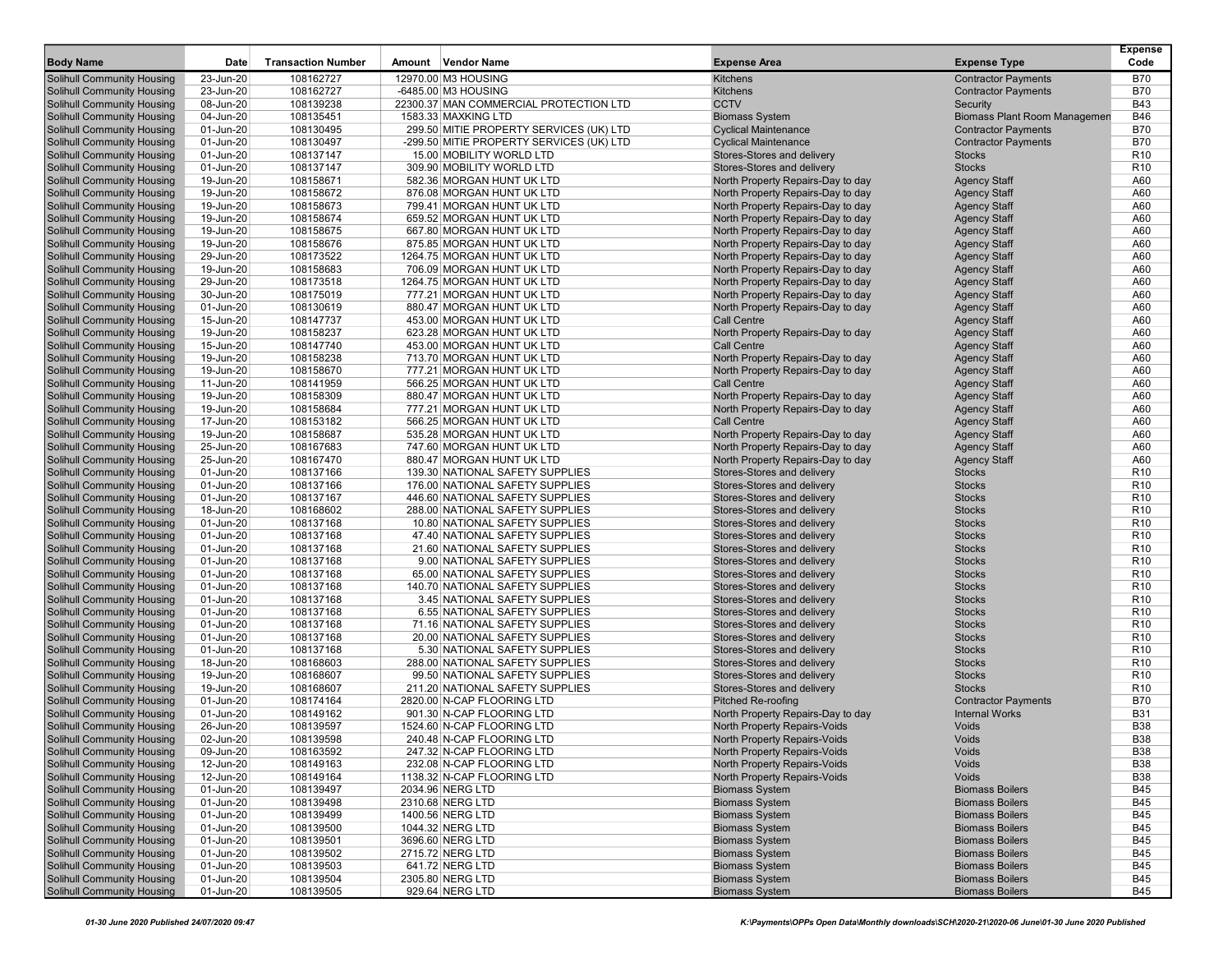| <b>Body Name</b>                                                       | Date                   | <b>Transaction Number</b> | Amount Vendor Name                          | <b>Expense Area</b>                                                     | <b>Expense Type</b>                | <b>Expense</b><br>Code |
|------------------------------------------------------------------------|------------------------|---------------------------|---------------------------------------------|-------------------------------------------------------------------------|------------------------------------|------------------------|
| Solihull Community Housing                                             | 01-Jun-20              | 108139519                 | 3262.28 NERG LTD                            | <b>Biomass System</b>                                                   | <b>Biomass Boilers</b>             | <b>B45</b>             |
| <b>Solihull Community Housing</b>                                      | 01-Jun-20              | 108139533                 | 1756.80 NERG LTD                            | <b>Biomass System</b>                                                   | <b>Biomass Boilers</b>             | <b>B45</b>             |
| <b>Solihull Community Housing</b>                                      | 01-Jun-20              | 108139535                 | 1554.28 NERG LTD                            | <b>Biomass System</b>                                                   | <b>Biomass Boilers</b>             | <b>B45</b>             |
| <b>Solihull Community Housing</b>                                      | 10-Jun-20              | 108141905                 | 600.00 NIYAA PEOPLE                         | North Property Repairs-Day to day                                       | <b>Agency Staff</b>                | A60                    |
| <b>Solihull Community Housing</b>                                      | 10-Jun-20              | 108141906                 | 600.00 NIYAA PEOPLE                         | North Property Repairs-Day to day                                       | <b>Agency Staff</b>                | A60                    |
| <b>Solihull Community Housing</b>                                      | 10-Jun-20              | 108141908                 | 762.60 NIYAA PEOPLE                         | North Property Repairs-Day to day                                       | <b>Agency Staff</b>                | A60                    |
| Solihull Community Housing                                             | 11-Jun-20              | 108141943                 | 996.75 NIYAA PEOPLE                         | Procurement                                                             | Pay: APT & C                       | A10                    |
| <b>Solihull Community Housing</b>                                      | 11-Jun-20              | 108141942                 | 643.06 NIYAA PEOPLE                         | Business Support - MST Back Office Support                              | <b>Agency Staff</b>                | A60                    |
| <b>Solihull Community Housing</b>                                      | 03-Jun-20              | 108135167                 | 592.00 NIYAA PEOPLE                         | North Property Repairs-Day to day                                       | <b>Agency Staff</b>                | A60                    |
| <b>Solihull Community Housing</b>                                      | 02-Jun-20              | 108132114                 | 996.75 NIYAA PEOPLE                         | Procurement                                                             | Pay: APT & C                       | A10                    |
| <b>Solihull Community Housing</b>                                      | 03-Jun-20              | 108135168                 | 472.00 NIYAA PEOPLE                         | North Property Repairs-Day to day                                       | <b>Agency Staff</b>                | A60                    |
| <b>Solihull Community Housing</b>                                      | 10-Jun-20              | 108140814                 | 472.00 NIYAA PEOPLE                         | North Property Repairs-Day to day                                       | <b>Agency Staff</b>                | A60                    |
| <b>Solihull Community Housing</b>                                      | 10-Jun-20              | 108140812                 | 356.00 NIYAA PEOPLE                         | North Property Repairs-Day to day                                       | <b>Agency Staff</b>                | A60                    |
| <b>Solihull Community Housing</b>                                      | 10-Jun-20              | 108140813                 | 549.29 NIYAA PEOPLE                         | North Property Repairs-Day to day                                       | <b>Agency Staff</b>                | A60                    |
| Solihull Community Housing                                             | 03-Jun-20              | 108135257                 | 420.00 NIYAA PEOPLE                         | Anti Graffiti Team                                                      | <b>Agency Staff</b>                | A60                    |
| <b>Solihull Community Housing</b>                                      | 03-Jun-20              | 108135259                 | 521.40 NIYAA PEOPLE                         | Business Support - MST Back Office Support                              | <b>Agency Staff</b>                | A60                    |
| <b>Solihull Community Housing</b>                                      | 04-Jun-20              | 108135450                 | 766.06 NIYAA PEOPLE                         | <b>Capital Programmes</b>                                               | <b>Agency Staff</b>                | A60                    |
| <b>Solihull Community Housing</b>                                      | 18-Jun-20              | 108155458                 | 797.40 NIYAA PEOPLE                         | Procurement                                                             | <b>Agency Staff</b>                | A60                    |
| <b>Solihull Community Housing</b>                                      | 10-Jun-20              | 108141903                 | 518.00 NIYAA PEOPLE                         | Anti Graffiti Team                                                      | <b>Agency Staff</b>                | A60                    |
| <b>Solihull Community Housing</b>                                      | 16-Jun-20              | 108147761                 | 1016.46 NIYAA PEOPLE                        | <b>Capital Programmes</b>                                               | <b>Agency Staff</b>                | A60                    |
| Solihull Community Housing                                             | 10-Jun-20              | 108140805                 | 643.06 NIYAA PEOPLE                         | Business Support - MST Back Office Support                              | <b>Agency Staff</b>                | A60                    |
| Solihull Community Housing                                             | 18-Jun-20              | 108155460                 | 996.75 NIYAA PEOPLE                         | Procurement                                                             | <b>Agency Staff</b>                | A60                    |
| <b>Solihull Community Housing</b>                                      | 10-Jun-20              | 108140817                 | 592.00 NIYAA PEOPLE                         | North Property Repairs-Day to day                                       | <b>Agency Staff</b>                | A60                    |
| <b>Solihull Community Housing</b>                                      | 10-Jun-20              | 108140816                 | 592.00 NIYAA PEOPLE                         | North Property Repairs-Day to day                                       | <b>Agency Staff</b>                | A60                    |
| Solihull Community Housing                                             | 10-Jun-20              | 108140815                 | 707.56 NIYAA PEOPLE                         | North Property Repairs-Day to day                                       | <b>Agency Staff</b>                | A60                    |
| <b>Solihull Community Housing</b>                                      | 19-Jun-20              | 108158678                 | 472.00 NIYAA PEOPLE                         | North Property Repairs-Day to day                                       | <b>Agency Staff</b>                | A60                    |
| Solihull Community Housing                                             | 19-Jun-20              | 108158680                 | 592.00 NIYAA PEOPLE                         | North Property Repairs-Day to day                                       | <b>Agency Staff</b>                | A60                    |
| <b>Solihull Community Housing</b>                                      | 17-Jun-20              | 108151491                 | 643.06 NIYAA PEOPLE                         | Business Support - MST Back Office Support                              | <b>Agency Staff</b>                | A60                    |
| <b>Solihull Community Housing</b>                                      | 17-Jun-20              | 108151493                 | 1100.75 NIYAA PEOPLE                        | <b>Capital Programmes</b>                                               | <b>Agency Staff</b>                | A60                    |
| <b>Solihull Community Housing</b>                                      | 19-Jun-20              | 108158679                 | 716.87 NIYAA PEOPLE                         | North Property Repairs-Day to day                                       | <b>Agency Staff</b>                | A60                    |
| Solihull Community Housing                                             | 17-Jun-20              | 108151489                 | 518.00 NIYAA PEOPLE                         | Anti Graffiti Team                                                      | <b>Agency Staff</b>                | A60                    |
| Solihull Community Housing                                             | 18-Jun-20              | 108155442                 | 996.75 NIYAA PEOPLE                         | Procurement                                                             | <b>Agency Staff</b>                | A60                    |
| <b>Solihull Community Housing</b>                                      | 25-Jun-20              | 108167471                 | 996.75 NIYAA PEOPLE                         | Procurement                                                             | <b>Agency Staff</b>                | A60                    |
| <b>Solihull Community Housing</b>                                      | 25-Jun-20              | 108166442                 | 518.00 NIYAA PEOPLE                         | Anti Graffiti Team                                                      | <b>Agency Staff</b>                | A60                    |
| <b>Solihull Community Housing</b>                                      | 25-Jun-20              | 108167690                 | 472.00 NIYAA PEOPLE                         | North Property Repairs-Day to day                                       | <b>Agency Staff</b>                | A60                    |
| <b>Solihull Community Housing</b>                                      | 25-Jun-20              | 108167688                 | 279.30 NIYAA PEOPLE                         | North Property Repairs-Day to day                                       | <b>Agency Staff</b>                | A60                    |
| <b>Solihull Community Housing</b>                                      | 25-Jun-20              | 108167689                 | 592.00 NIYAA PEOPLE                         | North Property Repairs-Day to day                                       | <b>Agency Staff</b>                | A60                    |
| <b>Solihull Community Housing</b>                                      | 25-Jun-20<br>25-Jun-20 | 108167686<br>108167685    | 643.06 NIYAA PEOPLE<br>1100.75 NIYAA PEOPLE | Business Support - MST Back Office Support<br><b>Capital Programmes</b> | <b>Agency Staff</b>                | A60<br>A60             |
| <b>Solihull Community Housing</b><br><b>Solihull Community Housing</b> | 02-Jun-20              | 108132773                 | 349.06 NPOWER                               | <b>Private Sector Leasing</b>                                           | <b>Agency Staff</b><br>Electricity | <b>B11</b>             |
| <b>Solihull Community Housing</b>                                      | 11-Jun-20              | 108143670                 | 975.03 NPOWER                               | <b>Private Sector Leasing</b>                                           | Electricity                        | <b>B11</b>             |
| <b>Solihull Community Housing</b>                                      | 01-Jun-20              | 108139454                 | 689.06 OAKLEAF COMMERCIAL SERVICES LTD      | North Property Repairs-Day to day                                       | <b>Internal Works</b>              | <b>B31</b>             |
| <b>Solihull Community Housing</b>                                      | 01-Jun-20              | 108139455                 | 615.80 OAKLEAF COMMERCIAL SERVICES LTD      | North Property Repairs-Day to day                                       | <b>Internal Works</b>              | <b>B31</b>             |
| <b>Solihull Community Housing</b>                                      | 01-Jun-20              | 108139450                 | 700.19 OPENVIEW SECURITY SOLUTIONS LTD      | <b>Mechanical &amp; Electrical</b>                                      | <b>Rev Contractor Payments</b>     | <b>B71</b>             |
| <b>Solihull Community Housing</b>                                      | 01-Jun-20              | 108139451                 | 298.90 OPENVIEW SECURITY SOLUTIONS LTD      | <b>Mechanical &amp; Electrical</b>                                      | <b>Rev Contractor Payments</b>     | <b>B71</b>             |
| Solihull Community Housing                                             | 01-Jun-20              | 108139452                 | 571.84 OPENVIEW SECURITY SOLUTIONS LTD      | <b>Mechanical &amp; Electrical</b>                                      | <b>Rev Contractor Payments</b>     | <b>B71</b>             |
| <b>Solihull Community Housing</b>                                      | 01-Jun-20              | 108160776                 | 1229.54 OPENVIEW SECURITY SOLUTIONS LTD     | <b>Mechanical &amp; Electrical</b>                                      | <b>Utility Related Works</b>       | <b>B34</b>             |
| <b>Solihull Community Housing</b>                                      | 01-Jun-20              | 108160777                 | 453.89 OPENVIEW SECURITY SOLUTIONS LTD      | <b>Mechanical &amp; Electrical</b>                                      | <b>Rev Contractor Payments</b>     | <b>B71</b>             |
| <b>Solihull Community Housing</b>                                      | 01-Jun-20              | 108160778                 | 1323.11 OPENVIEW SECURITY SOLUTIONS LTD     | <b>Mechanical &amp; Electrical</b>                                      | <b>Rev Contractor Payments</b>     | <b>B71</b>             |
| Solihull Community Housing                                             | 01-Jun-20              | 108174137                 | 680.30 OPENVIEW SECURITY SOLUTIONS LTD      | <b>Mechanical &amp; Electrical</b>                                      | <b>Rev Contractor Payments</b>     | <b>B71</b>             |
| Solihull Community Housing                                             | 15-Jun-20              | 108147511                 | 259.00 ORBIS PROTECT LIMITED                | <b>Ipswich House</b>                                                    | Cleaning                           | <b>B50</b>             |
| <b>Solihull Community Housing</b>                                      | 15-Jun-20              | 108147510                 | 461.80 ORBIS PROTECT LIMITED                | Ipswich House                                                           | Cleaning                           | <b>B50</b>             |
| <b>Solihull Community Housing</b>                                      | 01-Jun-20              | 108139456                 | 304.51 ORBIS PROTECT LIMITED                | North Property Repairs-Voids                                            | Voids                              | <b>B38</b>             |
| <b>Solihull Community Housing</b>                                      | 01-Jun-20              | 108139457                 | 409.61 ORBIS PROTECT LIMITED                | North Property Repairs-Voids                                            | Voids                              | <b>B38</b>             |
| <b>Solihull Community Housing</b>                                      | 01-Jun-20              | 108139458                 | 378.35 ORBIS PROTECT LIMITED                | North Property Repairs-Voids                                            | Voids                              | <b>B38</b>             |
| <b>Solihull Community Housing</b>                                      | 01-Jun-20              | 108139460                 | 343.86 ORBIS PROTECT LIMITED                | North Property Repairs-Voids                                            | Voids                              | <b>B38</b>             |
| <b>Solihull Community Housing</b>                                      | 01-Jun-20              | 108139461                 | 328.19 ORBIS PROTECT LIMITED                | North Property Repairs-Voids                                            | Voids                              | <b>B38</b>             |
| <b>Solihull Community Housing</b>                                      | 01-Jun-20              | 108174138                 | 241.57 ORBIS PROTECT LIMITED                | North Property Repairs-Voids                                            | Voids                              | <b>B38</b>             |
| <b>Solihull Community Housing</b>                                      | 01-Jun-20              | 108139463                 | 456.50 ORBIS PROTECT LIMITED                | North Property Repairs-Voids                                            | Voids                              | <b>B38</b>             |
| <b>Solihull Community Housing</b>                                      | 01-Jun-20              | 108139464                 | 220.35 ORBIS PROTECT LIMITED                | North Property Repairs-Voids                                            | Voids                              | <b>B38</b>             |
| <b>Solihull Community Housing</b>                                      | 08-Jun-20              | 108142531                 | 378.35 ORBIS PROTECT LIMITED                | North Property Repairs-Voids                                            | Voids                              | <b>B38</b>             |
| Solihull Community Housing                                             | 08-Jun-20              | 108142532                 | 565.91 ORBIS PROTECT LIMITED                | North Property Repairs-Voids                                            | Voids                              | <b>B38</b>             |
| <b>Solihull Community Housing</b>                                      | 08-Jun-20              | 108142533                 | 222.05 ORBIS PROTECT LIMITED                | North Property Repairs-Voids                                            | Voids                              | <b>B38</b>             |
| <b>Solihull Community Housing</b>                                      | 08-Jun-20              | 108142534                 | 326.49 ORBIS PROTECT LIMITED                | North Property Repairs-Voids                                            | Voids                              | <b>B38</b>             |
| <b>Solihull Community Housing</b>                                      | 08-Jun-20              | 108142535                 | 347.09 ORBIS PROTECT LIMITED                | North Property Repairs-Voids                                            | Voids                              | <b>B38</b>             |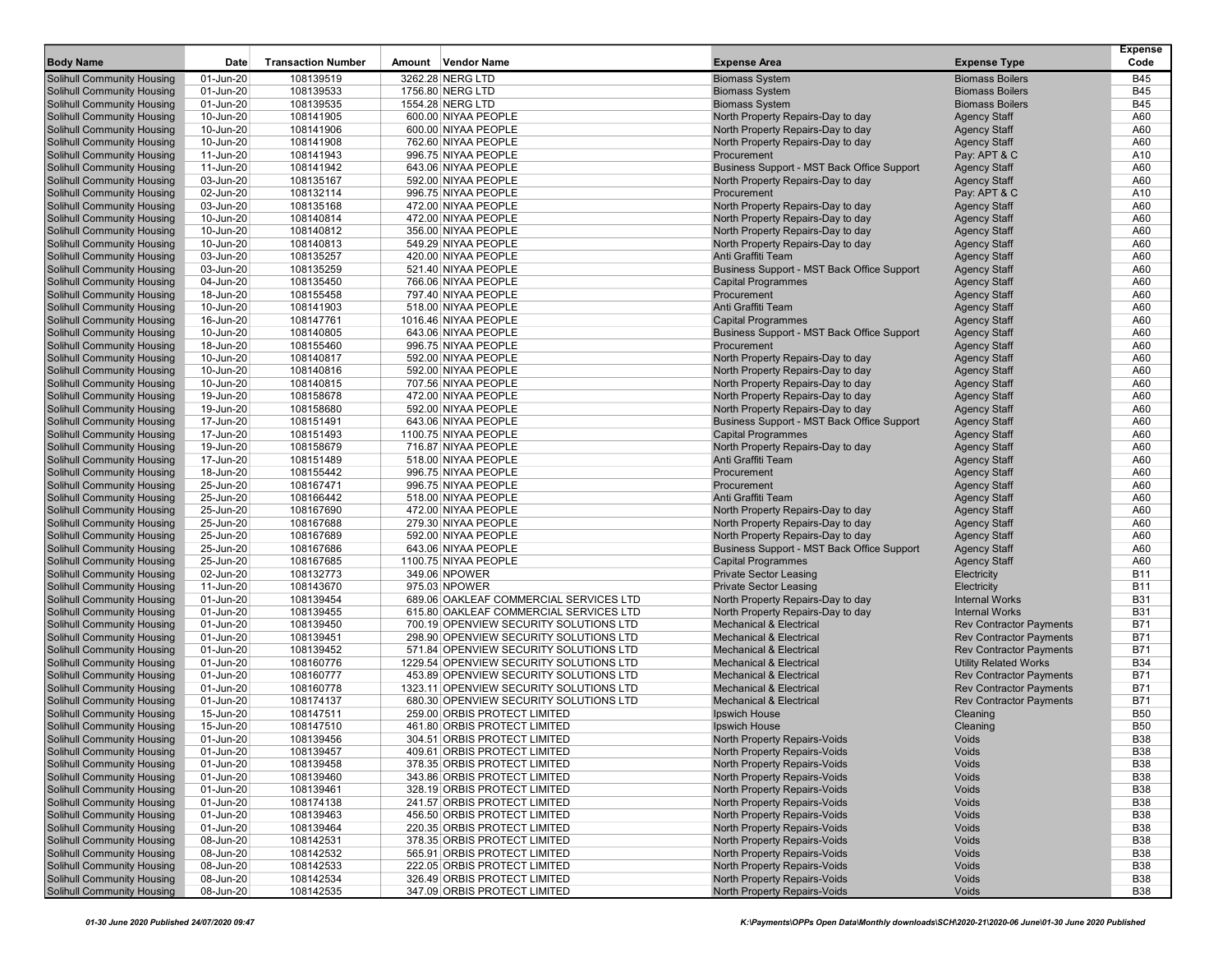| <b>Body Name</b>                                         | Date                    | <b>Transaction Number</b> | Amount<br>Vendor Name                                               | <b>Expense Area</b>                                                                                 | <b>Expense Type</b>               | <b>Expense</b><br>Code |
|----------------------------------------------------------|-------------------------|---------------------------|---------------------------------------------------------------------|-----------------------------------------------------------------------------------------------------|-----------------------------------|------------------------|
| Solihull Community Housing                               | 08-Jun-20               | 108142536                 | 268.94 ORBIS PROTECT LIMITED                                        | North Property Repairs-Voids                                                                        | <b>Voids</b>                      | <b>B38</b>             |
| Solihull Community Housing                               | 08-Jun-20               | 108142537                 | 425.24 ORBIS PROTECT LIMITED                                        | <b>North Property Repairs-Voids</b>                                                                 | <b>Voids</b>                      | <b>B38</b>             |
| Solihull Community Housing                               | 08-Jun-20               | 108174139                 | 230.84 ORBIS PROTECT LIMITED                                        | <b>North Property Repairs-Voids</b>                                                                 | Voids                             | <b>B38</b>             |
| Solihull Community Housing                               | 15-Jun-20               | 108160779                 | 378.35 ORBIS PROTECT LIMITED                                        | North Property Repairs-Voids                                                                        | <b>Voids</b>                      | <b>B38</b>             |
| Solihull Community Housing                               | 15-Jun-20               | 108160780                 | 331.46 ORBIS PROTECT LIMITED                                        | <b>North Property Repairs-Voids</b>                                                                 | <b>Voids</b>                      | <b>B38</b>             |
| Solihull Community Housing                               | 15-Jun-20               | 108160782                 | 331.46 ORBIS PROTECT LIMITED                                        | North Property Repairs-Voids                                                                        | Voids                             | <b>B38</b>             |
| Solihull Community Housing                               | 15-Jun-20               | 108160783                 | 222.05 ORBIS PROTECT LIMITED                                        | <b>North Property Repairs-Voids</b>                                                                 | Voids                             | <b>B38</b>             |
| Solihull Community Housing                               | 15-Jun-20               | 108160784                 | 307.99 ORBIS PROTECT LIMITED                                        | <b>North Property Repairs-Voids</b>                                                                 | <b>Voids</b>                      | <b>B38</b>             |
| <b>Solihull Community Housing</b>                        | 03-Jun-20               | 108135156                 | 2760.00 ORBIS PROTECT LIMITED                                       | Call Centre                                                                                         | Other Fees & Charges              | D <sub>59</sub>        |
| Solihull Community Housing                               | 01-Jun-20               | 108163595                 | 3216.33 P K HYGIENE SERVICES LTD                                    | North Property Repairs-Voids                                                                        | Voids                             | <b>B38</b>             |
| Solihull Community Housing                               | 12-Jun-20               | 108163596                 | 5200.31 P K HYGIENE SERVICES LTD                                    | North Property Repairs-Voids                                                                        | <b>Voids</b>                      | <b>B38</b>             |
| Solihull Community Housing                               | 15-Jun-20               | 108163597                 | 766.90 P K HYGIENE SERVICES LTD                                     | North Property Repairs-Voids                                                                        | <b>Voids</b>                      | <b>B38</b>             |
| Solihull Community Housing                               | 17-Jun-20               | 108163598                 | 3244.48 P K HYGIENE SERVICES LTD                                    | North Property Repairs-Voids                                                                        | <b>Voids</b>                      | <b>B38</b>             |
| Solihull Community Housing                               | $\overline{09}$ -Jun-20 | 108168620                 | 6015.68 PACE PETROLEUM LTD                                          | Stores-Stores and delivery                                                                          | <b>Stocks</b>                     | R <sub>10</sub>        |
| Solihull Community Housing                               | 22-Jun-20               | 108159951                 | 875.00 PARTRIDGE HOMES                                              | <b>Syrian Family Properties</b>                                                                     | Rents                             | <b>B22</b>             |
| Solihull Community Housing                               | 19-Jun-20               | 108157485                 | 1045.72 PENNINGTON CHOICE LTD                                       | <b>Energy Performance Certificates</b>                                                              | Other Fees & Charges              | D <sub>59</sub>        |
| Solihull Community Housing                               | 16-Jun-20               | 108149195                 | 659.23 REDACTED PERSONAL INFORMATION                                | <b>Private Sector Leasing</b>                                                                       | Rents                             | <b>B22</b>             |
| Solihull Community Housing                               | 22-Jun-20               | 108159948                 | 2625.00 REDACTED PERSONAL INFORMATION                               | <b>Syrian Family Properties</b>                                                                     | Rents                             | <b>B22</b>             |
| Solihull Community Housing                               | 01-Jun-20               | 108130476                 | 1102.27 REDACTED PERSONAL INFORMATION                               | Housing Aid & Homelessness                                                                          | <b>Tenant Medicals</b>            | D63                    |
| Solihull Community Housing                               | 30-Jun-20               | 108175403                 | 899.17 REDACTED PERSONAL INFORMATION                                | Housing Aid & Homelessness                                                                          | <b>Tenant Medicals</b>            | D63                    |
| Solihull Community Housing                               | 01-Jun-20               | 108130478                 | 926.86 REDACTED PERSONAL INFORMATION                                | <b>Housing Aid &amp; Homelessness</b>                                                               | <b>Tenant Medicals</b>            | D63                    |
| Solihull Community Housing                               | 09-Jun-20               | 108139442                 | 3595.20 REDACTED PERSONAL INFORMATION                               | <b>Private Sector Leasing</b>                                                                       | Rents                             | <b>B22</b>             |
| Solihull Community Housing                               | 02-Jun-20               | 108132092                 | 31336.86 REDACTED PERSONAL INFORMATION                              | Net Pay Advance                                                                                     | Debtors: General                  | R <sub>20</sub>        |
| Solihull Community Housing                               | 09-Jun-20               | 108139534                 | 3955.38 REDACTED PERSONAL INFORMATION                               | <b>Private Sector Leasing</b>                                                                       | Rents                             | <b>B22</b>             |
| <b>Solihull Community Housing</b>                        | 08-Jun-20               | 108139249                 | 3595.20 REDACTED PERSONAL INFORMATION                               | <b>Private Sector Leasing</b>                                                                       | Rents                             | <b>B22</b>             |
| <b>Solihull Community Housing</b>                        | 09-Jun-20               | 108139443                 | 3595.20 REDACTED PERSONAL INFORMATION                               | <b>Private Sector Leasing</b>                                                                       | Rents                             | <b>B22</b>             |
| Solihull Community Housing                               | 02-Jun-20               | 108132102                 | 3595.20 REDACTED PERSONAL INFORMATION                               | <b>Private Sector Leasing</b>                                                                       | Rents                             | B22                    |
| Solihull Community Housing                               | 04-Jun-20               | 108135657                 | 500.00 REDACTED PERSONAL INFORMATION                                | <b>Balance Sheet</b>                                                                                | <b>Provision For Homelessness</b> | U20                    |
| Solihull Community Housing                               | 08-Jun-20               | 108138581                 | 492.79 REED                                                         | Call Centre                                                                                         | <b>Agency Staff</b>               | A60                    |
| Solihull Community Housing                               | 08-Jun-20               | 108138582                 | 389.82 REED                                                         | <b>Call Centre</b>                                                                                  | <b>Agency Staff</b>               | A60                    |
| Solihull Community Housing                               | 08-Jun-20               | 108138584                 | 259.93 REED                                                         | <b>Call Centre</b>                                                                                  | <b>Agency Staff</b>               | A60                    |
| Solihull Community Housing                               | 15-Jun-20               | 108147730                 | 551.63 REED                                                         | <b>Call Centre</b>                                                                                  | <b>Agency Staff</b>               | A60                    |
| <b>Solihull Community Housing</b>                        | 15-Jun-20               | 108147732                 | 228.01 REED                                                         | <b>Call Centre</b>                                                                                  | <b>Agency Staff</b>               | A60                    |
| Solihull Community Housing                               | 22-Jun-20               | 108159479                 | 551.63 REED                                                         | <b>Call Centre</b>                                                                                  | <b>Agency Staff</b>               | A60                    |
| Solihull Community Housing                               | 22-Jun-20               | 108159480                 | 389.82 REED                                                         | <b>Call Centre</b>                                                                                  | <b>Agency Staff</b>               | A60                    |
| Solihull Community Housing                               | 22-Jun-20               | 108159482                 | 250.07 REED                                                         | <b>Call Centre</b>                                                                                  | <b>Agency Staff</b>               | A60                    |
| Solihull Community Housing                               | 29-Jun-20               | 108173494                 | 415.22 REED                                                         | <b>Call Centre</b>                                                                                  | <b>Agency Staff</b>               | A60                    |
| Solihull Community Housing                               | 29-Jun-20<br>29-Jun-20  | 108173497                 | 605.58 REED<br>279.48 REED                                          | <b>Call Centre</b><br><b>Call Centre</b>                                                            | <b>Agency Staff</b>               | A60<br>A60             |
| Solihull Community Housing                               |                         | 108173499                 |                                                                     |                                                                                                     | <b>Agency Staff</b>               | D80                    |
| Solihull Community Housing                               | 24-Jun-20<br>24-Jun-20  | 108165612<br>108165905    | 6347.00 RESOURCE PRINT SOLUTIONS<br>250.00 RESOURCE PRINT SOLUTIONS | Customer, Communication & Information Team<br><b>Customer, Communication &amp; Information Team</b> | Printing<br>Printing              | D80                    |
| Solihull Community Housing                               | 30-Jun-20               |                           | 315.00 RESOURCE PRINT SOLUTIONS                                     | <b>Endeavour House</b>                                                                              | Printing                          | D80                    |
| Solihull Community Housing<br>Solihull Community Housing | 12-Jun-20               | 108174545<br>108145796    | 1096.34 ROYAL MAIL                                                  | <b>Endeavour House</b>                                                                              | Postages                          | D <sub>21</sub>        |
| Solihull Community Housing                               | 08-Jun-20               | 108138595                 | 15000.00 RSM UK TAX & ACCOUNTING LTD                                | <b>SMBC Support Services</b>                                                                        | <b>Audit Fees</b>                 | D <sub>51</sub>        |
| Solihull Community Housing                               | 26-Jun-20               | 108170138                 | 2475.00 RSM UK TAX & ACCOUNTING LTD                                 | <b>SMBC Support Services</b>                                                                        | <b>Audit Fees</b>                 | D <sub>51</sub>        |
| Solihull Community Housing                               | 01-Jun-20               | 108130631                 | 480.00 SELLICK PARTNERSHIP LTD                                      | <b>Welfare Reform Work</b>                                                                          | <b>Agency Staff</b>               | A60                    |
| Solihull Community Housing                               | 10-Jun-20               | 108140818                 | 600.00 SELLICK PARTNERSHIP LTD                                      | <b>Welfare Reform Work</b>                                                                          | <b>Agency Staff</b>               | A60                    |
| Solihull Community Housing                               | 24-Jun-20               | 108164449                 | 222.40 SELLICK PARTNERSHIP LTD                                      | <b>Welfare Reform Work</b>                                                                          | <b>Agency Staff</b>               | A60                    |
| Solihull Community Housing                               | 24-Jun-20               | 108164449                 | 377.60 SELLICK PARTNERSHIP LTD                                      | <b>Welfare Reform Work</b>                                                                          | <b>Agency Staff</b>               | A60                    |
| <b>Solihull Community Housing</b>                        | 29-Jun-20               | 108173523                 | 600.00 SELLICK PARTNERSHIP LTD                                      | <b>Welfare Reform Work</b>                                                                          | <b>Agency Staff</b>               | A60                    |
| <b>Solihull Community Housing</b>                        | 04-Jun-20               | 108135660                 | 8460.32 SEVERN TRENT WATER LTD                                      | Homelessness                                                                                        | Water                             | <b>B12</b>             |
| Solihull Community Housing                               | 04-Jun-20               | 108135660                 | 23092.86 SEVERN TRENT WATER LTD                                     | Homelessness                                                                                        | Water                             | <b>B12</b>             |
| <b>Solihull Community Housing</b>                        | 01-Jun-20               | 108132045                 | 462.50 SOLIHULL MBC PLANNING                                        | Flat Re-roofing                                                                                     | <b>Contractor Payments</b>        | B70                    |
| <b>Solihull Community Housing</b>                        | 01-Jun-20               | 108132046                 | 462.50 SOLIHULL MBC PLANNING                                        | Pitched Re-roofing                                                                                  | <b>Contractor Payments</b>        | <b>B70</b>             |
| Solihull Community Housing                               | 12-Jun-20               | 108174165                 | 360.00 SOLIHULL MBC PLANNING                                        | Pitched Re-roofing                                                                                  | <b>Contractor Payments</b>        | <b>B70</b>             |
| Solihull Community Housing                               | 12-Jun-20               | 108174166                 | 360.00 SOLIHULL MBC PLANNING                                        | <b>Pitched Re-roofing</b>                                                                           | <b>Contractor Payments</b>        | B70                    |
| Solihull Community Housing                               | 12-Jun-20               | 108174168                 | 360.00 SOLIHULL MBC PLANNING                                        | Pitched Re-roofing                                                                                  | <b>Contractor Payments</b>        | <b>B70</b>             |
| <b>Solihull Community Housing</b>                        | 12-Jun-20               | 108174169                 | 300.00 SOLIHULL MBC PLANNING                                        | Pitched Re-roofing                                                                                  | <b>Contractor Payments</b>        | <b>B70</b>             |
| Solihull Community Housing                               | 12-Jun-20               | 108174170                 | 360.00 SOLIHULL MBC PLANNING                                        | <b>Pitched Re-roofing</b>                                                                           | <b>Contractor Payments</b>        | <b>B70</b>             |
| Solihull Community Housing                               | 12-Jun-20               | 108174171                 | 360.00 SOLIHULL MBC PLANNING                                        | Pitched Re-roofing                                                                                  | <b>Contractor Payments</b>        | <b>B70</b>             |
| Solihull Community Housing                               | 12-Jun-20               | 108174172                 | 540.00 SOLIHULL MBC PLANNING                                        | <b>Pitched Re-roofing</b>                                                                           | <b>Contractor Payments</b>        | <b>B70</b>             |
| Solihull Community Housing                               | 01-Jun-20               | 108135202                 | 3096.00 SOLIHULL METROPOLITAN BOROUGH COUNCIL                       | <b>Balance Sheet</b>                                                                                | Debtors: Accounts Receivable      | R91                    |
| Solihull Community Housing                               | 08-Jun-20               | 108138568                 | 775.00 SOLIHULL UNITED REFORMED CHURCH                              | <b>Syrian Family Properties</b>                                                                     | Rents                             | <b>B22</b>             |
| Solihull Community Housing                               | 29-Jun-20               | 108173539                 | 775.00 SOLIHULL UNITED REFORMED CHURCH                              | <b>Syrian Family Properties</b>                                                                     | Rents                             | <b>B22</b>             |
| <b>Solihull Community Housing</b>                        | 12-Jun-20               | 108145145                 | 6320.00 SURVEY SOLUTIONS                                            | <b>Feasibility Works</b>                                                                            | <b>Contractor Payments</b>        | <b>B70</b>             |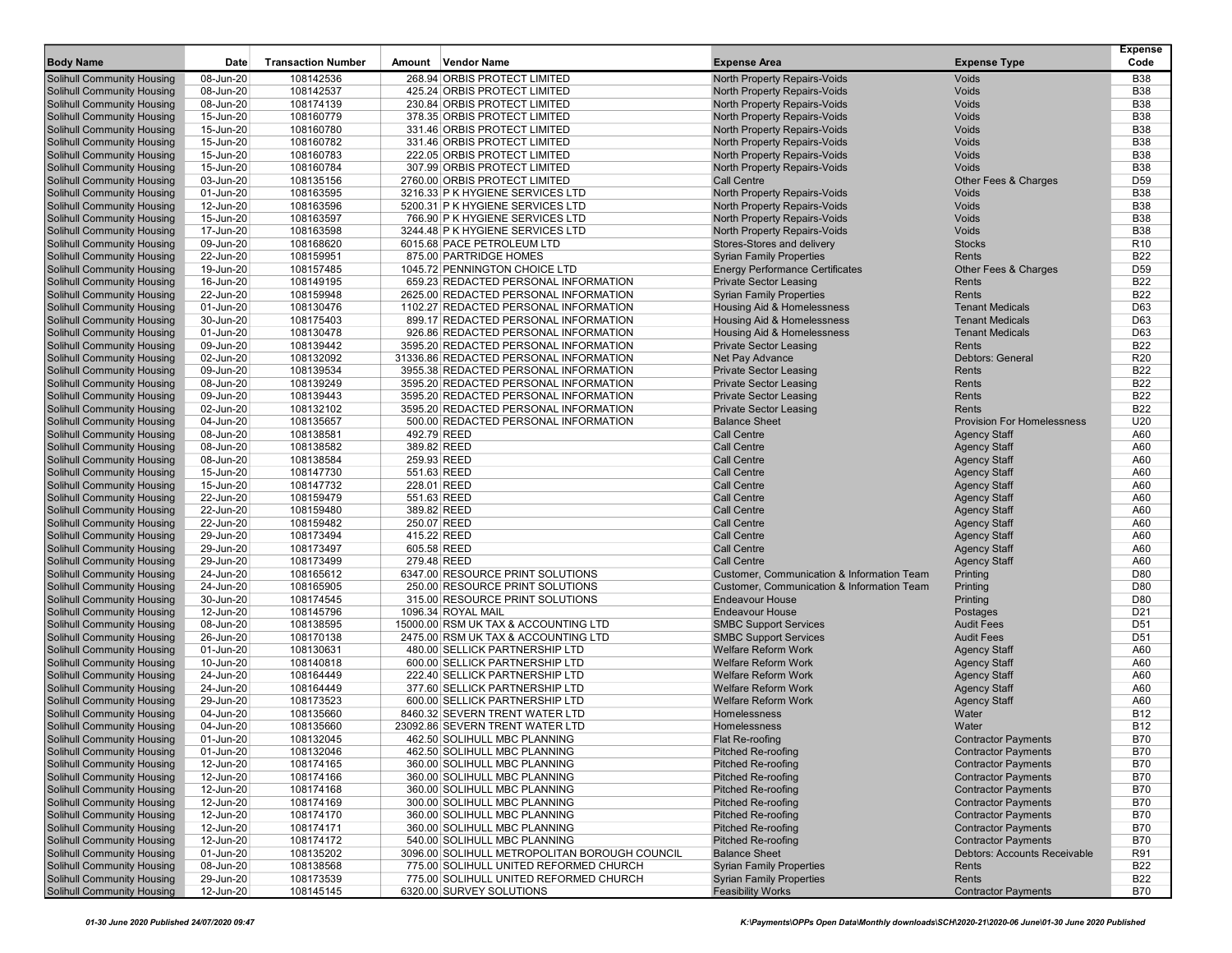| <b>Body Name</b>                                         | Date                   | <b>Transaction Number</b> | Amount<br>Vendor Name                                            | <b>Expense Area</b>                                        | <b>Expense Type</b>                                      | <b>Expense</b><br>Code   |
|----------------------------------------------------------|------------------------|---------------------------|------------------------------------------------------------------|------------------------------------------------------------|----------------------------------------------------------|--------------------------|
| Solihull Community Housing                               | 25-Jun-20              | 108168442                 | 350.00 SURVEY SOLUTIONS                                          | <b>Feasibility Works</b>                                   | <b>Contractor Payments</b>                               | <b>B70</b>               |
| Solihull Community Housing                               | 17-Jun-20              | 108151454                 | 256.00 T C CARS                                                  | Housing Aid & Homelessness                                 | <b>Public Transport</b>                                  | C <sub>20</sub>          |
| Solihull Community Housing                               | 02-Jun-20              | 108132098                 | 231.00 T C CARS                                                  | Housing Aid & Homelessness                                 | <b>Public Transport</b>                                  | C <sub>20</sub>          |
| Solihull Community Housing                               | 01-Jun-20              | 108130648                 | 609.00 THE OYSTER PARTNERSHIP LTD                                | Housing Aid & Homelessness                                 | <b>Agency Staff</b>                                      | A60                      |
| Solihull Community Housing                               | 08-Jun-20              | 108139244                 | 594.50 THE OYSTER PARTNERSHIP LTD                                | <b>Housing Aid &amp; Homelessness</b>                      | <b>Agency Staff</b>                                      | A60                      |
| Solihull Community Housing                               | 08-Jun-20              | 108139245                 | 406.00 THE OYSTER PARTNERSHIP LTD                                | <b>Housing Aid &amp; Homelessness</b>                      | <b>Agency Staff</b>                                      | A60                      |
| Solihull Community Housing                               | 11-Jun-20              | 108142562                 | 594.50 THE OYSTER PARTNERSHIP LTD                                | Housing Aid & Homelessness                                 | <b>Agency Staff</b>                                      | A60                      |
| Solihull Community Housing                               | 18-Jun-20              | 108155907                 | 587.25 THE OYSTER PARTNERSHIP LTD                                | Housing Aid & Homelessness                                 | <b>Agency Staff</b>                                      | A60                      |
| Solihull Community Housing                               | 19-Jun-20              | 108158191                 | 1311.40 TMP UK LTD                                               | <b>Central Administration</b>                              | <b>Recruitment Advertising</b>                           | A71                      |
| Solihull Community Housing                               | 23-Jun-20              | 108162446                 | 2856.91 TOTAL GAS & POWER LTD                                    | Low Rise (inc. Safe & Sound)                               | Electricity                                              | <b>B11</b>               |
| Solihull Community Housing                               | 15-Jun-20              | 108147727                 | 3226.91 TOTAL GAS & POWER LTD                                    | Low Rise (inc. Safe & Sound)                               | Gas                                                      | <b>B10</b>               |
| Solihull Community Housing                               | 19-Jun-20              | 108158043                 | 2528.82 TOTAL GAS & POWER LTD                                    | <b>Biomass System</b>                                      | Electricity                                              | <b>B11</b>               |
| Solihull Community Housing                               | 19-Jun-20              | 108158040                 | 2308.24 TOTAL GAS & POWER LTD                                    | <b>Biomass System</b>                                      | Electricity                                              | <b>B11</b>               |
| Solihull Community Housing                               | 19-Jun-20              | 108158041                 | 2354.01 TOTAL GAS & POWER LTD                                    | <b>Biomass System</b>                                      | Electricity                                              | <b>B11</b>               |
| Solihull Community Housing                               | 22-Jun-20              | 108159565                 | 77987.00 TOTAL GAS & POWER LTD                                   | Low Rise (inc. Safe & Sound)                               | Electricity                                              | <b>B11</b>               |
| Solihull Community Housing                               | 22-Jun-20              | 108159565                 | -39089.75 TOTAL GAS & POWER LTD                                  | Low Rise (inc. Safe & Sound)                               | Electricity                                              | <b>B11</b>               |
| Solihull Community Housing<br>Solihull Community Housing | 19-Jun-20<br>18-Jun-20 | 108158021<br>108155444    | 416.87 TOTAL GAS & POWER LTD<br>7766.41 TOTAL GAS & POWER LTD    | <b>Biomass System</b><br><b>Biomass System</b>             | Electricity<br>Electricity                               | <b>B11</b><br><b>B11</b> |
| Solihull Community Housing                               | 18-Jun-20              | 108155454                 | 8199.07 TOTAL GAS & POWER LTD                                    | <b>Biomass System</b>                                      | Gas                                                      | <b>B10</b>               |
| Solihull Community Housing                               | 18-Jun-20              | 108155453                 | 725.12 TOTAL GAS & POWER LTD                                     | <b>Biomass System</b>                                      | Gas                                                      | <b>B10</b>               |
| Solihull Community Housing                               | 18-Jun-20              | 108155452                 | 4590.16 TOTAL GAS & POWER LTD                                    | <b>Biomass System</b>                                      | Gas                                                      | <b>B10</b>               |
| Solihull Community Housing                               | 18-Jun-20              | 108155443                 | 15643.72 TOTAL GAS & POWER LTD                                   | <b>Biomass System</b>                                      | Electricity                                              | <b>B11</b>               |
| Solihull Community Housing                               | 18-Jun-20              | 108155443                 | -7319.04 TOTAL GAS & POWER LTD                                   | <b>Biomass System</b>                                      | Electricity                                              | <b>B11</b>               |
| Solihull Community Housing                               | 22-Jun-20              | 108159949                 | 825.00 TOUCHWOOD LETTINGS                                        | <b>Syrian Family Properties</b>                            | Rents                                                    | <b>B22</b>               |
| <b>Solihull Community Housing</b>                        | 18-Jun-20              | 108155949                 | 27340.51 TRAVELODGE                                              | Housing Aid & Homelessness                                 | <b>B&amp;B Accommodation</b>                             | <b>B23</b>               |
| <b>Solihull Community Housing</b>                        | 18-Jun-20              | 108155949                 | -13670.25 TRAVELODGE                                             | Housing Aid & Homelessness                                 | <b>B&amp;B Accommodation</b>                             | <b>B23</b>               |
| Solihull Community Housing                               | 08-Jun-20              | 108163599                 | 14233.34 TYRER BUILDING CONTRACTORS                              | <b>MST-Structural Works</b>                                | <b>Contractor Payments</b>                               | <b>B70</b>               |
| Solihull Community Housing                               | 18-Jun-20              | 108155482                 | 4392.00 Unisan                                                   | <b>Head of Housing Policy</b>                              | Tools                                                    | D16                      |
| Solihull Community Housing                               | 15-Jun-20              | 108147514                 | 681.82 UTILITA ENERGY LTD                                        | Homelessness                                               | Electricity                                              | <b>B11</b>               |
| Solihull Community Housing                               | 11-Jun-20              | 108142551                 | 260.26 UTILITA ENERGY LTD                                        | <b>Homelessness</b>                                        | Electricity                                              | <b>B11</b>               |
| Solihull Community Housing                               | 25-Jun-20              | 108168447                 | 688.00 VENNGROUP RECRUITMENT SOLUTIONS                           | <b>Estate Mgmt Team</b>                                    | <b>Agency Staff</b>                                      | A60                      |
| Solihull Community Housing                               | 05-Jun-20              | 108137353                 | 540.83 WALKER COTTER                                             | New Build - Faulkner Road                                  | <b>Contractor Payments</b>                               | <b>B70</b>               |
| Solihull Community Housing                               | 05-Jun-20              | 108137353                 | 774.58 WALKER COTTER                                             | New Build - Wagon Lane                                     | <b>Contractor Payments</b>                               | <b>B70</b>               |
| Solihull Community Housing                               | 05-Jun-20              | 108137353                 | 476.67 WALKER COTTER                                             | New Build - Brackleys Way                                  | <b>Contractor Payments</b>                               | <b>B70</b>               |
| Solihull Community Housing                               | 05-Jun-20              | 108137353                 | 476.67 WALKER COTTER                                             | New Build - Halifax Road                                   | <b>Contractor Payments</b>                               | <b>B70</b>               |
| Solihull Community Housing                               | 05-Jun-20              | 108137353                 | 476.67 WALKER COTTER                                             | New Build - Willow Way                                     | <b>Contractor Payments</b>                               | <b>B70</b>               |
| Solihull Community Housing                               | 24-Jun-20              | 108165862                 | 899.19 WATER PLUS LTD                                            | <b>Endeavour House</b>                                     | Water                                                    | <b>B12</b>               |
| Solihull Community Housing                               | 22-Jun-20              | 108159850                 | 1953.54 WATERLOGIC GB LTD                                        | <b>Endeavour House</b>                                     | <b>Other Premises Costs</b>                              | <b>B90</b>               |
| Solihull Community Housing                               | 01-Jun-20              | 108135078                 | 403.10 WATES CONSTRUCTION LTD                                    | <b>Cyclical Maintenance</b>                                | <b>Contractor Payments</b>                               | <b>B70</b>               |
| Solihull Community Housing                               | 01-Jun-20              | 108135079                 | 447.89 WATES CONSTRUCTION LTD                                    | <b>Cyclical Maintenance</b>                                | <b>Contractor Payments</b>                               | <b>B70</b>               |
| Solihull Community Housing                               | 01-Jun-20              | 108135080                 | 985.36 WATES CONSTRUCTION LTD                                    | <b>Cyclical Maintenance</b>                                | <b>Contractor Payments</b>                               | <b>B70</b>               |
| Solihull Community Housing                               | 01-Jun-20              | 108135081                 | 1433.26 WATES CONSTRUCTION LTD                                   | <b>Cyclical Maintenance</b>                                | <b>Contractor Payments</b>                               | <b>B70</b><br><b>B70</b> |
| Solihull Community Housing                               | 01-Jun-20              | 108135082<br>108135083    | 1701.99 WATES CONSTRUCTION LTD<br>1702.00 WATES CONSTRUCTION LTD | <b>Cyclical Maintenance</b>                                | <b>Contractor Payments</b>                               | <b>B70</b>               |
| Solihull Community Housing<br>Solihull Community Housing | 01-Jun-20<br>01-Jun-20 | 108135084                 | 624.35 WATES CONSTRUCTION LTD                                    | <b>Cyclical Maintenance</b><br><b>Cyclical Maintenance</b> | <b>Contractor Payments</b><br><b>Contractor Payments</b> | B70                      |
| Solihull Community Housing                               | 01-Jun-20              | 108135096                 | 209.81 WATES CONSTRUCTION LTD                                    | <b>Cyclical Maintenance</b>                                | <b>Contractor Payments</b>                               | <b>B70</b>               |
| Solihull Community Housing                               | 01-Jun-20              | 108135085                 | 514.64 WATES CONSTRUCTION LTD                                    | <b>Cyclical Maintenance</b>                                | <b>Contractor Payments</b>                               | <b>B70</b>               |
| Solihull Community Housing                               | 01-Jun-20              | 108135087                 | 456.50 WATES CONSTRUCTION LTD                                    | <b>Cyclical Maintenance</b>                                | <b>Contractor Payments</b>                               | <b>B70</b>               |
| Solihull Community Housing                               | 01-Jun-20              | 108135088                 | 797.50 WATES CONSTRUCTION LTD                                    | <b>Cyclical Maintenance</b>                                | <b>Contractor Payments</b>                               | <b>B70</b>               |
| Solihull Community Housing                               | 01-Jun-20              | 108139446                 | 16698.59 WATES CONSTRUCTION LTD                                  | Low Rise - Envelope Programme                              | <b>Contractor Payments</b>                               | <b>B70</b>               |
| <b>Solihull Community Housing</b>                        | 01-Jun-20              | 108139447                 | 1178.47 WATES CONSTRUCTION LTD                                   | Low Rise - Envelope Programme                              | <b>Contractor Payments</b>                               | <b>B70</b>               |
| Solihull Community Housing                               | 01-Jun-20              | 108139448                 | 467.99 WATES CONSTRUCTION LTD                                    | Low Rise - Envelope Programme                              | <b>Contractor Payments</b>                               | <b>B70</b>               |
| <b>Solihull Community Housing</b>                        | 01-Jun-20              | 108135090                 | 1701.99 WATES CONSTRUCTION LTD                                   | <b>Cyclical Maintenance</b>                                | <b>Contractor Payments</b>                               | <b>B70</b>               |
| Solihull Community Housing                               | 01-Jun-20              | 108135092                 | 358.31 WATES CONSTRUCTION LTD                                    | <b>Cyclical Maintenance</b>                                | <b>Contractor Payments</b>                               | <b>B70</b>               |
| Solihull Community Housing                               | 01-Jun-20              | 108149140                 | 245.00 WESSEX LIFT CO LTD                                        | <b>Public Sector - Major Adaptations</b>                   | <b>Contractor Payments</b>                               | B70                      |
| Solihull Community Housing                               | 01-Jun-20              | 108132042                 | 10893.85 WESSEX LIFT CO LTD                                      | <b>Public Sector - Major Adaptations</b>                   | <b>Contractor Payments</b>                               | B70                      |
| Solihull Community Housing                               | 01-Jun-20              | 108132043                 | 995.00 WESSEX LIFT CO LTD                                        | <b>Public Sector - Major Adaptations</b>                   | <b>Contractor Payments</b>                               | <b>B70</b>               |
| Solihull Community Housing                               | 01-Jun-20              | 108163590                 | 7345.00 WESSEX LIFT CO LTD                                       | <b>Public Sector - Major Adaptations</b>                   | <b>Contractor Payments</b>                               | B70                      |
| Solihull Community Housing                               | 01-Jun-20              | 108132044                 | 310.00 WESSEX LIFT CO LTD                                        | <b>Public Sector - Major Adaptations</b>                   | <b>Contractor Payments</b>                               | B70                      |
| Solihull Community Housing                               | 01-Jun-20              | 108139591                 | 17412.00 WESSEX LIFT CO LTD                                      | Private Sector - Disabled Facilities Grants                | <b>Contractor Payments</b>                               | <b>B70</b>               |
| Solihull Community Housing                               | 10-Jun-20              | 108141894                 | 276.19 WETTONS CLEANING SERVICES LTD                             | <b>Private Sector Leasing</b>                              | Cleaning                                                 | <b>B50</b>               |
| Solihull Community Housing                               | 10-Jun-20              | 108141900                 | 60375.21 WETTONS CLEANING SERVICES LTD                           | Low Rise (inc. Safe & Sound)                               | Cleaning                                                 | <b>B50</b>               |
| Solihull Community Housing                               | 10-Jun-20              | 108141822                 | 5547.02 WETTONS CLEANING SERVICES LTD                            | Saxon Court                                                | Cleaning                                                 | <b>B50</b>               |
| Solihull Community Housing                               | 10-Jun-20              | 108141822                 | -2953.51 WETTONS CLEANING SERVICES LTD                           | Saxon Court                                                | Cleaning                                                 | <b>B50</b>               |
| <b>Solihull Community Housing</b>                        | 01-Jun-20              | 108135621                 | 653.70 WIRELESS LOGIC                                            | <b>Mechanical &amp; Electrical</b>                         | <b>Rev Contractor Payments</b>                           | B71                      |